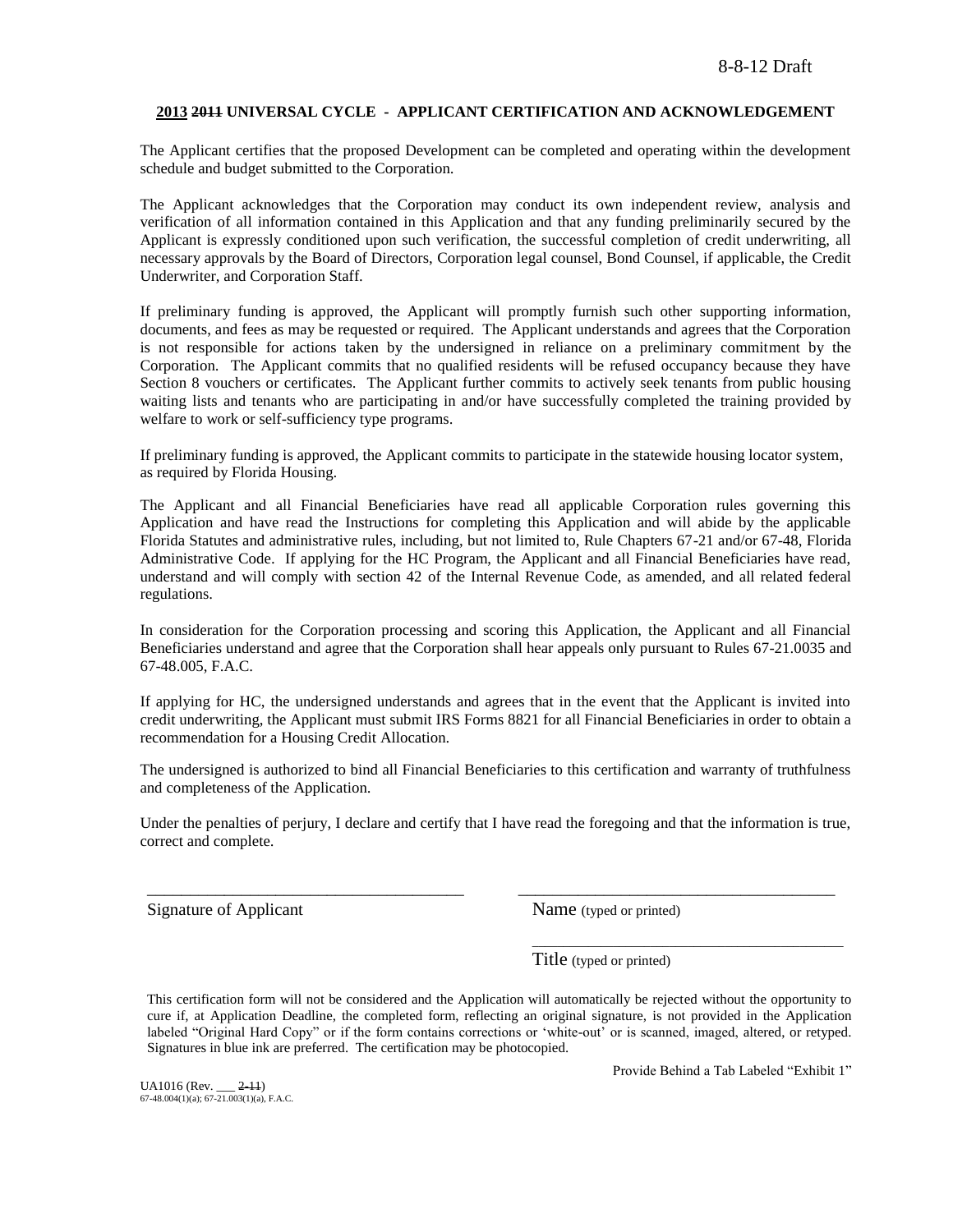## **2013 2011 UNIVERSAL CYCLE - DEVELOPER OR PRINCIPAL OF DEVELOPER CERTIFICATION**

| (Part III.A.1. of the 2013 2014 Universal Cycle Application) |
|--------------------------------------------------------------|
|                                                              |
|                                                              |
|                                                              |
| (street address, city, state)                                |
|                                                              |
|                                                              |
|                                                              |
|                                                              |
|                                                              |

As the Developer or Principal of the Developer of the referenced Development, I certify that I have the requisite skills, experience and credit worthiness to successfully produce the units proposed by this Application. I further certify that the design, plans, and specifications for the proposed Development will comply with all federal, state and local requirements and the requirements of the Federal Fair Housing Act as implemented by 24 CFR 100, Section 504 of the Rehabilitation Act of 1973, and Titles II and III of the Americans with Disabilities Act of 1990 as implemented by 28 CFR 35, incorporating the most recent amendments and other legislation, regulations, rules, and other related requirements which apply or could apply to the proposed Development. Since January 1, 1991, I have developed and completed at least three (3) affordable rental housing developments, at least one (1) of which was completed since January 1, 2001. At least one (1) of the three (3) completed developments consists of a total number of units no less than 50 percent of the total number of units in the Development proposed by this Application, as evidenced by the prior experience chart provided in this Application. For purposes of this certification, completed for each of the three (3) developments means (i) that the temporary or final certificate of occupancy has been issued for at least one (1) unit in a building with dwelling units or (ii) at least one (1) IRS Form 8609 has been issued. I understand I am the Developer or Principal of the Developer of record for this Development and that, if funded by the Corporation, I will remain in this capacity until the Development has been completed. I certify that neither the Developer, Applicant, any Principal or Financial Beneficiary has any existing Developments participating in Corporation programs that remain in non-compliance with the IRC, applicable rule chapter, or applicable loan documents and for which any applicable cure period granted for correcting such noncompliance has ended. I further certify that the information provided within this Application is true and correct.

Signature of Developer or Principal of Developer Print or Type Name of Signatory

# **APPLICANT'S CERTIFICATION**

\_\_\_\_\_\_\_\_\_\_\_\_\_\_\_\_\_\_\_\_\_\_\_\_\_\_\_\_\_\_\_\_\_\_\_\_\_\_\_\_\_\_\_\_\_\_\_\_\_\_\_\_\_\_\_ \_\_\_\_\_\_\_\_\_\_\_\_\_\_\_\_\_\_\_\_\_\_\_\_\_\_\_\_\_\_\_\_\_\_\_\_\_\_\_\_\_\_\_\_\_\_\_\_\_\_\_

I certify that the Developer identified above will serve as the Developer of the proposed Development.

 $\_$  , and the state of the state of the state of the state of the state of the state of the state of the state of the state of the state of the state of the state of the state of the state of the state of the state of the Applicant's Signature **Print or Type Name of Signatory** Print or Type Name of Signatory

If this certification contains corrections or 'white-out', or if it is scanned, imaged, altered, or retyped, this form will not be considered and the Application will fail to meet threshold. The certification may be photocopied.

 $UA1016$  (Rev.  $2-11$ ) 67-48.004(1)(a); 67-21.003(1)(a), F.A.C. Provide Behind a Tab Labeled "Exhibit 10"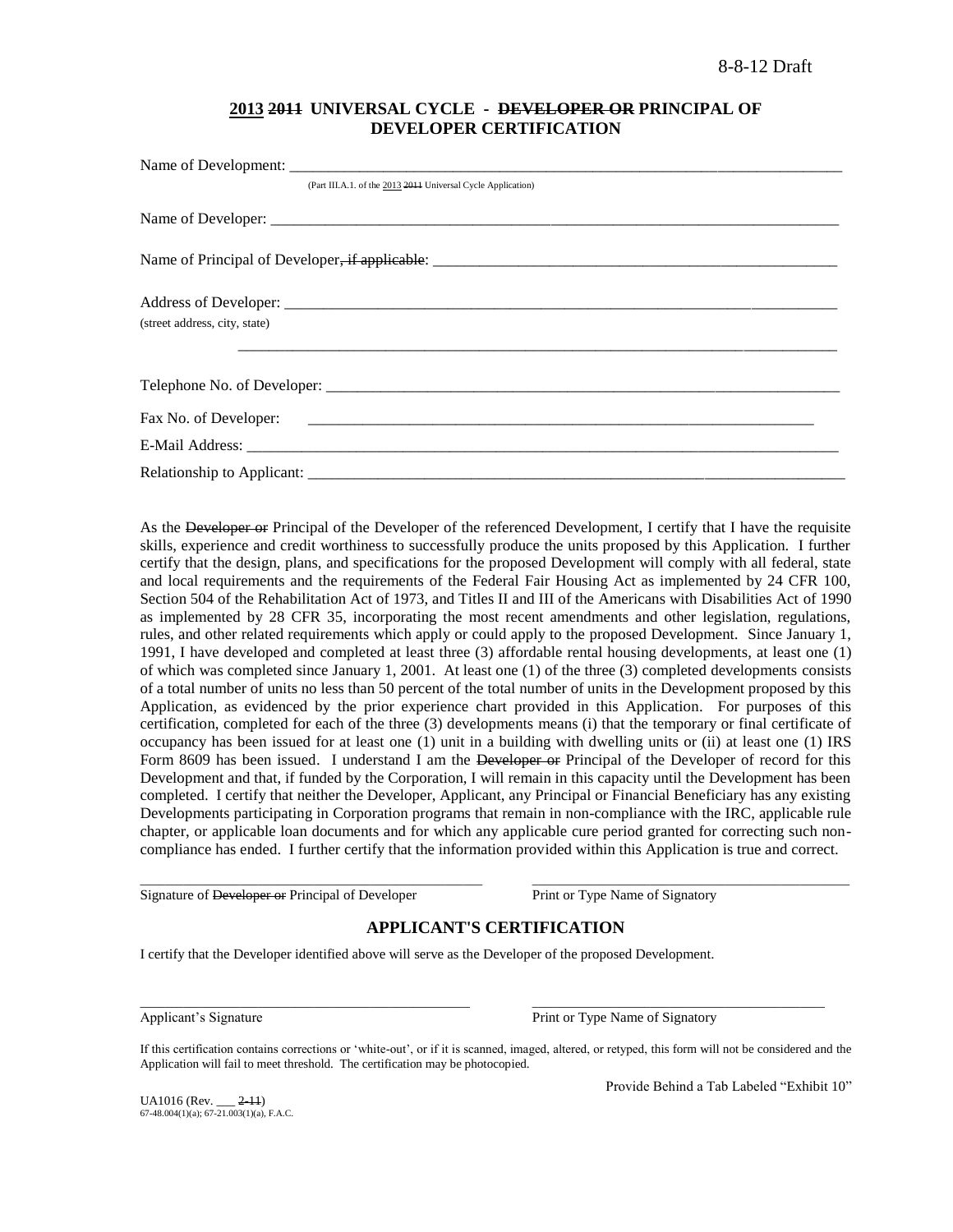# **2013 2011 UNIVERSAL CYCLE - MANAGEMENT COMPANY OR PRINCIPAL OF MANAGEMENT COMPANY CERTIFICATION**

| (Part III.A.1. of the 2013 2014 Universal Cycle Application)                      |  |
|-----------------------------------------------------------------------------------|--|
|                                                                                   |  |
| Name of principal of Management Company, if applicable: _________________________ |  |
| (street address, city, state)                                                     |  |
| Telephone of Management Company:                                                  |  |

I certify that I have the requisite skills and knowledge of affordable housing management requirements to successfully manage the units proposed by this Application and that I have specific experience in the management of affordable rental housing and have successfully managed at least two (2) affordable rental housing properties for at least two (2) years each, at least one (1) of which consists of a total number of units no less than 50 percent of the total number of units in the Development proposed by this Application, as evidenced by the prior experience chart provided in this Application. I further certify that the proposed Development will comply with all federal, state and local requirements and the requirements of the Federal Fair Housing Act as implemented by 24 CFR 100, Section 504 of the Rehabilitation Act of 1973 and Titles II and III of the Americans with Disabilities Act of 1990 as implemented by 28 CFR 35, incorporating the most recent amendments and other legislation, regulations, rules and other related requirements which apply or could apply to the proposed Development while under our management. I further certify that the information provided above is true and correct.

| Signature of Management Company or principal of |  |  |
|-------------------------------------------------|--|--|
| <b>Management Company</b>                       |  |  |

Print or Type Name of Signatory

If this certification contains corrections or "white-out", or if it is scanned, imaged, altered, or retyped, this form will not be considered and the Application will fail to meet threshold. The certification may be photocopied.

\_\_\_\_\_\_\_\_\_\_\_\_\_\_\_\_\_\_\_\_\_\_\_\_\_\_\_\_\_\_\_\_\_\_\_\_\_\_\_\_\_\_\_\_\_ \_\_\_\_\_\_\_\_\_\_\_\_\_\_\_\_\_\_\_\_\_\_\_\_\_\_\_\_\_\_\_\_\_

Provide Behind a Tab Labeled "Exhibit 11"

 $UA1016$  (Rev.  $2-11$ )  $67-48.004(1)(a)$ ;  $67-21.003(1)(a)$ , F.A.C.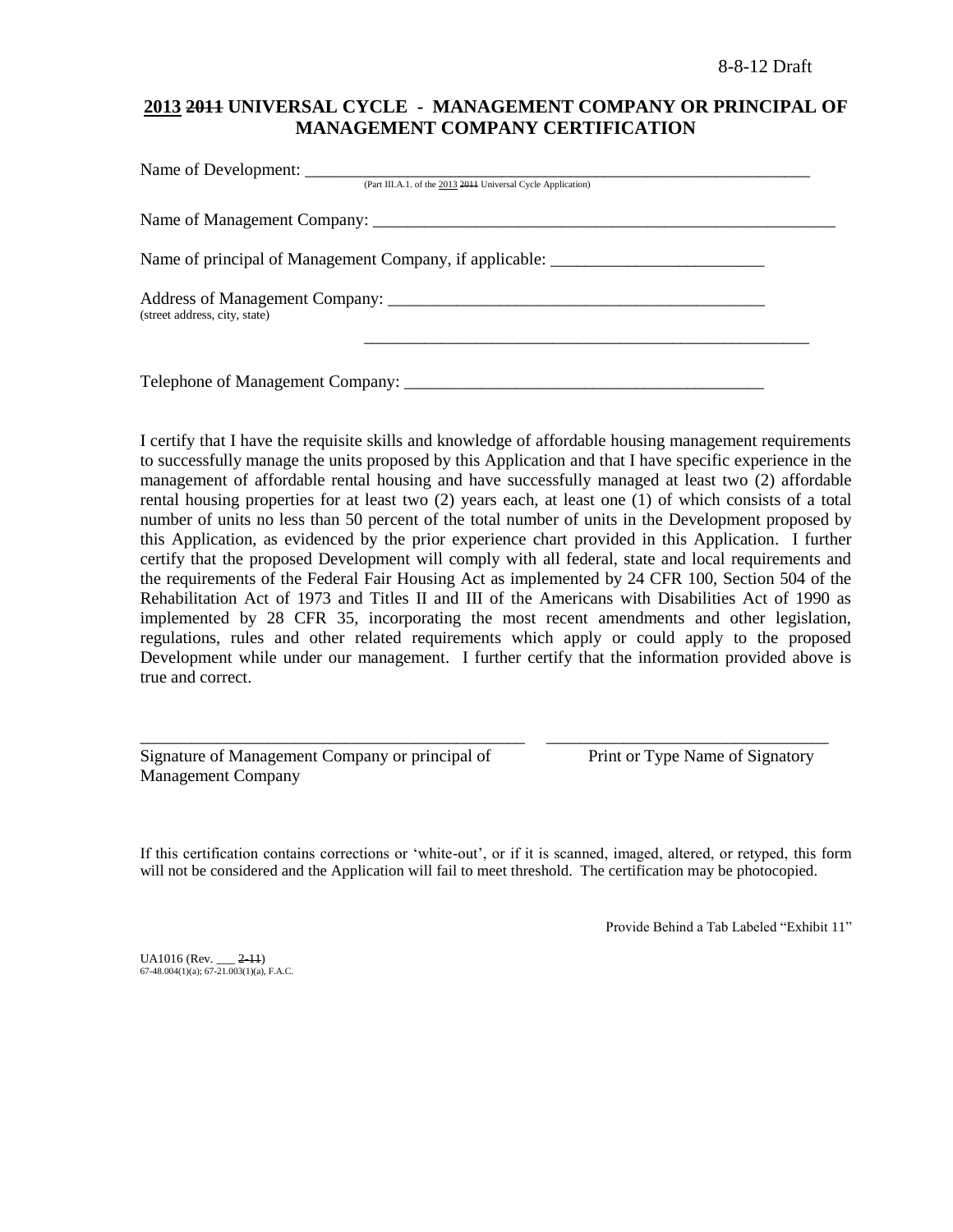### **2013 2011 UNIVERSAL CYCLE - GENERAL CONTRACTOR OR QUALIFYING AGENT OF GENERAL CONTRACTOR CERTIFICATION**

| (Part III.A.1. of the 2013 2014 Universal Cycle Application) |                       |                         |
|--------------------------------------------------------------|-----------------------|-------------------------|
|                                                              |                       |                         |
|                                                              |                       |                         |
| (street address, city, state)                                |                       |                         |
| Telephone of General Contractor:                             |                       |                         |
|                                                              | Expiration of License |                         |
|                                                              |                       | Date $\text{(mm/vyyy)}$ |

I certify that I am a General Contractor as defined by Rules 67-21and/or 67-48, F.A.C., and licensed in the State of Florida with the requisite skills, experience and credit worthiness to successfully produce the units proposed by this Application and that I have been the General Contractor on at least two (2) developments completed since January 1, 2001 which are of similar development category and development type, at least one (1) of which consists of a total number of units no less than 50 percent of the total number of units in the Development proposed by this Application, as evidenced by the prior experience chart provided in this Application. For purposes of this certification, completed for each of the two (2) developments means (i) that the temporary or final certificate of occupancy has been issued for at least one (1) unit in a building with dwelling units or (ii) at least one (1) IRS Form 8609 has been issued. I further certify that I will construct the proposed Development in accordance with the design plans and specifications as prepared by the licensed Architect. In recognition and support of the implementation of Florida"s welfare reform legislation, I certify my willingness to encourage the hiring of welfare-to-work or self-sufficiency type program participants in the construction of the proposed Development, and to provide such substantiating documentation regarding the incorporation of such program participants in the work force as may be requested by the servicing agent in conjunction with construction loan draw disbursements. I further certify my willingness and intention to enter into good faith negotiations or participate in a bidding process with the Applicant to act as the General Contractor for this proposed Development and that the information provided above is true and correct.

**NOTE**: If the Applicant is a Public Housing Authority with prior development experience, or is otherwise subject to the Competitive Consultants Negotiations Act, it may have the General Contractor from a prior development execute this certification. The intent of this provision is to allow experienced Public Housing Authorities or other regulated entities to have an opportunity to meet threshold without violation of bidding procedures. Public Housing Authorities without prior development experience must joint venture with an experienced development entity in order to participate in this Funding Cycle.

Signature of General Contractor or qualifying agent Print or Type Name of Signatory

If this certification contains corrections or 'white-out', or if it is scanned, imaged, altered, or retyped, this form will not be considered and the Application will fail to meet threshold. The certification may be photocopied.

\_\_\_\_\_\_\_\_\_\_\_\_\_\_\_\_\_\_\_\_\_\_\_\_\_\_\_\_\_\_\_\_\_\_\_\_\_\_\_\_\_\_\_\_\_\_\_ \_\_\_\_\_\_\_\_\_\_\_\_\_\_\_\_\_\_\_\_\_\_\_\_\_\_\_\_\_\_\_\_\_\_\_\_\_\_\_\_\_\_

 $UA1016$  (Rev.  $2-11$ )  $67-48.004(1)(a)$ ;  $67-21.003(1)(a)$ , F.A.C. Provide Behind a Tab Labeled "Exhibit 12"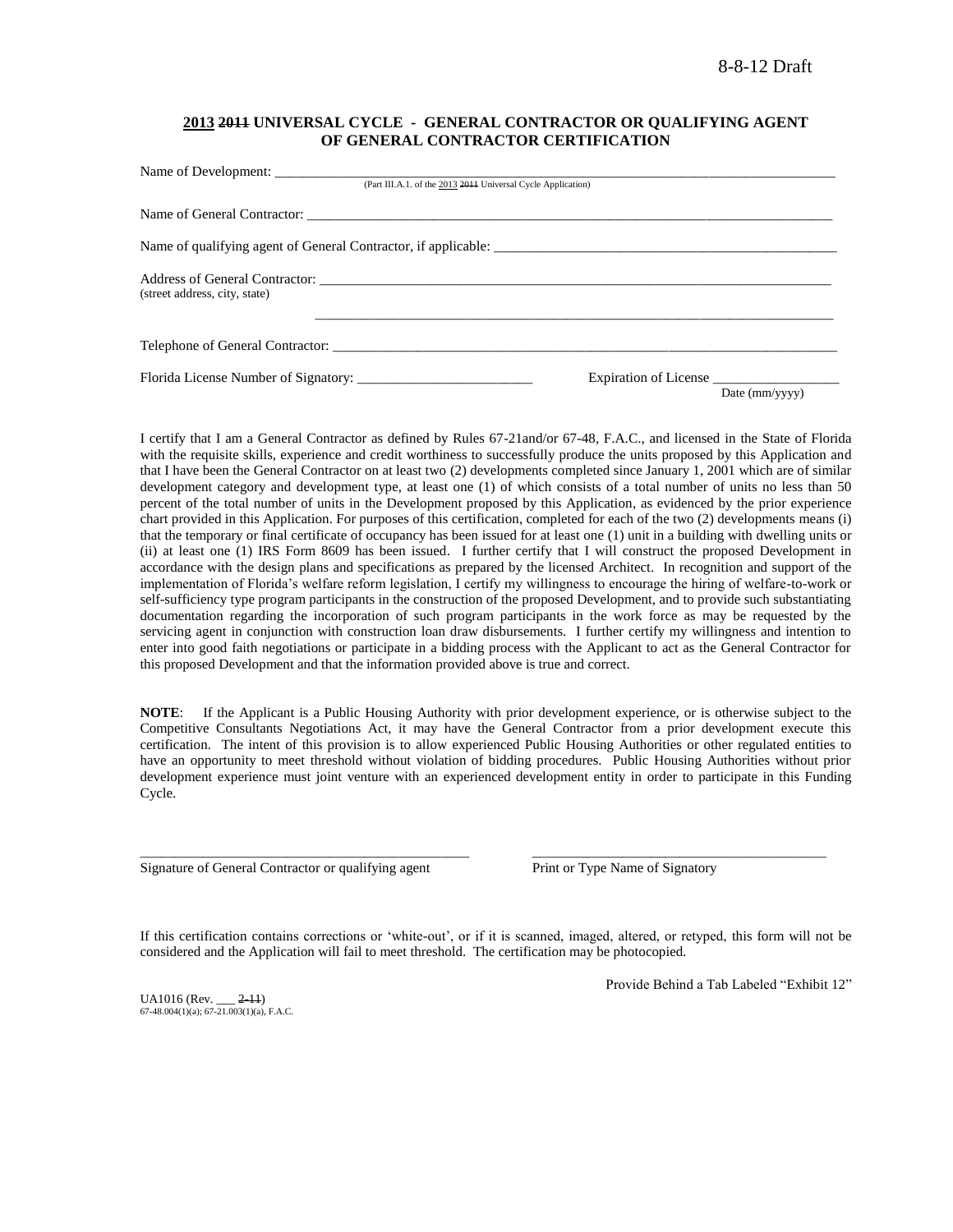# **2013 2011 UNIVERSAL CYCLE - ARCHITECT CERTIFICATION**

| Name of Development:                 |                                                              |                |
|--------------------------------------|--------------------------------------------------------------|----------------|
|                                      | (Part III.A.1. of the 2013 2014 Universal Cycle Application) |                |
|                                      |                                                              |                |
| (street address, city, state)        |                                                              |                |
|                                      |                                                              |                |
| Florida License Number of Signatory: |                                                              | Date (mm/yyyy) |

The undersigned certifies to the following:

- 1. I am a Florida licensed Architect with the requisite skills and experience to provide the professional services needed to successfully produce the units proposed by this Application; and
- 2. I have experience with more than one (1) previous development of similar development category and development type, at least one (1) of which consists of a total number of units no less than 50 percent of the total number of units in the Development proposed by this Application; and
- 3. The design, plans and specifications for the proposed Development:
	- a. Allow for the inclusion of the Required General Features and Amenities outlined in Part III.B.1. of the 2013 2011 Universal Cycle Application Instructions; and
	- b. Allow for the inclusion of the Required Universal Design and Visitability Features outlined in Part A.1. of the FHFC Universal Design and Visitability Manual, effective \_\_\_\_ 11-3-2010, in the new construction units, if any; and
	- c. Allow for the possible inclusion of some of the Required Universal Design and Visitability Features, as outlined in Part B.1. of the FHFC Universal Design and Visitability Manual, effective \_\_\_\_ 11-3-2010, in the rehabilitation units, if any; and
	- d. Allow for the inclusion of the Optional Features and Amenities selected by the Applicant at Part III.B.3.a. and Part III.B.3.b. or c. of the 2013 2014 Universal Cycle Application; and
	- e. Allow for the inclusion of the Optional Universal Design and Visitability Features outlined in Part A.2. of the FHFC Universal Design and Visitability Manual, effective \_\_\_\_ 11-3-2010, in at least 15% of the new construction units, if any, if committed to by the Applicant; and
	- f. Allow for the possible inclusion of some of the Optional Universal Design and Visitability Features, as outlined in Part B.2. of the FHFC Universal Design and Visitability Manual, effective  $\frac{11-3-2010}{11}$ , in at least 15% of the rehabilitation units, if any, if committed to by the Applicant; and

Architect's Initials (signature required on pg. 2)

Provide Behind a Tab Labeled "Exhibit 13"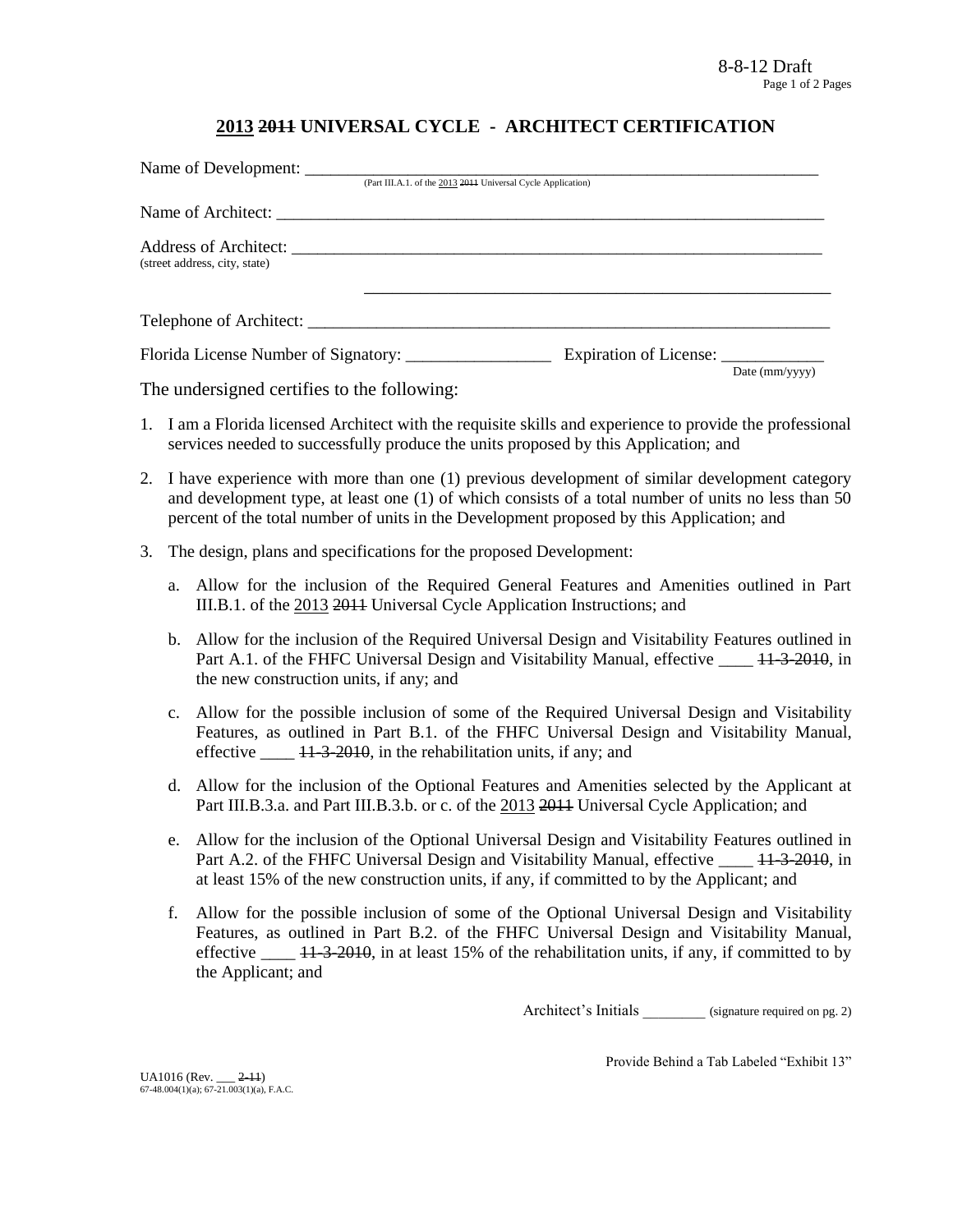# **2013 2011 UNIVERSAL CYCLE - ARCHITECT CERTIFICATION**

- g. If applicable, allow for the inclusion of the additional Required Elderly Features outlined in Part A.3. (for new construction units) and Part B.3. (for rehabilitation units) of the FHFC Universal Design and Visitability Manual, effective \_\_\_\_ 11-3-2010, if the Applicant is applying under the Elderly Demographic; and
- h. If selected by the Applicant, allow for the eligible new construction units, if any, to meet the requirements of Energy Star New Homes and the ineligible new construction units, if any, to include the energy features outlined in Part III.B.4.a. of the 2013 2011 Universal Application Instructions; and
- i. Allow for the possible inclusion of some of the energy features outlined in Part III.B.4.b. of the 2013 2011 Universal Application Instructions in the rehabilitation units, if any; and
- j. Depending on the Development Category selected by the Applicant for the proposed Development:
	- (1) If New Construction or Redevelopment (more than 50% of the units are new construction), (a) allow for the inclusion of the Green Building features outlined at Part III.B.5.a.(1) of the 2013 2011 Universal Application Instructions, or (b) allow for the proposed Development to meet one of the Green Building Certifications outlined at Part III.B.5.a.(2) of the 2013 2014 Universal Application Instructions, as committed to the Applicant in the Application; or
	- (2) If Rehabilitation or Preservation (less than 50% of the units are new construction) allow for the inclusion of the Green Building features outlined in Part III.B.5.b. of the 2013 2011 Universal Application Instructions; and
- 4. With regard to the federal, state and local requirements, the minimum requirements can be met for all new construction units and the requirements have been considered and will be addressed as part of the scope of any rehabilitation work, including the requirements of the Federal Fair Housing Act as implemented by 24 CFR 100, Section 504 of the Rehabilitation Act of 1973 and Titles II and III of the Americans with Disabilities Act of 1990 as implemented by 28 CFR 35, incorporating the most recent amendments and other legislation, regulations, rules and other related requirements which apply or could apply to the proposed Development; and
- 5. I am willing and intend to enter into good faith negotiations or participate in a bidding process with the Applicant to act as the Architect for this proposed Development; and
- 6. The information provided above is true and correct.

Architect 's Signature Print or Type Name of Signatory

If this certification contains corrections or "white-out", or if it is scanned, imaged, altered, or retyped, this form will not be considered and the Application will fail to meet threshold. The certification may be photocopied.

\_\_\_\_\_\_\_\_\_\_\_\_\_\_\_\_\_\_\_\_\_\_\_\_\_\_\_\_\_\_\_\_\_\_ \_\_\_\_\_\_\_\_\_\_\_\_\_\_\_\_\_\_\_\_\_\_\_\_\_\_\_\_\_\_\_\_\_\_\_\_\_\_

Provide Behind a Tab Labeled "Exhibit 13"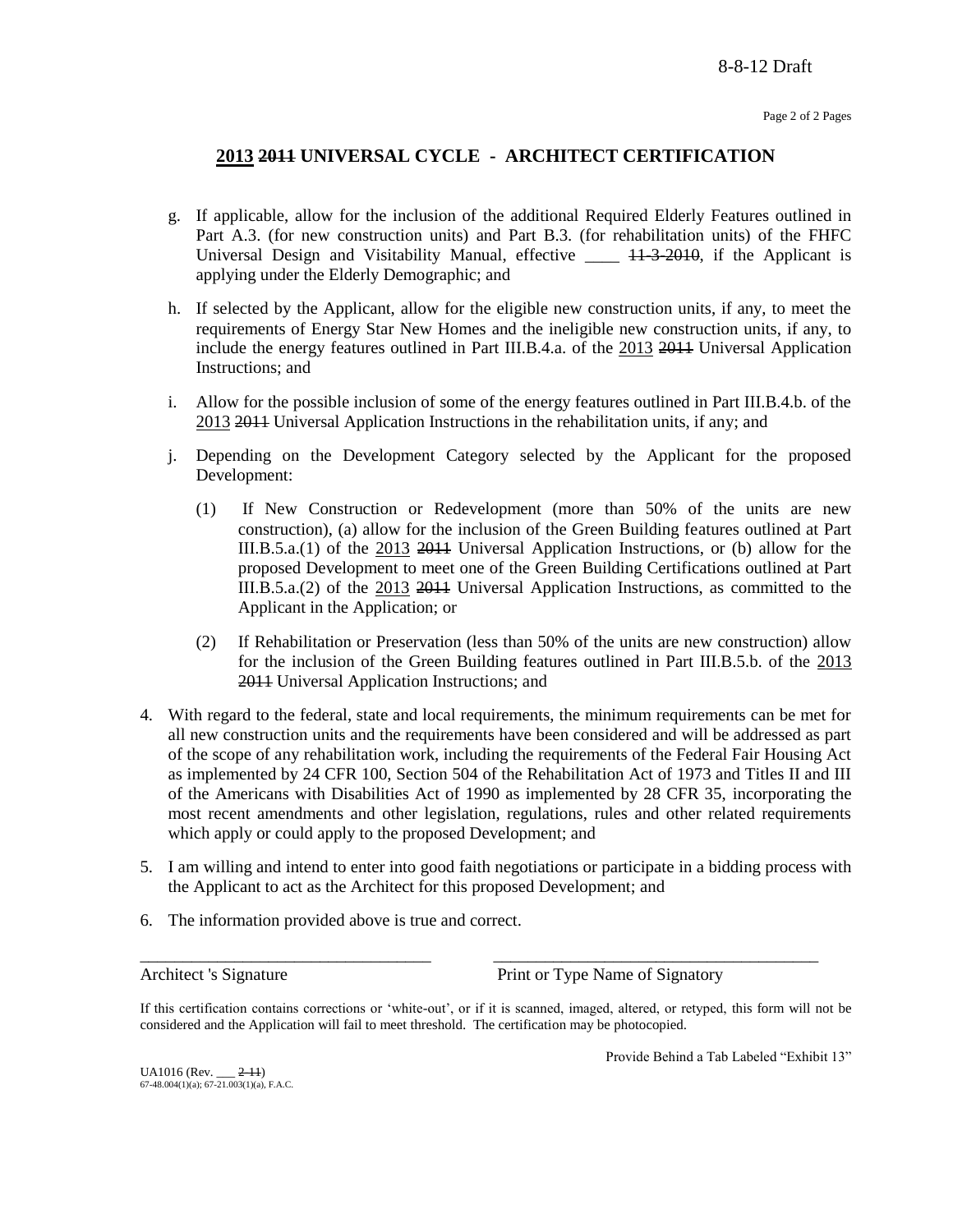# **2013 2011 UNIVERSAL CYCLE - ATTORNEY CERTIFICATION FOR MMRB OR HOME APPLICATIONS ONLY**

|                               | (Part III.A.1. of the 2013 2011 Universal Cycle Application) |
|-------------------------------|--------------------------------------------------------------|
|                               |                                                              |
| (street address, city, state) |                                                              |
|                               |                                                              |
|                               |                                                              |

I certify that I am a member in good standing of The Florida Bar with the requisite skills and experience to provide the professional services needed by the Applicant to produce the units proposed by this Application. I further certify my willingness and intention to enter into good faith negotiations with the Applicant to act as the attorney of record for this proposed Development and that the information provided above is true and correct.

Attorney's Signature

Print or Type Name of Signatory

\_\_\_\_\_\_\_\_\_\_\_\_\_\_\_\_\_\_\_\_\_\_\_\_\_\_\_\_\_\_\_\_\_\_\_\_\_\_\_\_\_\_\_\_\_\_\_\_

\_\_\_\_\_\_\_\_\_\_\_\_\_\_\_\_\_\_\_\_\_\_\_\_\_\_\_\_\_\_\_\_\_\_\_\_\_\_\_\_\_\_\_\_\_\_\_\_

If this certification contains corrections or "white-out", or if it is scanned, imaged, altered, or retyped, this form will not be considered and the Application will fail to meet threshold. The certification may be photocopied.

Provide Behind a Tab Labeled "Exhibit 14"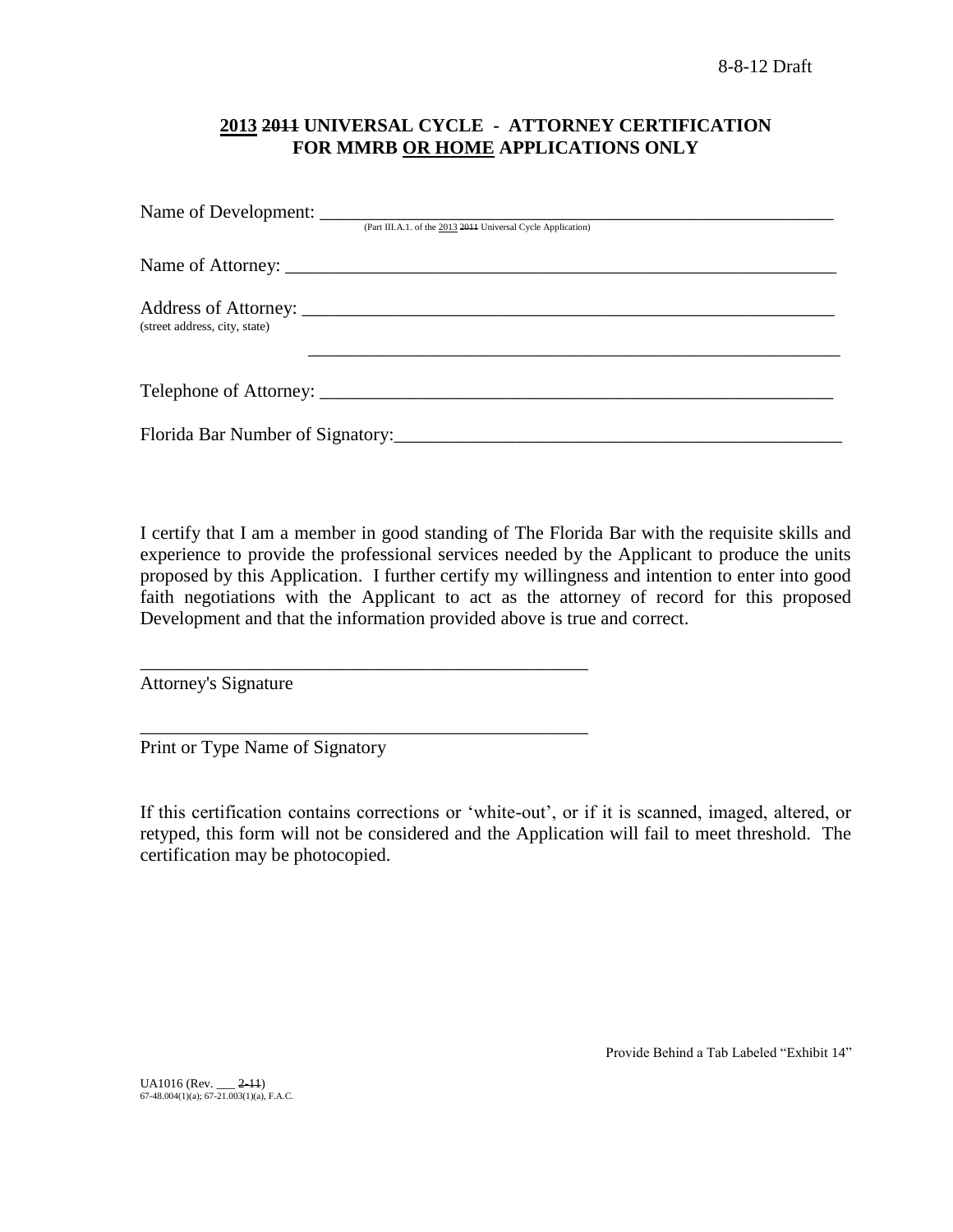# **2013 2011 UNIVERSAL CYCLE - ATTORNEY CERTIFICATION 4% (Competitive and Non-Competitive) and/or9% (Competitive) HOUSING CREDIT APPLICATIONS ONLY**

|                               | Name of Development:                                         |
|-------------------------------|--------------------------------------------------------------|
|                               | (Part III.A.1. of the 2013 2014 Universal Cycle Application) |
|                               |                                                              |
| (street address, city, state) |                                                              |
|                               |                                                              |
| License Number of Signatory:  | State:                                                       |

I certify that I am a duly licensed attorney in good standing with the requisite skills and experience to provide the professional services needed by the Applicant to produce the units proposed by this Application. I further certify my willingness and intention to enter into good faith negotiations with the Applicant to act as the attorney of record for this proposed Development and that the information provided above is true and correct.

**NOTE**: To the extent that the Corporation requires it, an attorney licensed to practice law in Florida and acceptable to the Corporation must provide the enforceability opinion.

Attorney's Signature

Print or Type Name of Signatory

\_\_\_\_\_\_\_\_\_\_\_\_\_\_\_\_\_\_\_\_\_\_\_\_\_\_\_\_\_\_\_\_\_\_\_\_\_\_\_\_\_\_\_\_\_\_\_\_

\_\_\_\_\_\_\_\_\_\_\_\_\_\_\_\_\_\_\_\_\_\_\_\_\_\_\_\_\_\_\_\_\_\_\_\_\_\_\_\_\_\_\_\_\_\_\_\_

If this certification contains corrections or "white-out", or if it is scanned, imaged, altered, or retyped, this form will not be considered and the Application will fail to meet threshold. The certification may be photocopied.

Provide Behind a Tab Labeled "Exhibit 15"

UA1016 (Rev. \_\_ 2-11) 67-48.004(1)(a); 67-21.003(1)(a), F.A.C.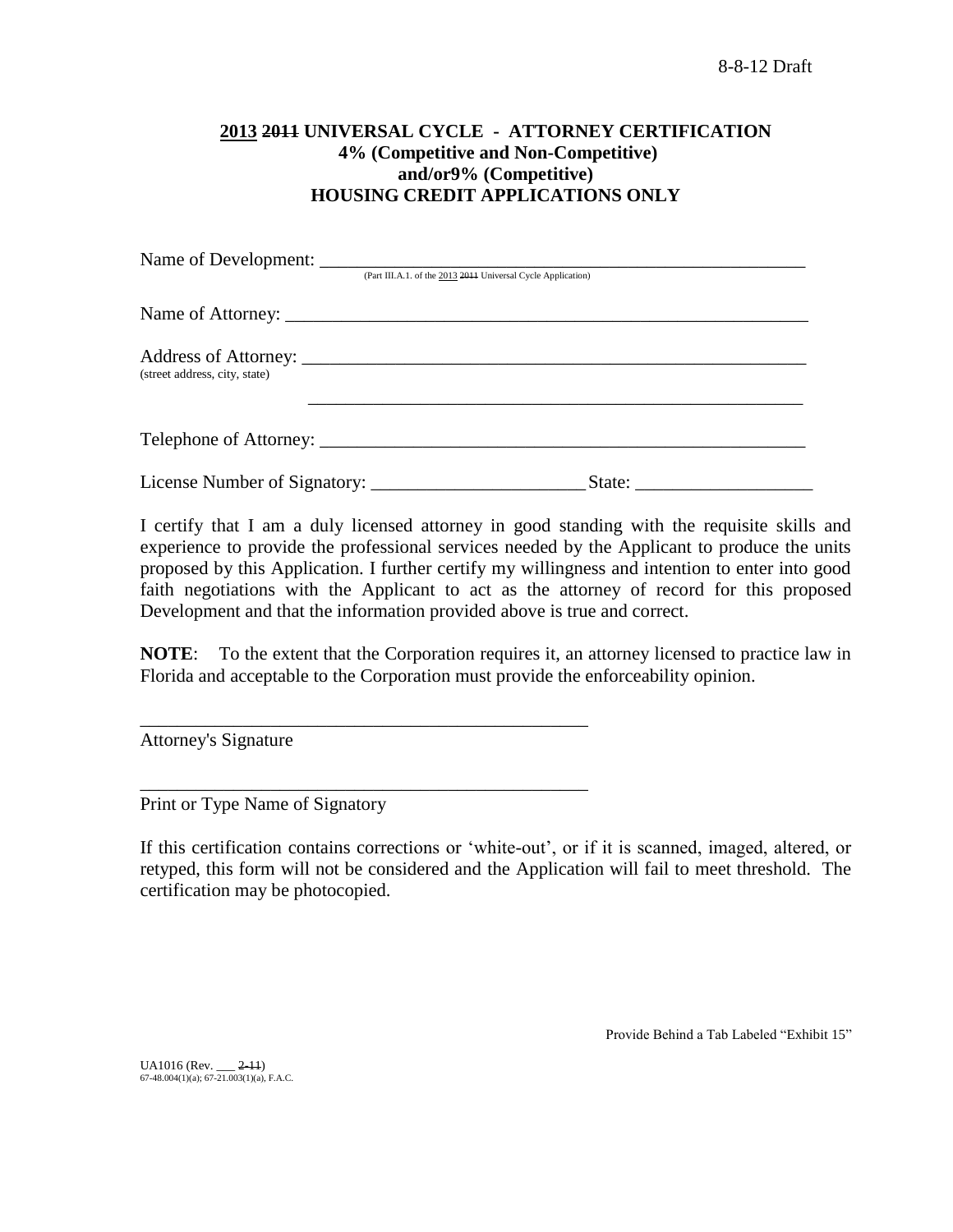# **2013 2011 UNIVERSAL CYCLE - CERTIFICATION OF ACCOUNTANT**

|                               | (Part III.A.1. of the 2013 2011 Universal Cycle Application) |                                                           |  |
|-------------------------------|--------------------------------------------------------------|-----------------------------------------------------------|--|
|                               |                                                              |                                                           |  |
| (street address, city, state) |                                                              |                                                           |  |
| Telephone of Accountant:      |                                                              |                                                           |  |
|                               |                                                              | State: $\frac{1}{\sqrt{1-\frac{1}{2}} \cdot \frac{1}{2}}$ |  |

I certify that I am a licensed Certified Public Accountant with the requisite skills and experience to provide the professional services needed by the Applicant to produce the units proposed by this Application and that I have provided professional accounting services on more than one previous affordable housing development and that, if this Application seeks Housing Credits, I have prior experience with tax credit accounting procedures. I further certify my willingness and intention to enter into good faith negotiations with the Applicant to serve as the Accountant for this proposed Development and that the information provided above is true and correct.

Accountant's Signature

Print or Type Name of Signatory

\_\_\_\_\_\_\_\_\_\_\_\_\_\_\_\_\_\_\_\_\_\_\_\_\_\_\_\_\_\_\_\_\_\_\_\_\_\_\_\_\_\_\_\_\_\_\_\_

\_\_\_\_\_\_\_\_\_\_\_\_\_\_\_\_\_\_\_\_\_\_\_\_\_\_\_\_\_\_\_\_\_\_\_\_\_\_\_\_\_\_\_\_\_\_\_\_

If this certification contains corrections or "white-out", or if it is scanned, imaged, altered, or retyped, this form will not be considered and the Application will fail to meet threshold. The certification may be photocopied.

UA1016 (Rev. \_\_\_ <del>2-11</del>)<br>67-48.004(1)(a); 67-21.003(1)(a), F.A.C.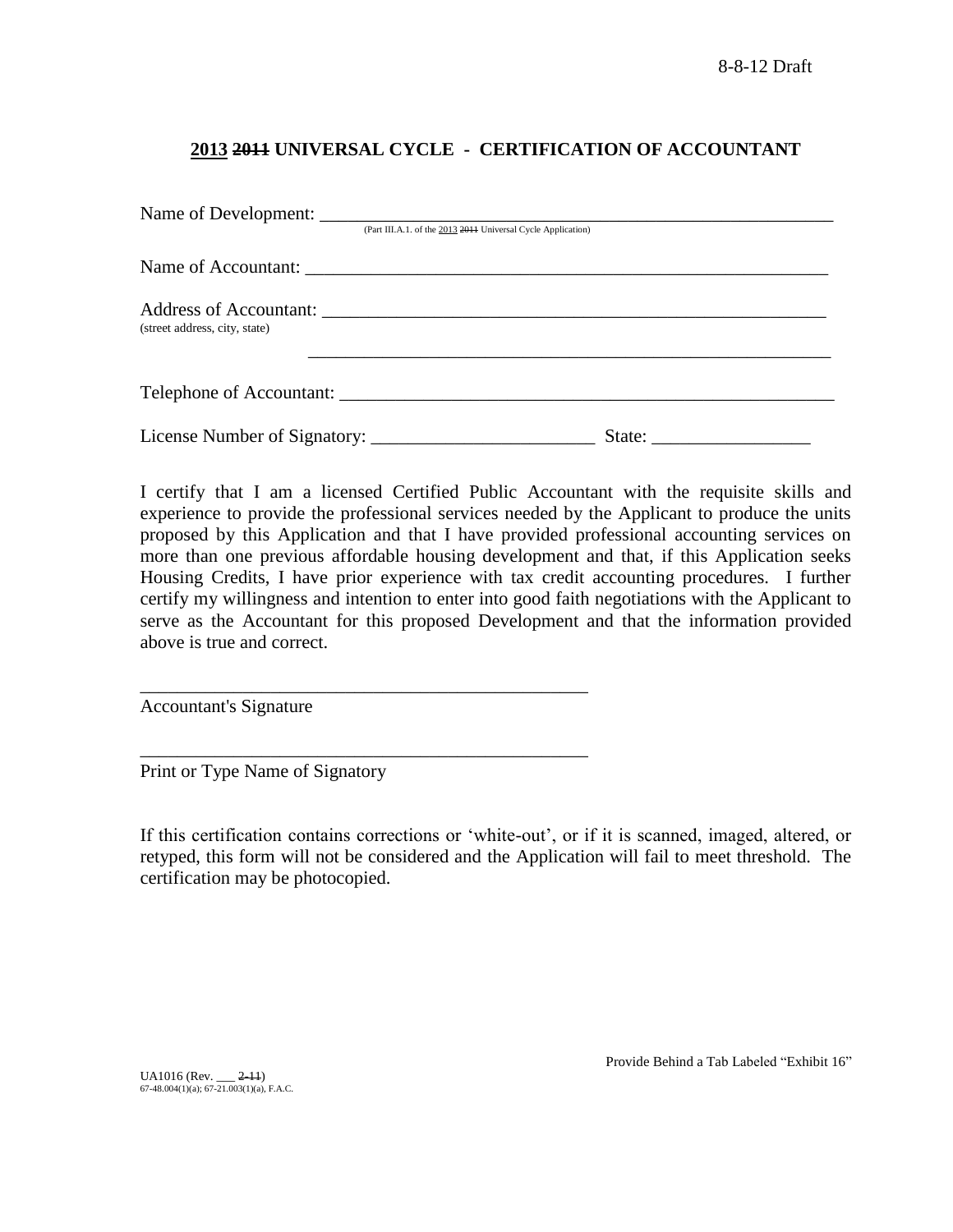# 8-8-12 Draft **2013 2011 UNIVERSAL CYCLE - SERVICE PROVIDER OR PRINCIPAL OF SERVICE PROVIDER CERTIFICATION**

## **ASSISTED LIVING FACILITY DEVELOPMENTS ONLY**

|                               | (Part III.A.1. of the 2013 2014 Universal Cycle Application) |
|-------------------------------|--------------------------------------------------------------|
|                               |                                                              |
| Name of principal of Service  |                                                              |
|                               |                                                              |
|                               | Address of Service Provider:                                 |
| (street address, city, state) |                                                              |
|                               |                                                              |
|                               | Telephone of Service Provider:                               |

I certify that I have the requisite skills and knowledge of assisted living facility service provision to successfully provide or coordinate services for the residents of this Development, as proposed by this Application. I further certify that I have specific experience in assisted living service provision or coordination and have successfully provided or coordinated services for at least two (2) assisted living facilities for at least two (2) years each, at least one (1) of which consists of a total number of units no less than 50 percent of the total number of units in the Development proposed by this Application, as evidenced by the prior experience chart provided in this Application, and that I am knowledgeable of all federal, state and local requirements and the requirements of the Federal Fair Housing Act as implemented by 24 CFR 100, Section 504 of the Rehabilitation Act of 1973 and Titles II and III of the Americans with Disabilities Act of 1990 as implemented by 28 CFR 35, Assisted Living Facility and licensure requirements as implemented by Chapter 429, Part I, F.S. and Rule Chapter 58A-5, F.A.C., incorporating the most recent amendments and other legislation, regulations, rules and other related requirements which apply or could apply to the proposed Development. I further certify that the information provided above is true and correct.

Signature of Service Provider or principal of Print or Type Name of Signatory Service Provider

If this certification contains corrections or "white-out", or if it is scanned, imaged, altered, or retyped, this form will not be considered and the Application will fail to meet threshold. The certification may be photocopied.

\_\_\_\_\_\_\_\_\_\_\_\_\_\_\_\_\_\_\_\_\_\_\_\_\_\_\_\_\_\_\_\_\_\_\_\_\_\_\_\_\_ \_\_\_\_\_\_\_\_\_\_\_\_\_\_\_\_\_\_\_\_\_\_\_\_\_\_\_\_\_\_\_\_\_\_\_\_\_\_

UA1016 (Rev. \_\_\_ 2-11) 67-48.004(1)(a); 67-21.003(1)(a), F.A.C. Provide Behind a Tab Labeled "Exhibit 17"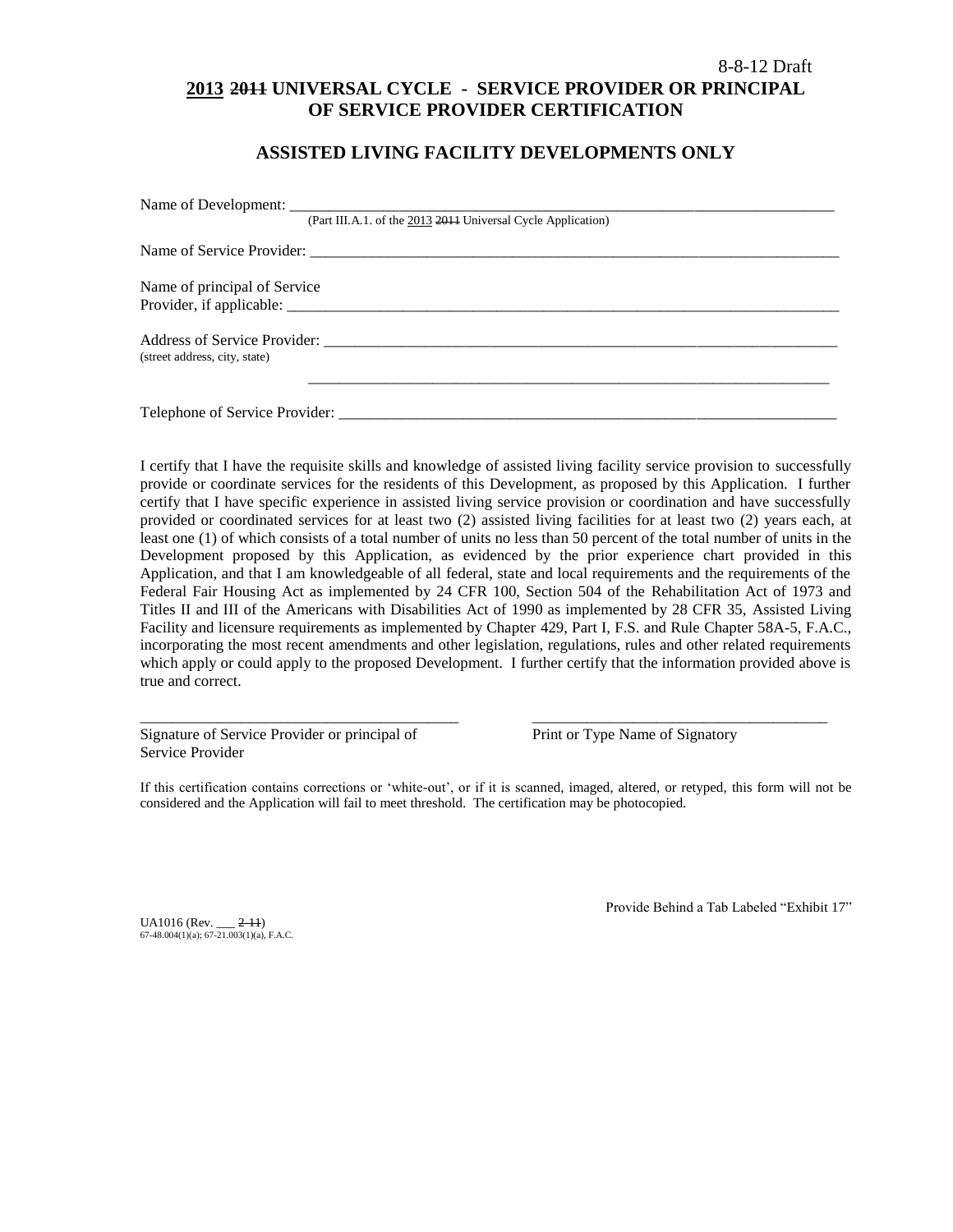#### **2013 2011 UNIVERSAL CYCLE - LOCAL GOVERNMENT VERIFICATION OF QUALIFICATION AS URBAN IN-FILL DEVELOPMENT**

Name of Development: (Part III.A.1. of the 2013 2011 Universal Cycle Application) Development Location: (At a minimum, provide the address assigned by the United States Postal Service, including the address number, street name and city, and/or if the address has not yet been assigned, provide (i) the street name, closest designated intersection and city if located within a city or (ii) the street name, closest designated intersection and county if located in the unincorporated area of the county.)

Local Government:

The City/County of \_\_\_\_\_\_\_\_\_\_\_\_\_\_\_\_\_\_\_\_\_\_\_\_\_\_\_\_\_\_\_\_\_\_\_\_\_\_ confirms that the Development

(Name of City or County)

identified above meets the following criteria:

- 1. The proposed Development is located on a site or in an area that is targeted for in-fill housing or neighborhood revitalization by the local, county, state or federal government as evidenced by its inclusion in a HUD Empowerment/Enterprise Zone; a HUD-approved Neighborhood Revitalization Strategy; Florida Enterprise Zone; area designated under a Community Development Block Grant (CDBG); area designated as HOPE VI or a Front Porch Florida Community; or a Community Redevelopment Area as described and defined in the Florida Community Redevelopment Act of 1969; or the proposed Development is located in a qualified census tract and the development of which contributes to a concerted community revitalization plan; and
- 2. The site is in an area that is already developed and is part of an incorporated area or existing urban service area; and
- 3. The proposed Development is not located within the Small County Category.

## **CERTIFICATION**

\_\_\_\_\_\_\_\_\_\_\_\_\_\_\_\_\_\_\_\_\_\_\_\_\_\_\_\_\_\_\_\_\_\_\_\_\_\_\_ \_\_\_\_\_\_\_\_\_\_\_\_\_\_\_\_\_\_\_\_\_\_\_\_\_\_\_\_\_\_\_\_\_\_\_\_

I certify that the above information is true and correct.

Signature Print or Type Name

Print or Type Title

This certification must be signed by the chief appointed official (staff) responsible for such approvals, Mayor, City Manager, County Manager/Administrator/ Coordinator, or Chairperson of the City Council or County Commission. Other signatories are not acceptable. If this certification is inappropriately signed, the Application will not qualify as an Urban In-Fill Development.

If the certification contains corrections or "white-out" or if it is scanned, imaged, altered, or retyped, the Application will fail to qualify as an Urban In-Fill Development. The certification may be photocopied.

\_\_\_\_\_\_\_\_\_\_\_\_\_\_\_\_\_\_\_\_\_\_\_\_\_\_\_\_\_\_\_\_\_\_\_\_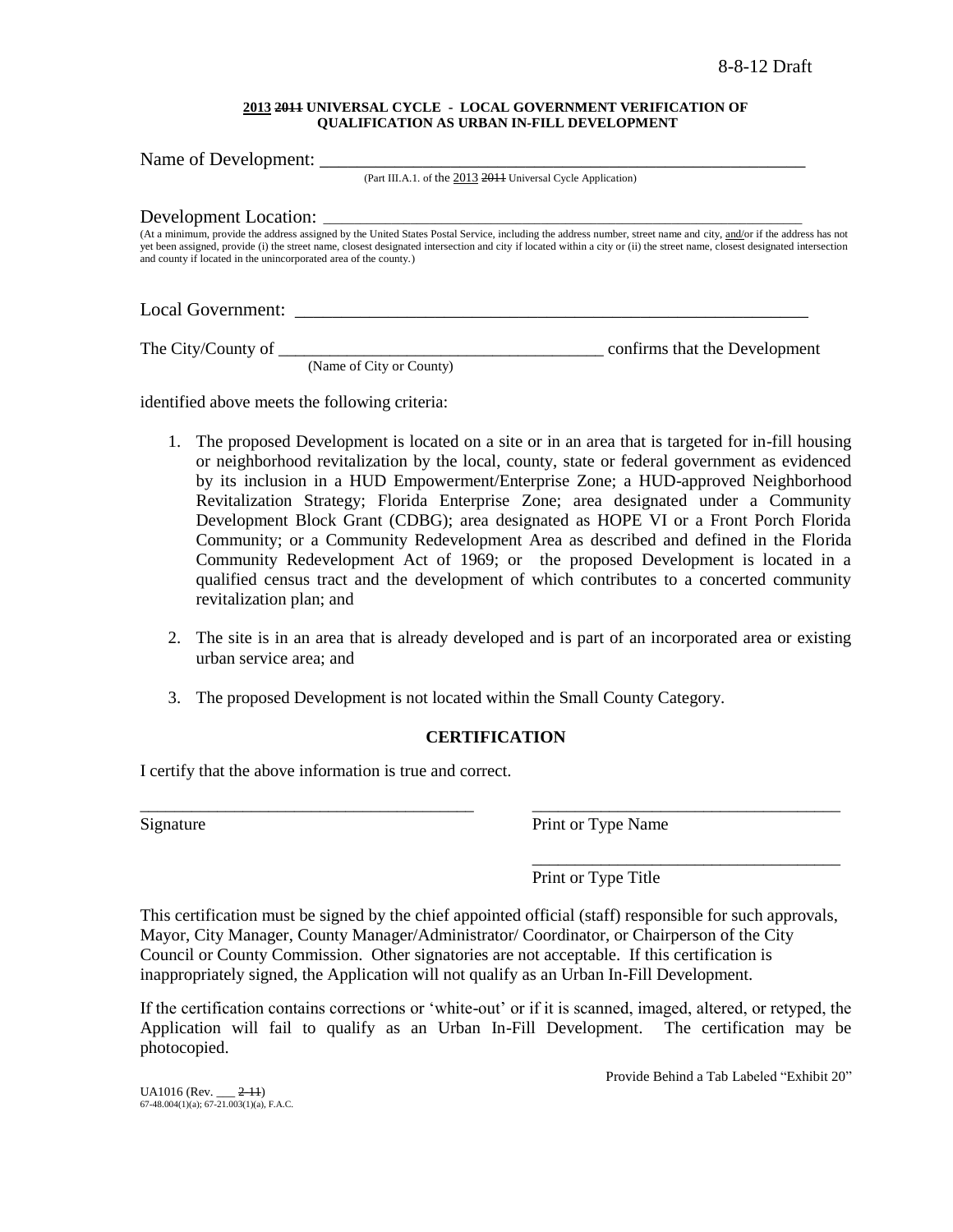## 8-8-12 Draft **2013 2011 UNIVERSAL CYCLE - LOCAL GOVERNMENT CERTIFICATION OF PUBLIC HOUSING REVITALIZATION IN A LOCAL COMMUNITY REDEVELOPMENT OR REVITALIZATION PLAN**

Name of Development:

(Part III.A.1. of the 2013 2011 Universal Cycle Application)

#### Development Location:

(At a minimum, provide the address assigned by the United States Postal Service, including the address number, street name and city, and/or if the address has not yet been assigned, provide (i) the street name, closest designated intersection and city if located within a city or (ii) the street name, closest designated intersection and county if located in the unincorporated area of the county.)

#### The City/County of \_\_\_\_\_\_\_\_\_\_\_\_\_\_\_\_\_\_\_\_\_\_\_\_\_\_\_\_\_\_\_\_\_\_\_\_\_\_ confirms that the Development identified above meets the following criteria:

The proposed Development is located in an area for which a Local Government has approved and adopted by ordinance, resolution, and or other legal action a community redevelopment or revitalization plan that:

- specifies geographic boundaries, which include the physical location of the Development;
- provides funding through a dedicated local source for such purposes as infrastructure, transit and residential development; and has other projects actively underway to implement the plan; and
- is evidenced by its inclusion in an area designated under a Community Development Block Grant (CDBG); a Community Redevelopment Area as described and defined in the Florida Community Redevelopment Act of 1969; or another geographically defined sub-area for which there is a plan adopted by the Local Government.

## **CERTIFICATION**

I certify that the above information is true and correct. The Applicant"s proposed Development is physically located in the following community redevelopment or revitalization plan:

|                                                                  | that is approved and adopted by: |
|------------------------------------------------------------------|----------------------------------|
| (Name of Community Redevelopment or Revitalization Plan)         |                                  |
|                                                                  |                                  |
|                                                                  |                                  |
| (Reference Official Action, Cite Ordinance or Resolution Number) |                                  |
|                                                                  |                                  |
|                                                                  |                                  |
|                                                                  |                                  |

Signature Print or Type Name

Print or Type Title

\_\_\_\_\_\_\_\_\_\_\_\_\_\_\_\_\_\_\_\_\_\_\_\_\_\_\_\_\_\_\_\_\_\_\_\_\_\_

This certification must be signed by the chief appointed official (staff) responsible for such approvals, Mayor, City Manager, County Manager/Administrator/ Coordinator, or Chairperson of the City Council or County Commission. Other signatories are not acceptable. If this certification is inappropriately signed, the Application will not qualify as a Public Housing Revitalization Development.

If the certification contains corrections or "white-out" or if it is scanned, imaged, altered, or retyped, the Application will fail to qualify as a Public Housing Revitalization Development. The certification may be photocopied.

Provide Behind a Tab Labeled "Exhibit 20"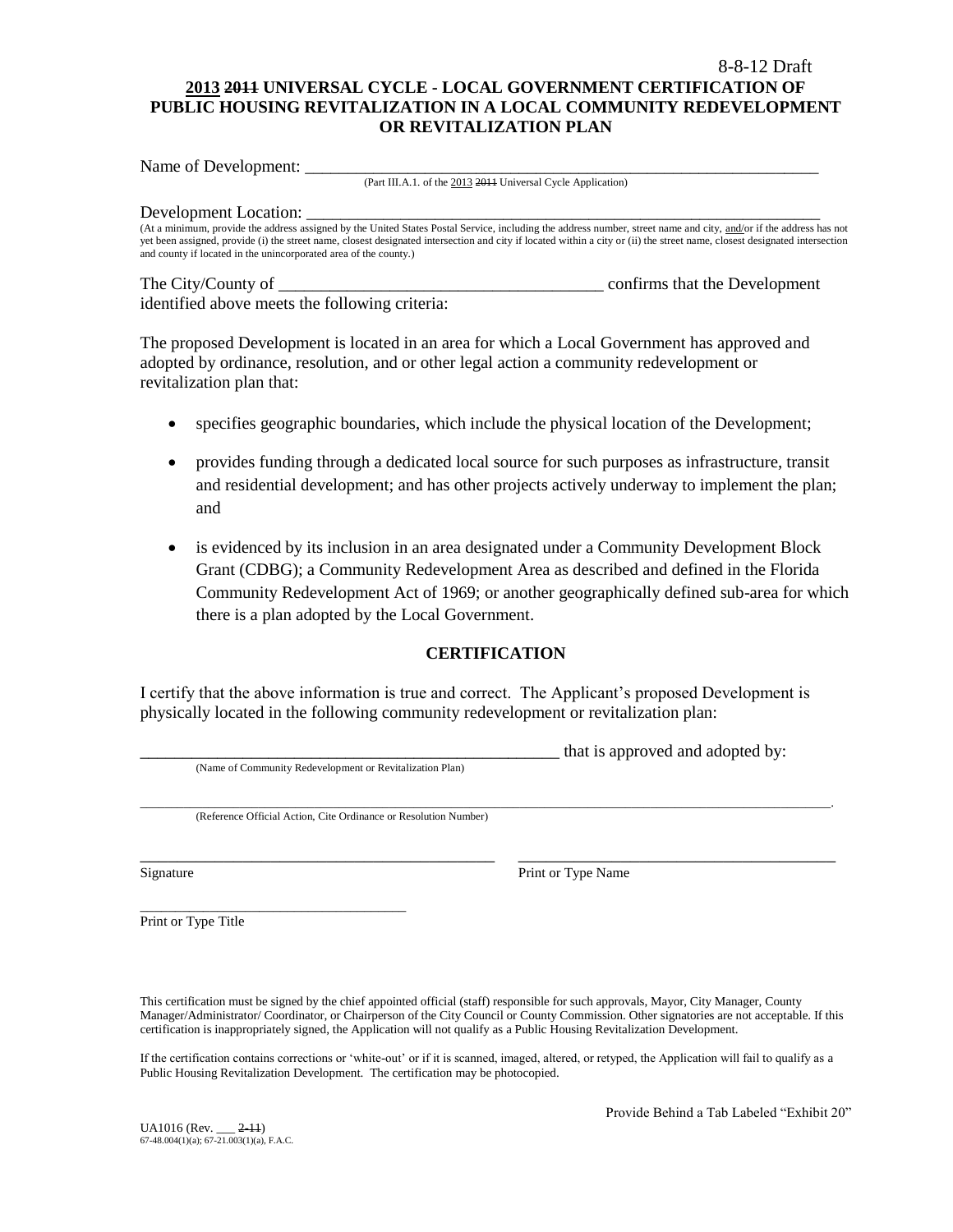## **2013 2011 UNIVERSAL CYCLE - LOCAL GOVERNMENT VERIFICATION OF QUALIFICATION AS A TOD DEVELOPMENT**

Name of Development:

(Part III.A.1. of the 2013 2011 Universal Cycle Application)

#### Development Location:

(At a minimum, provide the address assigned by the United States Postal Service, including the address number, street name and city, and/or if the address has not yet been assigned, provide (i) the street name, closest designated intersection and city if located within a city or (ii) the street name, closest designated intersection and county if located in the unincorporated area of the county.)

The undersigned Local Government official certifies that the proposed Development (identified above) is located within the area identified below which has been designated by the Local Government planning agency in its comprehensive plan, land use plan, land development code, or zoning code as a Transit-Oriented Development, Transit Oriented Development District, Rapid Transit Zone, Transit Village, or Rapid Transit Development Impact Zone:

Broward County:

Deerfield Beach TOD , Sheridan Station TOD Miami-Dade County: Allapattah Station Dadeland South Metrorail Overtown Arena Station Brickell Station **Douglas Rd. Station** Santa Clara Station **Brownsville Station** Dr. Martin Luther King, Jr. Station  $\Box$  South Miami Station  $\Box$  Civic Center Station  $\Box$  Earlington Heights Station  $\Box$  Tri-Rail MetroRail Station Government Center Station Government Center Station Guiversity Station Culmer Station ■ Northside Station ■ Vizcaya Station □ Dadeland North Metrorail □ Okeechobee Metrorail Station

Palm Beach County:

West Palm Beach Station/Seaboard Station

Seminole County:

□ City of Longwood Transit Village

Note: In order for a proposed Development to qualify as a TOD Development for purposes of the 2011 Universal Application, it must (i) be located in one of the above areas, (ii) meet the scoring criteria outlined in the Proximity section of the Application to achieve a Transit Service Score of at least 6 points, based on the proposed Development"s proximity to a Public Rail Station, (iii) the Applicant"s Competitive HC request amount must be at least 40 percent of the Maximum Competitive HC Request for the applicable County inclusive of any DDA/QCT bonus, and (iv) at least 50 of the proposed Development"s set-aside units must be located within the designated TOD area.

## **CERTIFICATION**

I certify that the City/County of the comparison of the authority has vested in me the authority

(Name of City/County)

to certify that the foregoing information is true and correct.

Signature **Print or Type Name** Print or Type Name

Print or Type Title

This certification must be signed by the chief appointed official (staff) responsible for determination of issues related to transportation or planning. Signatures from local elected officials are not acceptable, nor are other signatories. If the certification is applicable to this Development and it is inappropriately signed, the Application will not qualify as a TOD Development.

\_\_\_\_\_\_\_\_\_\_\_\_\_\_\_\_\_\_\_\_\_\_\_\_\_\_\_\_\_\_\_\_\_\_\_\_\_\_\_\_\_\_\_\_ \_\_\_\_\_\_\_\_\_\_\_\_\_\_\_\_\_\_\_\_\_\_\_\_\_\_\_\_\_\_\_\_\_\_\_\_\_\_\_\_

If this certification contains corrections or "white-out", or if it is scanned, imaged, altered, or retyped, the Application will not qualify as a TOD Development. The certification may be photocopied.

 $U_A$ 1016 (Rev.  $2-11$ ) 67-48.004(1)(a); 67-21.003(1)(a), F.A.C. Provide Behind a Tab Labeled "Exhibit 20"

\_\_\_\_\_\_\_\_\_\_\_\_\_\_\_\_\_\_\_\_\_\_\_\_\_\_\_\_\_\_\_\_\_\_\_\_\_\_\_\_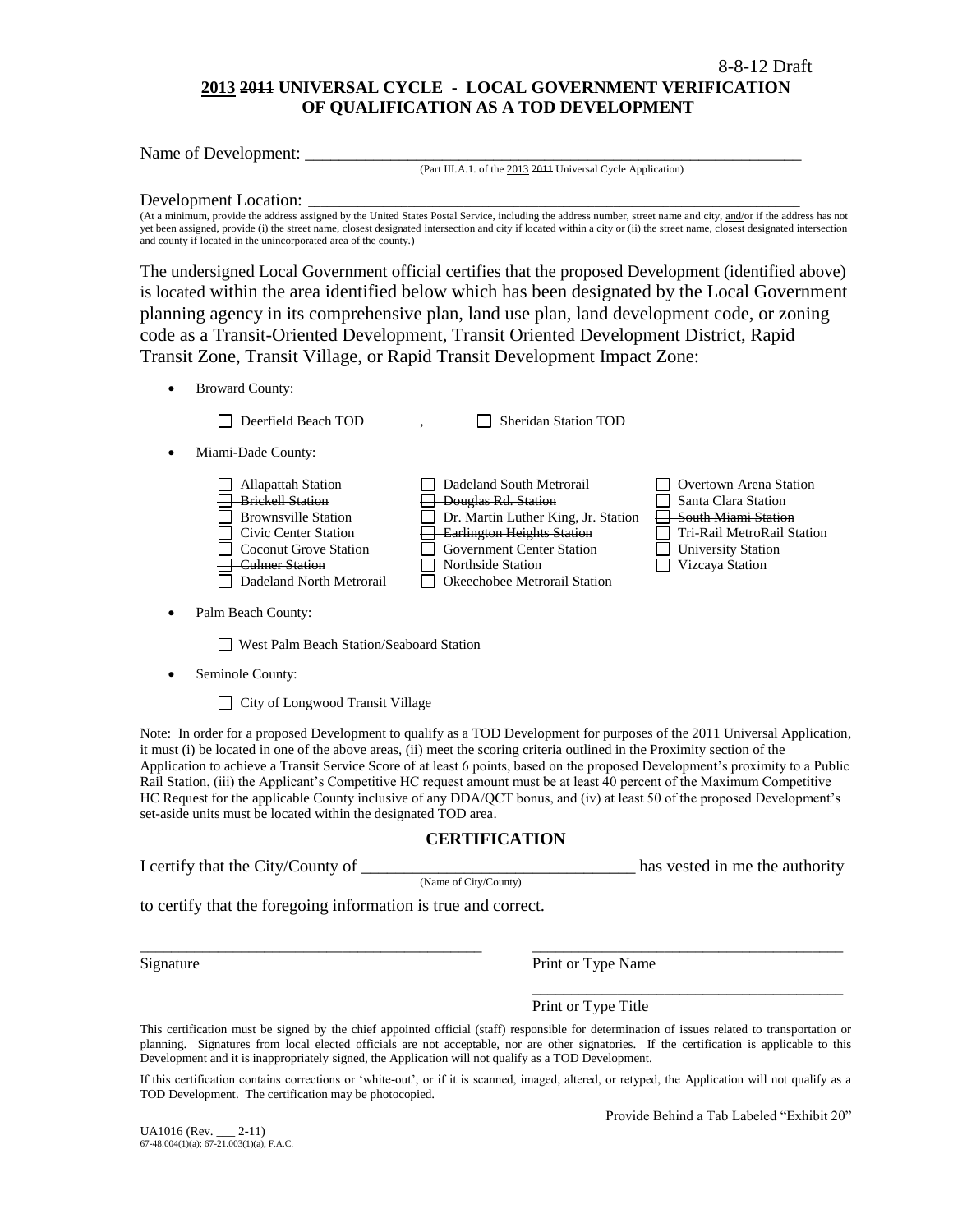## **2013 2011 UNIVERSAL CYCLE - SURVEYOR CERTIFICATION OF DEVELOPMENT LOCATION POINT FOR MMRB AND NON-COMPETITIVE HC APPLICATIONS**

Name of Development:

(Part III.A.1. of the 2013 2011 Universal Cycle Application)

Development Location \*:

(At a minimum, provide the address assigned by the United States Postal Service, including the address number, street name and city, and/or if the address has not yet been assigned, provide (i) the street name, closest designated intersection and city if located within a city or (ii) the street name, closest designated intersection and county if located in the unincorporated area of the county.) \* If the Development consists of Scattered Sites, the Development Location stated above must reflect the Scattered Site where the Development Location Point is located.)

The undersigned Florida licensed surveyor confirms that the method used to determine the following latitude and longitude coordinates conforms to Rule 5J-17, F.A.C., formerly 61G17-6, F.A.C.:

| State the              |         |         |                        |         |         |                        |
|------------------------|---------|---------|------------------------|---------|---------|------------------------|
| Development            |         |         |                        | VY.     |         |                        |
| <b>Location Point.</b> | Degrees | Minutes | Seconds (truncated)    | Degrees | Minutes | Seconds (truncated     |
|                        |         |         | after 1 decimal place) |         |         | after 1 decimal place) |

\*If the proposed Development will be financed with Florida Housing-issued MMRB and it consists of Scattered Sites, is a part of the boundary of each Scattered Site located within 1/2 mile of the Scattered Site with the most units?  $\Box$  Yes or  $\Box$  No (Must check one if Development consists of Scattered Sites.)<sup> $\pm$ </sup>

If the Corporation discovers that there are any false statements made in this certification, the Corporation will forward a copy to the State of Florida Department of Business and Professional Regulation for investigation.

**CERTIFICATION** - Under penalties of perjury, I declare that the foregoing statement is true and correct.

\_\_\_\_\_\_\_\_\_\_\_\_\_\_\_\_\_\_\_\_\_\_\_\_\_\_\_\_\_\_\_\_\_\_\_\_\_ \_\_\_\_\_\_\_\_\_\_\_\_\_\_\_\_\_\_\_\_\_\_\_\_\_\_\_\_\_\_\_\_\_\_\_\_\_\_\_

\_\_\_\_\_\_\_\_\_\_\_\_\_\_\_\_\_\_\_\_\_\_\_\_\_\_\_\_\_\_\_\_\_\_\_\_\_ \_\_\_\_\_\_\_\_\_\_\_\_\_\_\_\_\_\_\_\_\_\_\_\_\_\_\_\_\_\_\_\_\_\_\_\_\_\_\_\_

\_\_\_\_\_\_\_\_\_\_\_\_\_\_\_\_\_\_\_\_\_\_\_\_\_\_\_\_\_\_\_\_\_\_\_\_\_ \_\_\_\_\_\_\_\_\_\_\_\_\_\_\_\_\_\_\_\_\_\_\_\_\_\_\_\_\_\_\_\_\_\_\_\_\_\_\_\_

Signature **Print or Type Name and Title of Signatory** 

Florida License Number Name of Surveyor

Address (street address, city, state)

Telephone Number (including area code)

\_\_\_\_\_\_\_\_\_\_\_\_\_\_\_\_\_\_\_\_\_\_\_\_\_\_\_\_\_\_\_\_\_\_\_\_\_

<sup>1</sup>If the proposed Development will be fin anced with Florida Housing-issued MMRB and it the boundary of each Scattered Site must be located within 1/2 mile of the Scattered Site with the most units.

"Scattered Sites," as applied to a single Development, means a Development site that, when taken as a whole, is comprised of real property that is not contiguous (each such non-contiguous site within a Scattered Site Development, a "Scattered Site"). For purposes of this definition "contiguous" means touching at a point or along a boundary. Real property is contiguous if the only intervening real property interest is an easement provided the easement is not a roadway or street. (See Rules 67-48.002 and 67-21.002, F.A.C.).

This certification may not be signed by the Applicant, by any related parties of the Applicant, or by any Principals or Financial Beneficiaries of the Applicant. If the certification is inappropriately signed the form will not be considered and the Application will fail to meet threshold. If this certification contains corrections or 'white-out', or if it is scanned, imaged, altered, or retyped, this form will not be considered and the Application will fail to meet threshold. The certification may be photocopied.

or

Provide Behind a Tab Labeled "Exhibit 22" (Supplemental MMRB App. Cycle);

Provide Behind a Tab Labeled "Exhibit 7 5" (4 Percent HC County HFA Bonds Application Form)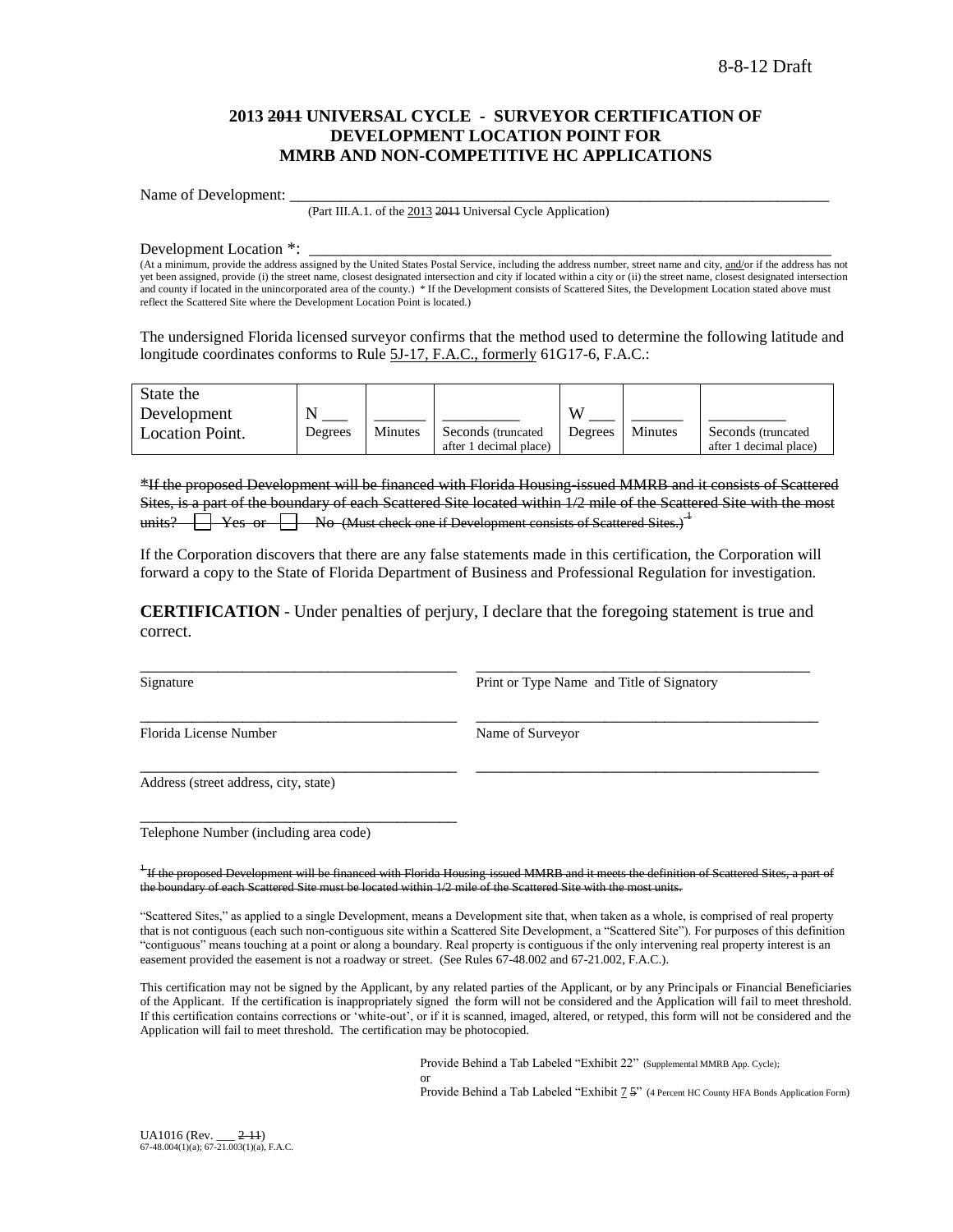#### Page 1 of 2

#### **2011 UNIVERSAL CYCLE - SURVEYOR CERTIFICATION FOR COMPETITIVE HC APPLICATIONS**

Name of Development:

(Part III.A.1. of the 2011 Universal Cycle Application)

Development Location  $*$ (At a minimum, provide the address assigned by the United States Postal Service, including the address number, street name and city, or if the address has not yet been assigned, provide (i)<br>the street name, closest designa ts of Scattered Sites, the Development Location stated above must reflect the

The undersigned Florida licensed surveyor confirms that the method used to determine the following latitude and longitude coordinates conforms to Rule 61G17-6, F.A.C.:

| ---<br>$\sim$<br>State<br>Measurement<br>Breaker<br>$\sim$<br>--<br>Point. | $\overline{\phantom{a}}$<br>______<br><del>Degrees</del> | __________<br>$\ddot{\phantom{1}}$<br><del>Amutes</del> | Seconds<br>i attar<br>ctruncatad<br>decimal place | <b>TY</b><br>________<br>Degrees | $\sim$ $\sim$<br><del>Minute:</del> | Seconds<br>. attar<br>decimal place: |
|----------------------------------------------------------------------------|----------------------------------------------------------|---------------------------------------------------------|---------------------------------------------------|----------------------------------|-------------------------------------|--------------------------------------|
|----------------------------------------------------------------------------|----------------------------------------------------------|---------------------------------------------------------|---------------------------------------------------|----------------------------------|-------------------------------------|--------------------------------------|

ists of Scattered Sites, is a part of the boundary of each Scattered Site located within 1/2 mile of the Scattered Site with the  $\Box$  Yes or  $\Box$  No (Must check one if Development consists of Scattered Sites.)<sup>2</sup>

To be eligible for proximity tie-breaker points, Degrees and Minutes must be stated as whole numbers and Seconds must be truncated after 1 decimal place. The Corporation will utilize Street Atlas USA 2010, published by DeLorme, to determine the proximity of an eligible service to the proposed Development"s Tie-Breaker Measurement Point.

**Transit Service** State the latitude and longitude coordinates for one (1) Transit Service on the chart below.<sup>3</sup>

|                                                                        |                |                                   | Latitude                                     |                                                  |                | Longitude                                    |
|------------------------------------------------------------------------|----------------|-----------------------------------|----------------------------------------------|--------------------------------------------------|----------------|----------------------------------------------|
| Public Bus Stop                                                        | Degrees        | <b>Minutes</b>                    | Seconds (truncated<br>after 1 decimal place) | $\mathsf{W}_{\text{max}}$<br><b>Degrees</b>      | <b>Minutes</b> | Seconds (truncated<br>after 1 decimal place) |
| <b>Public Bus Transfer</b><br>Stop or Public Bus<br>Rapid Transit Stop | <b>Degrees</b> | and the company<br><b>Minutes</b> | Seconds (truncated<br>after 1 decimal place) | $\mathsf{W}$ $\longrightarrow$<br><b>Degrees</b> | <b>Minutes</b> | Seconds (truncated<br>after 1 decimal place) |
| <b>Public Rail Station</b>                                             | <b>Degrees</b> | <b>Minutes</b>                    | Seconds (truncated<br>after 1 decimal place) | <b>XX</b><br><b>Degrees</b>                      | <b>Minutes</b> | Seconds (truncated<br>after 1 decimal place) |

**Tier 1 and Tier 2 Services** - State the Name, Address and latitude and longitude coordinates of the closest service(s) on the chart below. <sup>3</sup>

| <b>Tier 1 Services:</b>                                                                                                                                                                                                                                                                                                                                                                                                                                                           |                                        | Latitude       |                                                  |                                                       | <b>Longitude</b> |                                                        |
|-----------------------------------------------------------------------------------------------------------------------------------------------------------------------------------------------------------------------------------------------------------------------------------------------------------------------------------------------------------------------------------------------------------------------------------------------------------------------------------|----------------------------------------|----------------|--------------------------------------------------|-------------------------------------------------------|------------------|--------------------------------------------------------|
| Grocery Store:<br>Name - Name - Name - Name - Name - Name - Name - Name - Name - Name - Name - Name - Name - Name - Name - Name - Name - Name - Name - Name - Name - Name - Name - Name - Name - Name - Name - Name - Name - Name - Name - Name<br>Address - The Commission of the Commission of the Commission of the Commission of the Commission of the Commission of the Commission of the Commission of the Commission of the Commission of the Commission of the Commission | $N$ <sub>-1</sub><br>-Degrees          | <b>Minutes</b> | Seconds<br>(truncated after 1)<br>decimal place) | $W$ and $W$<br>-Degrees                               | <b>Minutes</b>   | Seconds<br>(truncated after 1<br>decimal place)        |
| Public School:                                                                                                                                                                                                                                                                                                                                                                                                                                                                    | $N_{\overline{---}}$<br>-Degrees       | <b>Minutes</b> | Seconds<br>(truncated after 1<br>decimal place)  | W <sub>1</sub><br>-Degrees                            | <b>Minutes</b>   | Seconds<br>(truncated after 1<br>decimal place)        |
| <b>Medical Facility:</b><br>Address and the contract of the contract of the contract of the contract of the contract of the contract of the                                                                                                                                                                                                                                                                                                                                       | $N-$<br><b>Degrees</b>                 | <b>Minutes</b> | Seconds<br>(truncated after 1<br>decimal place)  | $W \underline{\hspace{2mm}}$<br>$-\n$ Degrees         | <b>Minutes</b>   | Seconds<br>(truncated after 1<br>decimal place)        |
| Senior Center:                                                                                                                                                                                                                                                                                                                                                                                                                                                                    | $\mathbf{N}_{\text{max}}$<br>-Degrees  | <b>Minutes</b> | Seconds<br>(truncated after 1<br>decimal place)  | W<br>-Degrees                                         | <b>Minutes</b>   | Seconds<br>(truncated after 1<br>decimal place)        |
|                                                                                                                                                                                                                                                                                                                                                                                                                                                                                   |                                        |                |                                                  |                                                       |                  |                                                        |
| <b>Tier 2 Services:</b>                                                                                                                                                                                                                                                                                                                                                                                                                                                           |                                        | Latitude       |                                                  |                                                       | Longitude        |                                                        |
| Public Park:<br>Address - The Commission of the Commission of the Commission of the Commission of the Commission of the Commission of the Commission of the Commission of the Commission of the Commission of the Commission of the Commission                                                                                                                                                                                                                                    | $\mathbf{N}_{\text{max}}$<br>-Degrees  | <b>Minutes</b> | Seconds<br>(truncated after 1<br>decimal place)  | -Degrees                                              | <b>Minutes</b>   | Seconds<br>(truncated after 1<br>decimal place)        |
| <b>Community Center:</b>                                                                                                                                                                                                                                                                                                                                                                                                                                                          | N<br>-Degrees                          | <b>Minutes</b> | Seconds<br>(truncated after 1<br>decimal place)  | W<br>-Degrees                                         | <b>Minutes</b>   | <b>Seconds</b><br>(truncated after 1<br>decimal place) |
| Pharmacy:<br>Public Library:                                                                                                                                                                                                                                                                                                                                                                                                                                                      | $\mathbf{N}_{\frac{1}{2}}$<br>-Degrees | <b>Minutes</b> | Seconds<br>(truncated after 1<br>decimal place)  | $\ensuremath{\text{w}}\xspace_\text{max}$<br>-Degrees | <b>Minutes</b>   | Seconds<br>(truncated after 1<br>decimal place)        |

If the Corporation discovers that there are any false statements made in this certification, the Corporation will forward a copy to the State of Florida Department of<br>Business and Professional Regulation for investigation. nd Professional Regulation for investigation.

**CERTIFICATION** - Under penalties of perjury, I declare that the foregoing statement is true and correct.

\_\_\_\_\_\_\_\_\_\_\_\_\_\_\_\_\_\_\_\_\_\_\_\_\_\_\_\_\_\_\_\_\_\_\_\_\_\_\_\_\_\_\_\_\_\_\_\_\_ \_\_\_\_\_\_\_\_\_\_\_\_\_\_\_\_\_\_\_\_\_\_\_\_\_\_\_\_\_\_\_\_\_ \_\_\_\_\_\_\_\_\_\_\_\_\_\_\_\_\_\_\_\_\_\_\_\_\_\_\_\_\_\_\_\_\_\_\_\_\_

Signature **Print or Type Name and Title of Signatory Florida License Number** 

\_\_\_\_\_\_\_\_\_\_\_\_\_\_\_\_\_\_\_\_\_\_\_\_\_\_\_\_\_\_\_\_ \_\_\_\_\_\_\_\_\_\_\_\_\_\_\_\_\_\_\_\_\_\_\_\_\_\_\_\_\_\_\_\_\_\_\_\_\_\_\_\_\_\_\_\_\_\_\_\_\_\_ \_\_\_\_\_\_\_\_\_\_\_\_\_\_\_\_\_\_\_\_\_\_\_\_\_\_\_\_\_\_\_\_\_\_\_\_\_\_\_\_\_\_\_ Name of Surveyor **Address (street address, city, state)** Telephone Number (including area code)

 $UA1016$  (Rev. 2-11)<br>67-48.004(1)(a); 67-21.003(1)(a), F.A.C.

Provide Behind a Tab Labeled "Exhibit 25"

This certification, consists of 2 pages. This certification may not be signed by the Applicant, by any related parties of the Applicant, or by any Principals or Financial Beneficiaries of the Applicant. If the certification is inappropriately signed, the Application will not be eligible to receive proximity tie-breaker points. If this certification contains corrections or "white-out", or if it is scanned, imaged, altered, or retyped, the Application will not be eligible to receive proximity tiebreaker points. The Application may still be eligible for automatic points. The certification may be photocopied. To be considered for scoring purposes, at least page 1 of this 2 page certification form must be provided by the Applicant.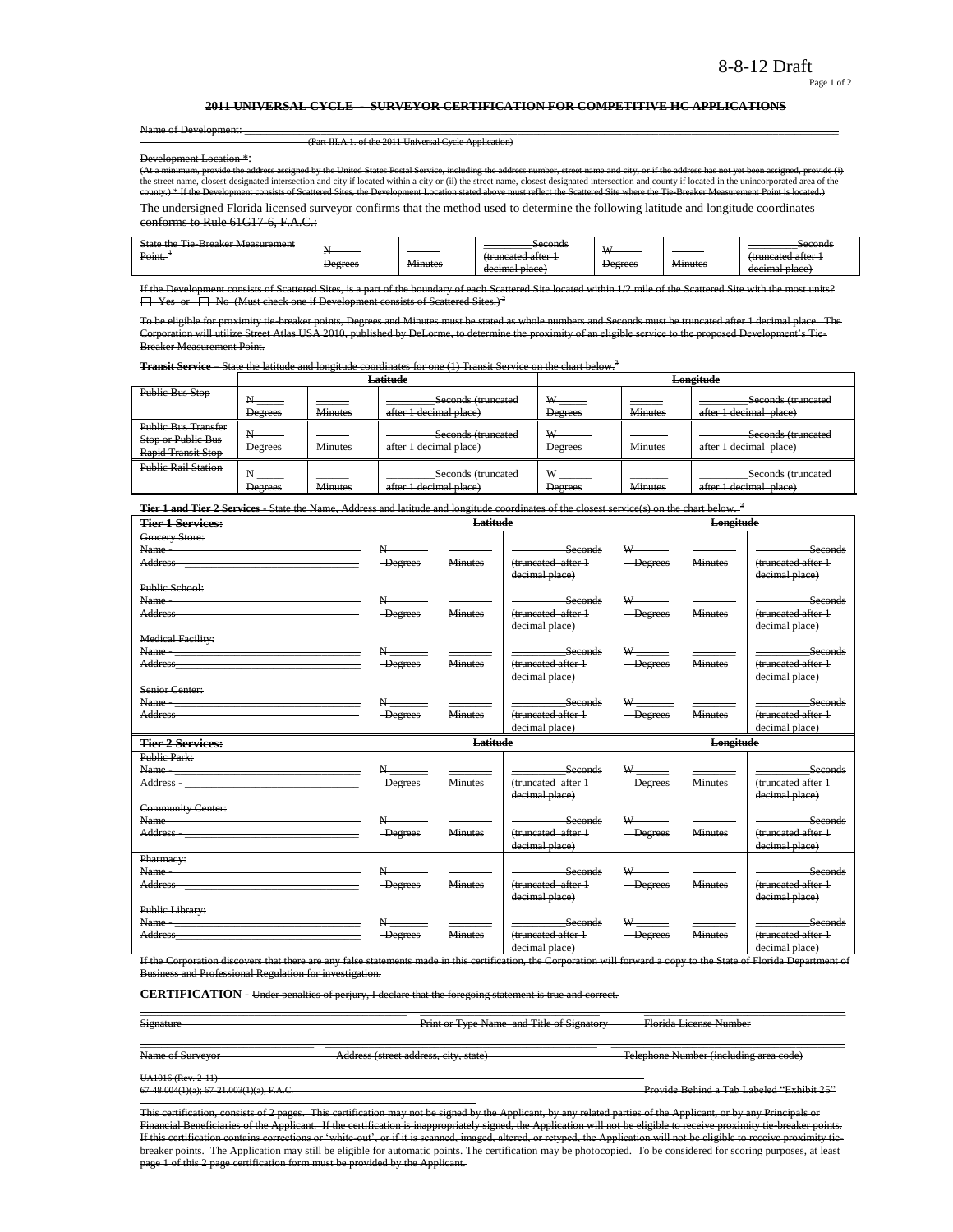<sup>+</sup>Tie-Breaker Measurement Point means a single point selected by the Applicant on the proposed Development site that is located within 100 feet of a residential building existing or to be constructed as part of the proposed Development. For a Development which consists of Scattered Sites, this means a single point on one of the Scattered Sites which comprise the Development site that is located within 100 feet of a residential building existing or to be constructed as part of the proposed Development. In addition, the Tie-Breaker Measurement Point must be located on the site with the most units.

2 If the proposed Development meets the definition of Scattered Sites, a part of the boundary of each Scattered Site must be located within 1/2 mile of the Scattered Site with the most units. "Scattered Sites," as applied to a single Development, means a Development site that, when taken as a whole, is comprised of real property that is not contiguous (each such non-contiguous site within a Scattered Site Development, a "Scattered Site"). For purposes of this definition "contiguous" means touching at a point or along a boundary. Real property is contiguous if the only intervening real property interest is an easement provided the easement is not a roadway or street. (See Rules 67-48.002, F.A.C.)

<sup>3</sup>The latitude and longitude coordinates for all Proximity Services must represent a point as outlined below. The coordinates for each service must be stated in degrees, minutes and seconds, with the degrees and minutes stated as whole numbers and the seconds truncated after one decimal place. If the degrees and minutes are not stated as whole numbers and the seconds are not truncated after one decimal place, the Applicant will not be eligible for proximity tie-breaker points for that service.

The Corporation will utilize Street Atlas USA 2010, published by DeLorme, using the method described below, to determine the proximity of an eligible service to the proposed Development's Tie-Breaker Measurement Point.

| <b>Service</b>                                                                             | Location where latitude and longitude coordinates must be obtained |                                                                                                              |
|--------------------------------------------------------------------------------------------|--------------------------------------------------------------------|--------------------------------------------------------------------------------------------------------------|
| Grocery Store, Public School, Medical Facility,<br>Community Center, Senior Center, Public | direct public access to the building where the service is located. | Coordinates must represent a point that is on the doorway threshold of an exterior entrance that provides    |
| <b>Library and Pharmacy</b>                                                                |                                                                    |                                                                                                              |
|                                                                                            |                                                                    |                                                                                                              |
|                                                                                            |                                                                    |                                                                                                              |
| <b>Public Park</b>                                                                         |                                                                    | Coordinates must represent a point that is on the premises; however, the point may not be located in the     |
|                                                                                            |                                                                    | parking lot, street, or any area that is not intended for recreational activities. Additionally, if the area |
|                                                                                            |                                                                    | intended for recreational activities is enclosed, the coordinates must represent the public ingress/egress   |
|                                                                                            | point of entry to the enclosed area.                               |                                                                                                              |
|                                                                                            |                                                                    |                                                                                                              |
| Public Bus Stop, Public Bus Rapid Transit Stop,                                            |                                                                    | With the exception of SunRail Rail Stations, coordinates must represent the location where passengers        |
| Public Bus Transfer Stop and Public Rail Station                                           | coordinates listed below:                                          | may embark and disembark the bus or train. SunRail Rail Stations coordinates must represent the              |
|                                                                                            |                                                                    |                                                                                                              |
|                                                                                            | <b>Station Name</b>                                                | <b>Latitude/Longitude Coordinates</b>                                                                        |
|                                                                                            | <b>Altamonte Springs Station</b>                                   | N 28 39 50.1, W 81 21 23.4                                                                                   |
|                                                                                            | <b>Church Street Station</b>                                       | N 28 32 20.3, W 81 22 50.6                                                                                   |
|                                                                                            | <b>DeBary Station</b>                                              | N 28 51 20.3, W 81 19 24.1                                                                                   |
|                                                                                            | <b>Florida Hospital Station</b>                                    | N 28 34 21 8, W 81 22 17.4                                                                                   |
|                                                                                            | <b>Lake Mary Station</b>                                           | N28 45 31.8, W 81 19 04.3                                                                                    |
|                                                                                            | <b>Longwood Station</b>                                            | N 28 42 04.1, W 81 20 43.4                                                                                   |
|                                                                                            | <b>LYNX Central Station</b>                                        | N 28 32 52.2, W 81 22 51.0                                                                                   |
|                                                                                            | Maitland Station                                                   | N 28 38 03.7, W 81 21 44.7                                                                                   |
|                                                                                            | Orlando Amtrak/ORMC Station                                        | N 28 31 39.5, W 81 22 55.6                                                                                   |
|                                                                                            | <b>Sand Lake Road Station</b>                                      | N 28 27 11.3, W 81 22 1.0                                                                                    |
|                                                                                            | Sanford/SR46 Station                                               | N 28 48 49.8, W 81 17 56.9                                                                                   |
|                                                                                            | Winter Park/Park Ave Station                                       | N 28 35 51.5, W 81 21 6.0                                                                                    |

If there is no exterior public entrance to the Tier 1 or Tier 2 Service, then a point should be used that is at the exterior entrance doorway threshold that is the closest walking distance to the doorway threshold of the interior public entrance to the service. For example, for a Pharmacy located within an enclosed shopping mall structure that does not have a direct public exterior entrance, the latitude and longitude coordinates at the doorway threshold of the exterior public entrance to the enclosed shopping mall that provide the shortest walking distance to the doorway threshold of the interior entrance to the Pharmacy would be used.

The Applicant may not use any other Tier 1 or Tier 2 Service for multiple point items unless they are separate functioning services that are housed at the same location. For instance, an Applicant may not use a Senior Center as both a Senior Center and a Community Center. However, Applicants may use the same latitude and longitude coordinates for the Grocery Store, Medical Facility and/or Pharmacy if the Grocery Store, Medical Facility and/or Pharmacy is housed at the same location.

UA1016 (Rev. 2-11) Page 2 of 2 Pages

67-48.004(1)(a); 67-21.003(1)(a), F.A.C. Provide Behind a Tab Labeled "Exhibit 25"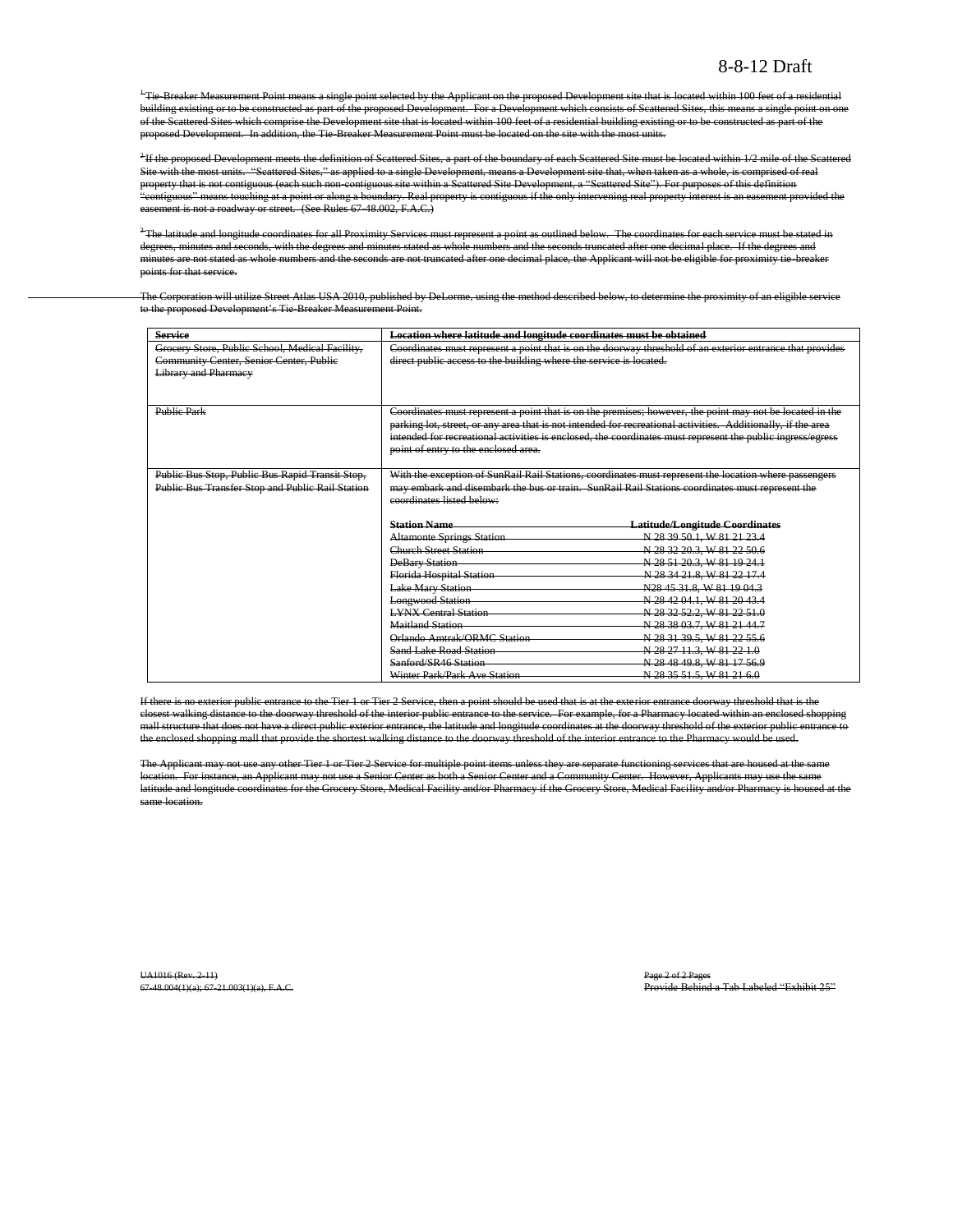#### **2013 UNIVERSAL CYCLE - SURVEYOR CERTIFICATION FOR COMPETITIVE HC APPLICATIONS**

Name of Development:

#### (Part III.A.1. of the 2013 Universal Cycle Application)

Development Location \*:

(At a minimum, provide the address assigned by the United States Postal Service, including the address number, street name and city, or if the address has not yet been assigned, provide (i) the street name, closest designated intersection and city if located within a city or (ii) the street name, closest designated intersection and county if located in the unincorporated area of the county.)\* If the Development consists of Scattered Sites, the Development Location stated above must reflect the Scattered Site where the Tie-Breaker Measurement Point is located.)

The undersigned Florida licensed surveyor confirms that the method used to determine the following latitude and longitude coordinates conforms to Rule 5J-17, F.A.C., formerly 61G17-6, F.A.C.:

*\*\*All calculations shall be based on "WGS 84" and be grid distances. The horizontal positions shall be collected to meet sub-meter accuracy (no autonomous hand-held GPS units shall be used).*

| <b>State the Tie-Breaker</b> |         |         | Seconds           | <b>VI</b>      |         | Seconds           |
|------------------------------|---------|---------|-------------------|----------------|---------|-------------------|
| <b>Measurement Point.</b>    | Degrees | Minutes | (truncated after) | <b>Degrees</b> | Minutes | (truncated after) |
|                              |         |         | decimal place)    |                |         | decimal place)    |

To be eligible for proximity tie-breaker points, Degrees and Minutes must be stated as whole numbers and Seconds must be truncated after 1 decimal place.

|                                                                                                                                                                                                                                       |              | Latitude |                                                 |              |         | Longitude                                    |
|---------------------------------------------------------------------------------------------------------------------------------------------------------------------------------------------------------------------------------------|--------------|----------|-------------------------------------------------|--------------|---------|----------------------------------------------|
| <b>Public Bus Stop</b>                                                                                                                                                                                                                | N<br>Degrees | Minutes  | Seconds<br>(truncated after 1 decimal<br>place) | W<br>Degrees | Minutes | Seconds (truncated<br>after 1 decimal place) |
| <b>Public Bus</b><br><b>Transfer Stop</b>                                                                                                                                                                                             | N<br>Degrees | Minutes  | Seconds<br>(truncated after 1 decimal<br>place) | W<br>Degrees | Minutes | Seconds (truncated<br>after 1 decimal place) |
| <b>Public Bus</b><br><b>Rapid Transit</b><br><b>Stop</b>                                                                                                                                                                              | N<br>Degrees | Minutes  | Seconds<br>(truncated after 1 decimal<br>place) | W<br>Degrees | Minutes | Seconds (truncated<br>after 1 decimal place) |
| <b>Public Rail</b><br><b>Station</b>                                                                                                                                                                                                  | N<br>Degrees | Minutes  | Seconds<br>(truncated after 1 decimal<br>place) | W<br>Degrees | Minutes | Seconds (truncated<br>after 1 decimal place) |
| Using the method described above <sup>**</sup> , the distance (rounded up to the nearest hundredth of a mile) between<br>Miles<br>the coordinates of the Tie-Breaker Measurement Point and the coordinates of the Transit Service is: |              |          |                                                 |              |         |                                              |

**Transit Service –** State the latitude and longitude coordinates for one (1) Transit Service on the chart below.<sup>2</sup>

**Tier 1 and Tier 2 Services** - State the Name, Address and latitude and longitude coordinates of the closest service(s) on the chart below.<sup>2</sup>

| <b>Grocery Store:</b>                                                                                                                                                                                                      |              | Latitude |                                                 |              | Longitude |                                                |  |
|----------------------------------------------------------------------------------------------------------------------------------------------------------------------------------------------------------------------------|--------------|----------|-------------------------------------------------|--------------|-----------|------------------------------------------------|--|
| Name -<br>Address -                                                                                                                                                                                                        | N<br>Degrees | Minutes  | Seconds<br>(truncated after 1<br>decimal place) | W<br>Degrees | Minutes   | Seconds (truncated<br>after 1decimal<br>place) |  |
| Using the method described above <sup>**</sup> , the distance (rounded up to the nearest hundredth of a mile) between<br>the coordinates of the Tie-Breaker Measurement Point and the coordinates of the Grocery Store is: |              |          |                                                 |              |           | Miles                                          |  |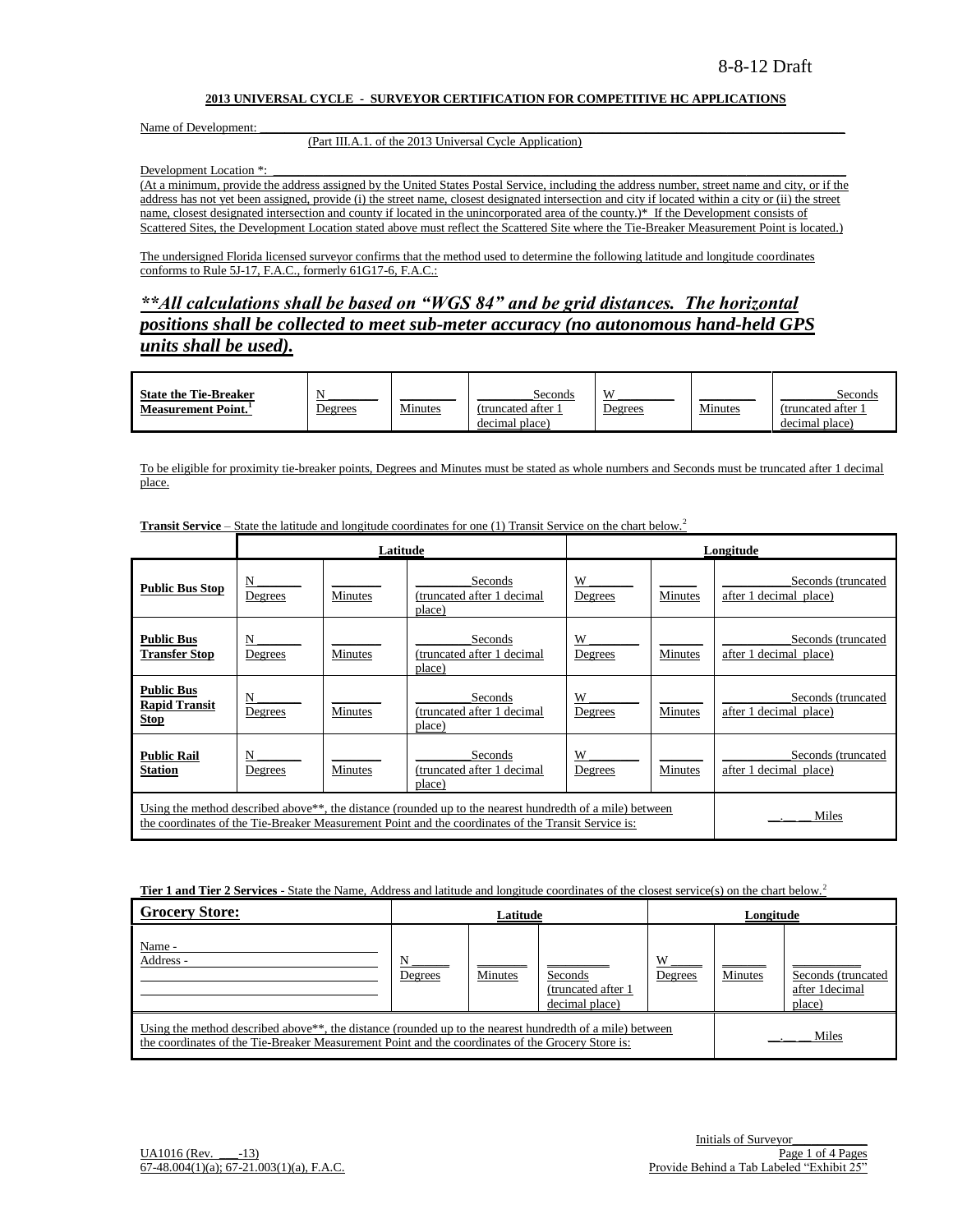| Public School:                                                                                    | Latitude<br>Longitude |                                                                                                                                |                                                  |              |         |                                                 |  |
|---------------------------------------------------------------------------------------------------|-----------------------|--------------------------------------------------------------------------------------------------------------------------------|--------------------------------------------------|--------------|---------|-------------------------------------------------|--|
| Name -<br>Address -                                                                               | N<br>Degrees          | Minutes                                                                                                                        | Seconds<br>(truncated after 1)<br>decimal place) | W<br>Degrees | Minutes | Seconds (truncated<br>after 1 decimal<br>place) |  |
| the coordinates of the Tie-Breaker Measurement Point and the coordinates of the Public School is: |                       | Using the method described above <sup>**</sup> , the distance (rounded up to the nearest hundredth of a mile) between<br>Miles |                                                  |              |         |                                                 |  |

| <b>Medical Facility:</b>                                                                                                                                                                                                      | Latitude     |         |                                                  | Longitude    |         |                                                 |
|-------------------------------------------------------------------------------------------------------------------------------------------------------------------------------------------------------------------------------|--------------|---------|--------------------------------------------------|--------------|---------|-------------------------------------------------|
| Name -<br>Address -                                                                                                                                                                                                           | N<br>Degrees | Minutes | Seconds<br>(truncated after 1)<br>decimal place) | W<br>Degrees | Minutes | Seconds (truncated<br>after 1 decimal<br>place) |
| Using the method described above <sup>**</sup> , the distance (rounded up to the nearest hundredth of a mile) between<br>the coordinates of the Tie-Breaker Measurement Point and the coordinates of the Medical Facility is: |              |         |                                                  |              |         | Miles                                           |

| <b>Senior Center:</b>                                                                                                                                                                                                      |              | Latitude |                                                 | Longitude    |         |                                                 |
|----------------------------------------------------------------------------------------------------------------------------------------------------------------------------------------------------------------------------|--------------|----------|-------------------------------------------------|--------------|---------|-------------------------------------------------|
| Name -<br>Address -                                                                                                                                                                                                        | N<br>Degrees | Minutes  | Seconds<br>(truncated after 1<br>decimal place) | W<br>Degrees | Minutes | Seconds (truncated<br>after 1 decimal<br>place) |
| Using the method described above <sup>**</sup> , the distance (rounded up to the nearest hundredth of a mile) between<br>the coordinates of the Tie-Breaker Measurement Point and the coordinates of the Senior Center is: |              |          |                                                 |              |         | Miles                                           |

| Public Park:                                                                                                                                                                                                             | Latitude     |         |                                                 | Longitude    |         |                                                 |
|--------------------------------------------------------------------------------------------------------------------------------------------------------------------------------------------------------------------------|--------------|---------|-------------------------------------------------|--------------|---------|-------------------------------------------------|
| Name -<br>Address-Location-                                                                                                                                                                                              | N<br>Degrees | Minutes | Seconds<br>(truncated after 1<br>decimal place) | W<br>Degrees | Minutes | Seconds (truncated<br>after 1 decimal<br>place) |
| Using the method described above <sup>**</sup> , the distance (rounded up to the nearest hundredth of a mile) between<br>the coordinates of the Tie-Breaker Measurement Point and the coordinates of the Public Park is: |              |         |                                                 |              |         | Miles                                           |

| <b>Community Center:</b>                                                                                                                                                                                                      |              | Latitude       |                                                  |              | Longitude      |                                                 |  |
|-------------------------------------------------------------------------------------------------------------------------------------------------------------------------------------------------------------------------------|--------------|----------------|--------------------------------------------------|--------------|----------------|-------------------------------------------------|--|
| Name -<br>Address -                                                                                                                                                                                                           | N<br>Degrees | <b>Minutes</b> | Seconds<br>(truncated after 1)<br>decimal place) | W<br>Degrees | <b>Minutes</b> | Seconds (truncated<br>after 1 decimal<br>place) |  |
| Using the method described above <sup>**</sup> , the distance (rounded up to the nearest hundredth of a mile) between the<br>coordinates of the Tie-Breaker Measurement Point and the coordinates of the Community Center is: |              |                |                                                  |              |                | Miles                                           |  |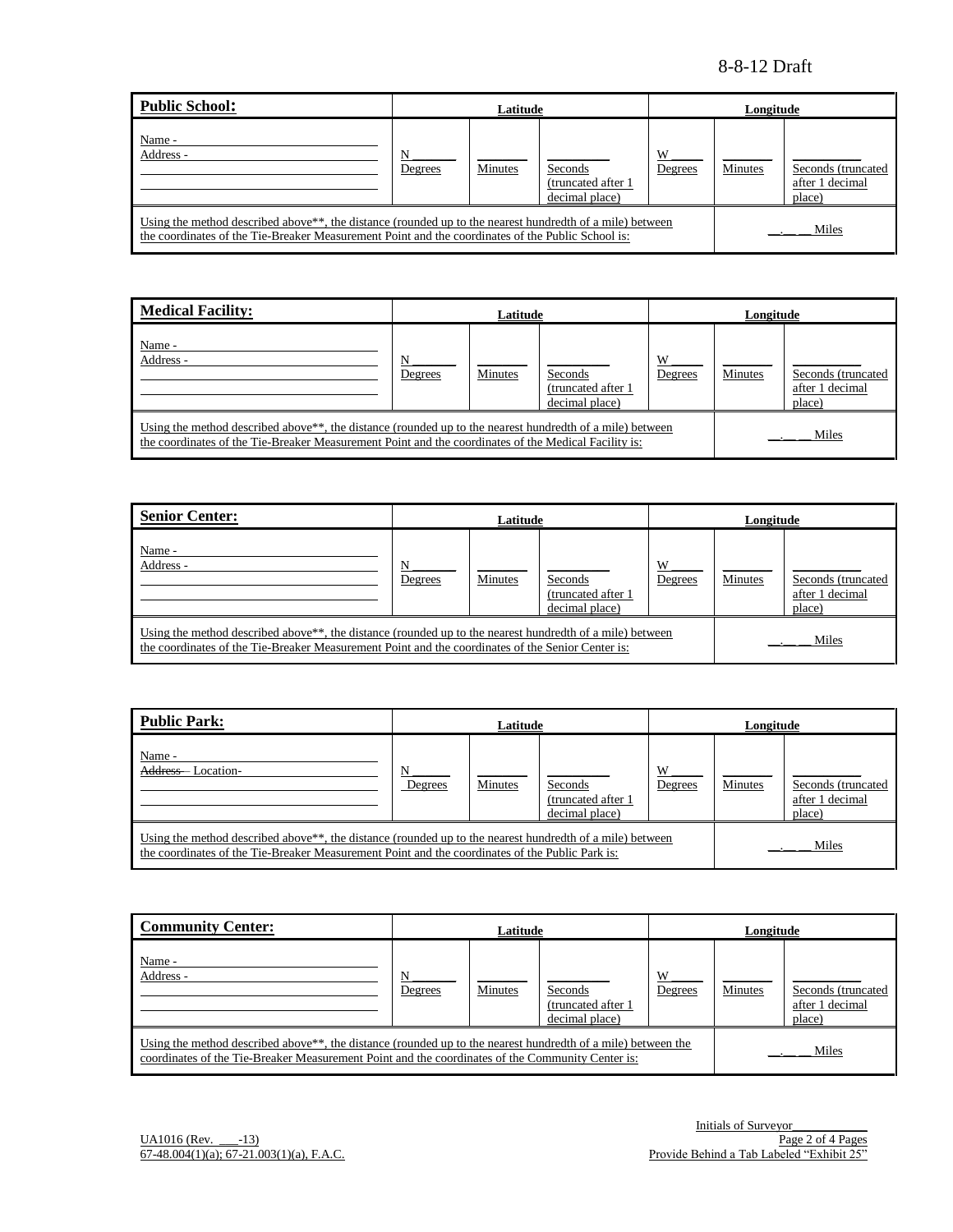| <b>Pharmacy:</b>                                                                                                                                                                                                      | Latitude     |         |                                                  |              | Longitude |                                                 |
|-----------------------------------------------------------------------------------------------------------------------------------------------------------------------------------------------------------------------|--------------|---------|--------------------------------------------------|--------------|-----------|-------------------------------------------------|
| Name -<br>Address -                                                                                                                                                                                                   | N<br>Degrees | Minutes | Seconds<br>(truncated after 1)<br>decimal place) | W<br>Degrees | Minutes   | Seconds (truncated<br>after 1 decimal<br>place) |
| Using the method described above <sup>**</sup> , the distance (rounded up to the nearest hundredth of a mile) between<br>the coordinates of the Tie-Breaker Measurement Point and the coordinates of the Pharmacy is: |              |         |                                                  |              |           | Miles                                           |

| <b>Public Library:</b>                                                                                                                                                                                                      |              | Latitude |                                                  |              | Longitude |                                                 |
|-----------------------------------------------------------------------------------------------------------------------------------------------------------------------------------------------------------------------------|--------------|----------|--------------------------------------------------|--------------|-----------|-------------------------------------------------|
| Name -<br>Address -                                                                                                                                                                                                         | N<br>Degrees | Minutes  | Seconds<br>(truncated after 1)<br>decimal place) | W<br>Degrees | Minutes   | Seconds (truncated<br>after 1 decimal<br>place) |
| Using the method described above <sup>**</sup> , the distance (rounded up to the nearest hundredth of a mile) between<br>the coordinates of the Tie-Breaker Measurement Point and the coordinates of the Public Library is: |              |          |                                                  |              | Miles     |                                                 |

If the Corporation discovers that there are any false statements made in this certification, the Corporation will forward a copy to the State of Florida Department of Business and Professional Regulation for investigation.

**CERTIFICATION** - Under penalties of perjury, I declare that the foregoing statement is true and correct.

\_\_\_\_\_\_\_\_\_\_\_\_\_\_\_\_\_\_\_\_\_\_\_\_\_\_\_\_\_\_\_\_\_\_\_\_\_\_\_\_\_\_\_\_ \_\_\_\_\_\_\_\_\_\_\_\_\_\_\_\_\_\_\_\_\_\_\_\_\_\_\_\_\_\_\_\_\_

Signature of Florida Licensed Surveyor Florida License Number of Signatory

\_\_\_\_\_\_\_\_\_\_\_\_\_\_\_\_\_\_\_\_\_\_\_\_\_\_\_\_\_\_\_\_\_\_\_\_\_\_\_\_\_\_\_\_

Print or Type Name of Signatory

This certification, consists of 4 pages. This certification may not be signed by the Applicant, by any related parties of the Applicant, or by any Principals or Financial Beneficiaries of the Applicant. If the certification is inappropriately signed, the Application will not be eligible to receive proximity tie-breaker points. If this certification contains corrections or "white-out", or if it is scanned, imaged, altered, or retyped, the Application will not be eligible to receive proximity tie-breaker points. The Application may still be eligible for automatic points. The certification may be photocopied. To be considered for scoring purposes, at least pages 1, 2 and 3 of this 4 page certification form must be provided by the Applicant.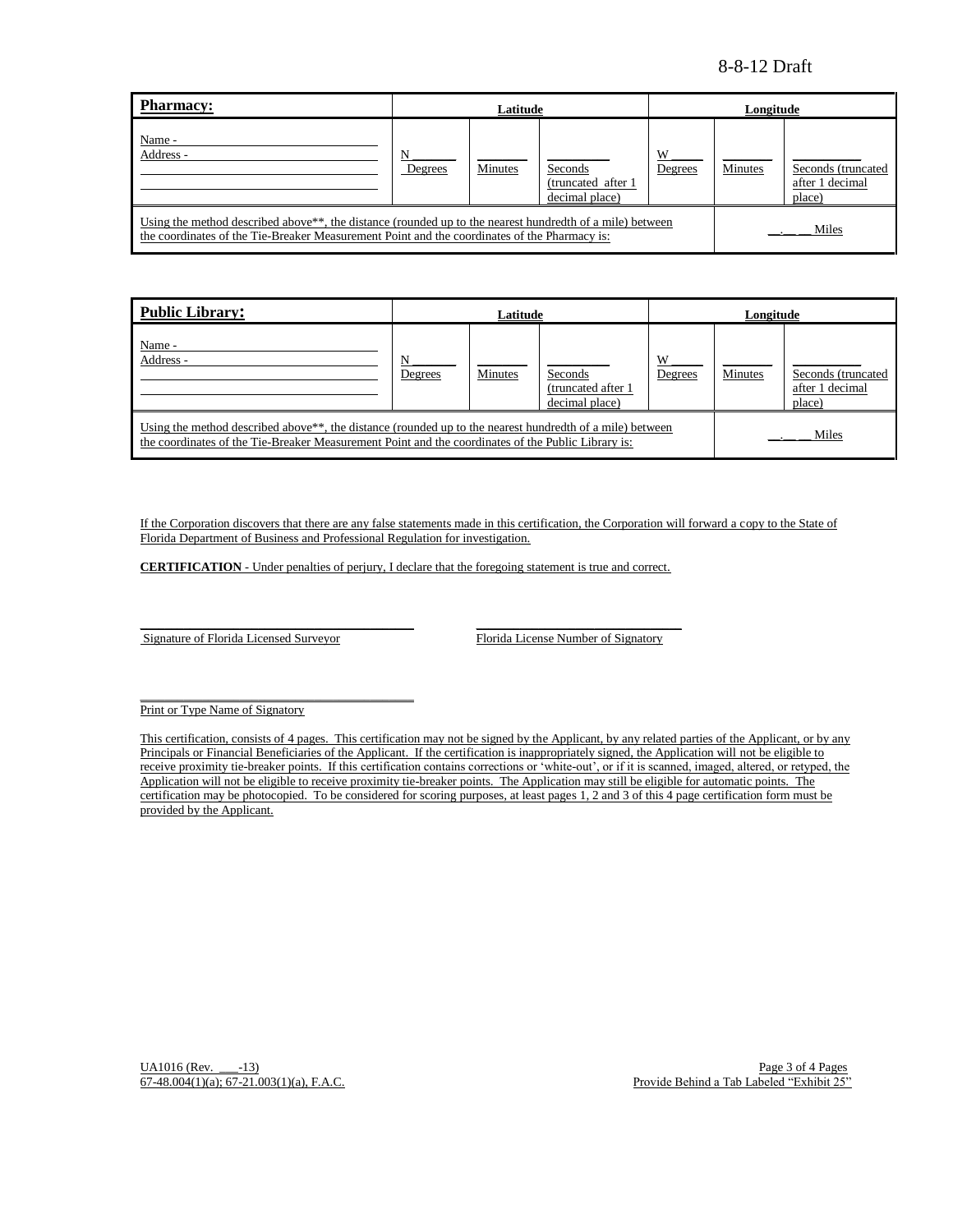$1$ <sup>1</sup> Tie-Breaker Measurement Point means a single point selected by the Applicant on the proposed Development site that is located within 100 feet of a residential building existing or to be constructed as part of the proposed Development. For a Development which consists of Scattered Sites, this means a single point on one of the Scattered Sites which comprise the Development site that is located within 100 feet of a residential building existing or to be constructed as part of the proposed Development. In addition, the Tie-Breaker Measurement Point must be located on the site with the most units.

 $2$ The latitude and longitude coordinates for all Proximity Services must represent a point as outlined below. The coordinates for each service must be stated in degrees, minutes and seconds, with the degrees and minutes stated as whole numbers and the seconds truncated after one decimal place. If the degrees and minutes are not stated as whole numbers and the seconds are not truncated after one decimal place, the Applicant will not be eligible for proximity tie-breaker points for that service.

| <b>Service</b>                                                                                                     |                                                                                  | Location where latitude and longitude coordinates must be obtained                                                                                                                                                                                                                                                                                                                       |
|--------------------------------------------------------------------------------------------------------------------|----------------------------------------------------------------------------------|------------------------------------------------------------------------------------------------------------------------------------------------------------------------------------------------------------------------------------------------------------------------------------------------------------------------------------------------------------------------------------------|
| Grocery Store, Public School, Medical<br>Facility, Community Center, Senior<br>Center, Public Library and Pharmacy | that provides direct public access to the building where the service is located. | Coordinates must represent a point that is on the doorway threshold of an exterior entrance                                                                                                                                                                                                                                                                                              |
| <b>Public Park</b>                                                                                                 |                                                                                  | Coordinates must represent a point that is on the premises; however, the point may not be<br>located in the parking lot, street, or any area that is not intended for recreational activities.<br>Additionally, if the perimeter area intended for recreational activities is enclosed, the<br>coordinates must represent the public ingress/egress point of entry to the enclosed area. |
| Public Bus Stop, Public Bus Rapid Transit<br>Stop, Public Bus Transfer Stop and Public<br><b>Rail Station</b>      | must represent the coordinates listed below:                                     | With the exception of SunRail Rail Stations, coordinates must represent the location where<br>passengers may embark and disembark the bus or train. SunRail Rail Stations coordinates                                                                                                                                                                                                    |
|                                                                                                                    | <b>Station Name</b>                                                              | <b>Latitude/Longitude Coordinates</b>                                                                                                                                                                                                                                                                                                                                                    |
|                                                                                                                    | <b>Altamonte Springs Station</b>                                                 | N 28 39 50.1, W 81 21 23.4                                                                                                                                                                                                                                                                                                                                                               |
|                                                                                                                    | <b>Church Street Station</b>                                                     | N 28 32 20.3, W 81 22 50.6                                                                                                                                                                                                                                                                                                                                                               |
|                                                                                                                    | DeBary Station                                                                   | N 28 51 20.3, W 81 19 24.1                                                                                                                                                                                                                                                                                                                                                               |
|                                                                                                                    | <b>Florida Hospital Station</b>                                                  | N 28 34 21.8, W 81 22 17.4                                                                                                                                                                                                                                                                                                                                                               |
|                                                                                                                    | <b>Lake Mary Station</b>                                                         | N28 45 31.8, W 81 19 04.3                                                                                                                                                                                                                                                                                                                                                                |
|                                                                                                                    | <b>Longwood Station</b>                                                          | N 28 42 04.1, W 81 20 43.4                                                                                                                                                                                                                                                                                                                                                               |
|                                                                                                                    | <b>LYNX Central Station</b>                                                      | N 28 32 52.2, W 81 22 51.0                                                                                                                                                                                                                                                                                                                                                               |
|                                                                                                                    | <b>Maitland Station</b>                                                          | N 28 38 03.7, W 81 21 44.7                                                                                                                                                                                                                                                                                                                                                               |
|                                                                                                                    | Orlando Amtrak/ORMC Station                                                      | N 28 31 39.5, W 81 22 55.6                                                                                                                                                                                                                                                                                                                                                               |
|                                                                                                                    | Sand Lake Road Station                                                           | N 28 27 11.3, W 81 22 1.0                                                                                                                                                                                                                                                                                                                                                                |
|                                                                                                                    | Sanford/SR46 Station                                                             | N 28 48 49.8, W 81 17 56.9                                                                                                                                                                                                                                                                                                                                                               |
|                                                                                                                    | Winter Park/Park Ave Station                                                     | N 28 35 51.5, W 81 21 6.0                                                                                                                                                                                                                                                                                                                                                                |

If there is no exterior public entrance to the Tier 1 or Tier 2 Service, then a point should be used that is at the exterior entrance doorway threshold that is the closest walking distance to the doorway threshold of the interior public entrance to the service. For example, for a Pharmacy located within an enclosed shopping mall structure that does not have a direct public exterior entrance, the latitude and longitude coordinates at the doorway threshold of the exterior public entrance to the enclosed shopping mall that provide the shortest walking distance to the doorway threshold of the interior entrance to the Pharmacy would be used.

The Applicant may not use any other Tier 1 or Tier 2 Service for multiple point items unless they are separate functioning services that are housed at the same location. For instance, an Applicant may not use a Senior Center as both a Senior Center and a Community Center. However, Applicants may use the same latitude and longitude coordinates for the Grocery Store, Medical Facility and/or Pharmacy if the Grocery Store, Medical Facility and/or Pharmacy is housed at the same location.

"Scattered Sites," as applied to a single Development, means a Development site that, when taken as a whole, is comprised of real property that is not contiguous (each such non-contiguous site within a Scattered Site Development, a "Scattered Site"). For purposes of this definition "contiguous" means touching at a point or along a boundary. Real property is contiguous if the only intervening real property interest is an easement provided the easement is not a roadway or street. (See Rules 67-48.002, F.A.C.).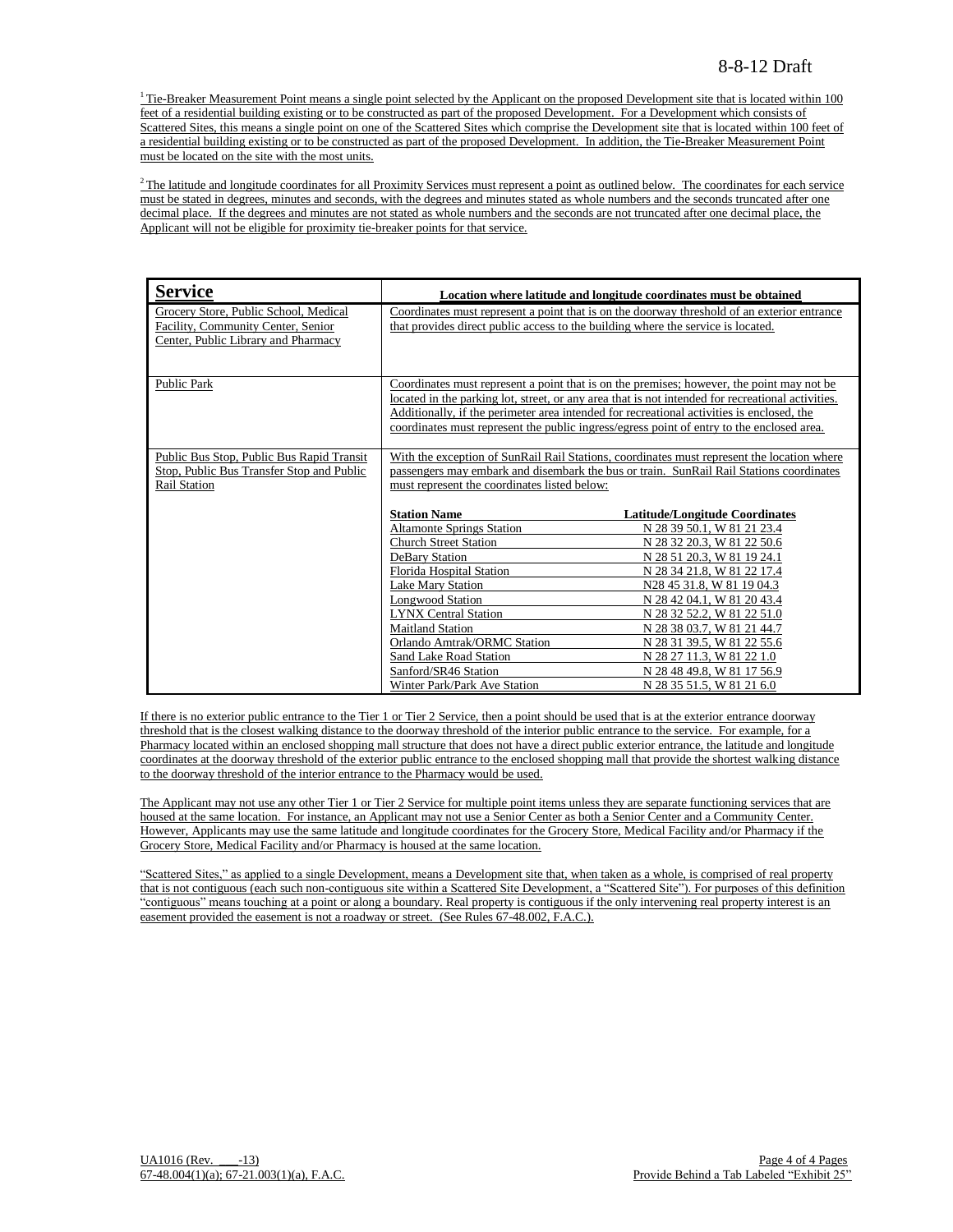#### **2013 2011 UNIVERSAL CYCLE - LOCAL GOVERNMENT VERIFICATION OF STATUS OF SITE PLAN APPROVAL FOR MULTIFAMILY DEVELOPMENTS**

Name of Development:

(Part III.A.1. of the 2013 2011 Universal Cycle Application)

Development Location:

(At a minimum, provide the address assigned by the United States Postal Service, including the address number, street name and city, and/or if the address has not yet been assigned, provide (i) the street name, closest designated intersection and city if located within a city or (ii) the street name, closest designated intersection and county if located in the unincorporated area of the county.)

Zoning Designation:

Mark the applicable statement:

- 1.  $\circ$  The above-referenced Development is <u>(a)</u> new construction, or <u>(b)</u> rehabilitation with new construction, or (c) rehabilitation without new construction that requires additional site plan approval or similar process, and the final site plan, in the zoning designation stated above, was approved on or before the Application Deadline for the 2013 2011 Universal Application Cycle (as stated on the FHFC Website [http://apps.floridahousing.org/StandAlone/FHFC\\_ECM/ContentPage.aspx?PAGE=0238\)](http://apps.floridahousing.org/StandAlone/FHFC_ECM/ContentPage.aspx?PAGE=0238) by action of the appropriate City/County legally authorized body; e.g. council, commission, board, department, division, etc., responsible for such approval process.
	- \_\_\_\_\_\_\_\_\_\_\_\_\_\_\_\_\_\_\_\_\_\_\_\_\_\_\_\_\_\_\_\_\_\_\_\_\_\_\_\_\_ (Legally Authorized Body\*).
- 2.  $\circ$  The above-referenced Development is (a) new construction, or (b) rehabilitation with new construction, or (c) rehabilitation without new construction that requires additional site plan approval or similar process, and (i) this jurisdiction provides either preliminary site plan approval or conceptual site plan approval which has been issued, or (ii) site plan approval is required for the new construction work and/or the rehabilitation work; however, this jurisdiction provides neither preliminary site plan approval nor conceptual site plan approval, nor is any other similar process provided prior to issuing final site plan approval. Although there is no preliminary or conceptual site plan approval process and the final site plan approval has not yet been issued, the site plan, in the zoning designation stated above, has been reviewed.

The necessary approval and/or review was performed on or before the Application Deadline for the 2013 2011 Universal Application Cycle (as stated on the FHFC Website [http://apps.floridahousing.org/StandAlone/FHFC\\_ECM/ContentPage.aspx?PAGE=0238\)](http://apps.floridahousing.org/StandAlone/FHFC_ECM/ContentPage.aspx?PAGE=0238) by the appropriate City/County legally authorized body; e.g. council, commission, board, department, division, etc., responsible for such approval process. \_\_\_\_\_\_\_\_\_\_\_\_\_\_\_\_\_\_\_\_\_\_\_\_\_\_\_\_\_\_\_.(Legally Authorized Body\*).

3. O The above-referenced Development, in the zoning designation stated above, is rehabilitation without any new construction and does not require additional site plan approval or similar process.

ant must state the name of the City Council, County Commission, Board, County Commission, Department, Department, D with authority over such matters.

## **CERTIFICATION**

I certify that the City/County of \_\_\_\_\_\_\_\_\_\_\_\_\_\_\_\_\_\_\_\_ has vested in me the authority to verify status of site plan approval (Name of City or County) as specified above and I further certify that the information stated above is true and correct.

\_\_\_\_\_\_\_\_\_\_\_\_\_\_\_\_\_\_\_\_\_\_\_\_\_\_\_\_\_\_\_\_\_\_\_\_\_\_\_\_\_\_\_\_\_\_\_ \_\_\_\_\_\_\_\_\_\_\_\_\_\_\_\_\_\_\_\_\_\_\_\_\_\_\_\_\_\_\_\_\_\_\_\_\_\_\_\_\_\_\_\_\_\_\_\_\_

Signature **Print or Type Name and Title** 

\_\_\_\_\_\_\_\_\_\_\_\_\_\_\_\_\_\_\_\_\_\_\_\_\_\_\_\_\_\_\_\_\_\_\_\_\_\_\_\_\_\_\_\_\_\_\_ Print or Type Title

This certification must be signed by the applicable City's or County's Director of Planning and Zoning, chief appointed official (staff) responsible for determination of issues related to site plan approval, City Manager, or County Manager/Administrator/Coordinator. Signatures from local elected officials are not acceptable, nor are other signatories. If this certification is applicable to this Development and it is inappropriately signed, the Application will fail to meet threshold. If this certification contains corrections or "white-out", or if it is scanned, imaged, altered, or retyped, the form will not be considered and the Application will fail to meet threshold. The certification may be photocopied.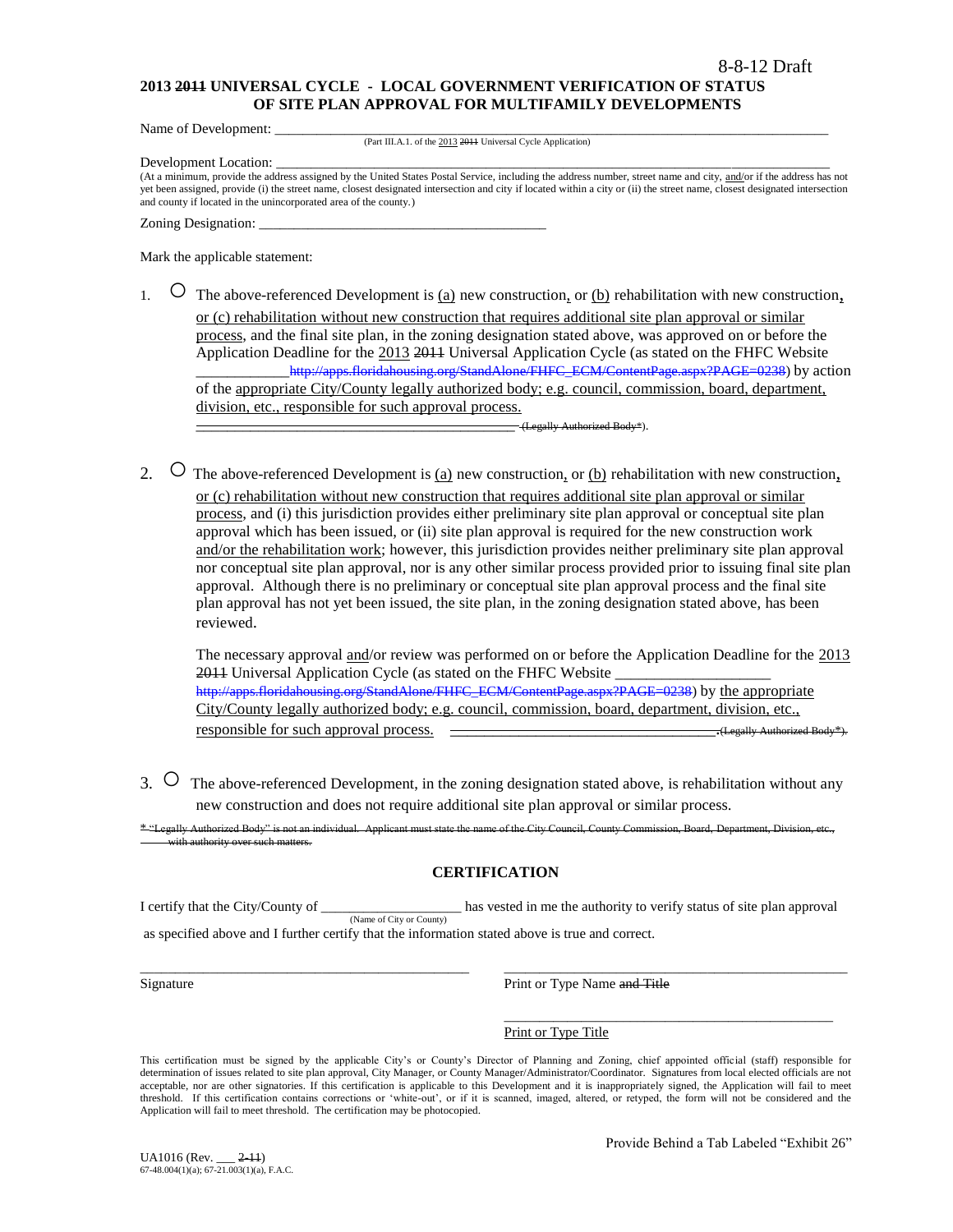## **2013 2011 UNIVERSAL CYCLE - LOCAL GOVERNMENT VERIFICATION OF STATUS OF PLAT APPROVAL FOR SINGLE-FAMILY RENTAL DEVELOPMENTS**

Name of Development:

(Part III.A.1. of the 2013 2011 Universal Cycle Application)

Development Location:

(At a minimum, provide the address assigned by the United States Postal Service, including the address number, street name and city, and/or if the address has not yet been assigned, provide (i) the street name, closest designated intersection and city if located within a city or (ii) the street name, closest designated intersection and county if located in the unincorporated area of the county.)

Mark the applicable statement:

- 1.  $\circ$  The above-referenced Development is <u>(a)</u> new construction, or (b) rehabilitation with new construction, or (c) rehabilitation without new construction that requires additional site plan approval or similar process, and the final plat was approved on or before the Application Deadline for the 2013 2011 Universal Application Cycle (as stated on the FHFC Website [http://apps.floridahousing.org/StandAlone/FHFC\\_ECM/ContentPage.aspx?PAGE=023](http://apps.floridahousing.org/StandAlone/FHFC_ECM/ContentPage.aspx?PAGE=0238) [8\)](http://apps.floridahousing.org/StandAlone/FHFC_ECM/ContentPage.aspx?PAGE=0238) by action of the appropriate City/County legally authorized body; e.g. council, commission, board, department, division, etc., responsible for such approval process. \_\_\_\_\_\_\_\_\_\_\_\_\_\_\_\_\_\_\_\_(Legally Authorized Body\*).
- 2. O The above-referenced Development is new construction or rehabilitation with new construction and the preliminary or conceptual plat was approved on or before the Application Deadline for the 2013 2011 Universal Application Cycle (as stated on the FHFC Website http://apps.floridahousing.org/StandAlone/FHFC\_ECM/ContentPag

[e.aspx?PAGE=0238\)](http://apps.floridahousing.org/StandAlone/FHFC_ECM/ContentPage.aspx?PAGE=0238) by action of the appropriate City/County legally authorized body; e.g. council, commission, board, department, division, etc., responsible for such approval process.  $\overline{\phantom{a}}$  (Legally Authorized Body\*)

3. ○ The above-referenced Development is rehabilitation without any new construction and does not require additional plat approval.

\* "Legally Authorized Body" is not an individual. Applicant must state the name of the City Council, County Commission, Board, Department, Division, etc., with authority over such matters.

# **CERTIFICATION**

I certify that the City/County of the contract the contract of the subseted in me the authority to

(Name of City or County)

verify status of plat approval as specified above and I further certify that the information above is true and correct.

\_\_\_\_\_\_\_\_\_\_\_\_\_\_\_\_\_\_\_\_\_\_\_\_\_\_\_\_\_\_\_\_\_\_ \_\_\_\_\_\_\_\_\_\_\_\_\_\_\_\_\_\_\_\_\_\_\_\_\_\_\_\_\_\_\_\_\_\_\_

Signature Print or Type Name

\_\_\_\_\_\_\_\_\_\_\_\_\_\_\_\_\_\_\_\_\_\_\_\_\_\_\_\_\_\_\_\_\_\_\_

Print or Type Title

This certification must be signed by the applicable City"s or County"s Director of Planning and Zoning, chief appointed official (staff) responsible for determination of issues related to plat approval, City Manager, or County Manager/Administrator/Coordinator. Signatures from local elected officials are not acceptable, nor are other signatories. If this certification is applicable to this Development and it is inappropriately signed, the Application will fail to meet threshold.

If this certification contains corrections or "white-out", or if it is scanned, imaged, altered, or retyped, the form will not be considered and the Application will fail to meet threshold. The certification may be photocopied.

Provide Behind a Tab Labeled "Exhibit 26"

UA1016 (Rev. \_\_\_ 2-11) 67-48.004(1)(a); 67-21.003(1)(a), F.A.C.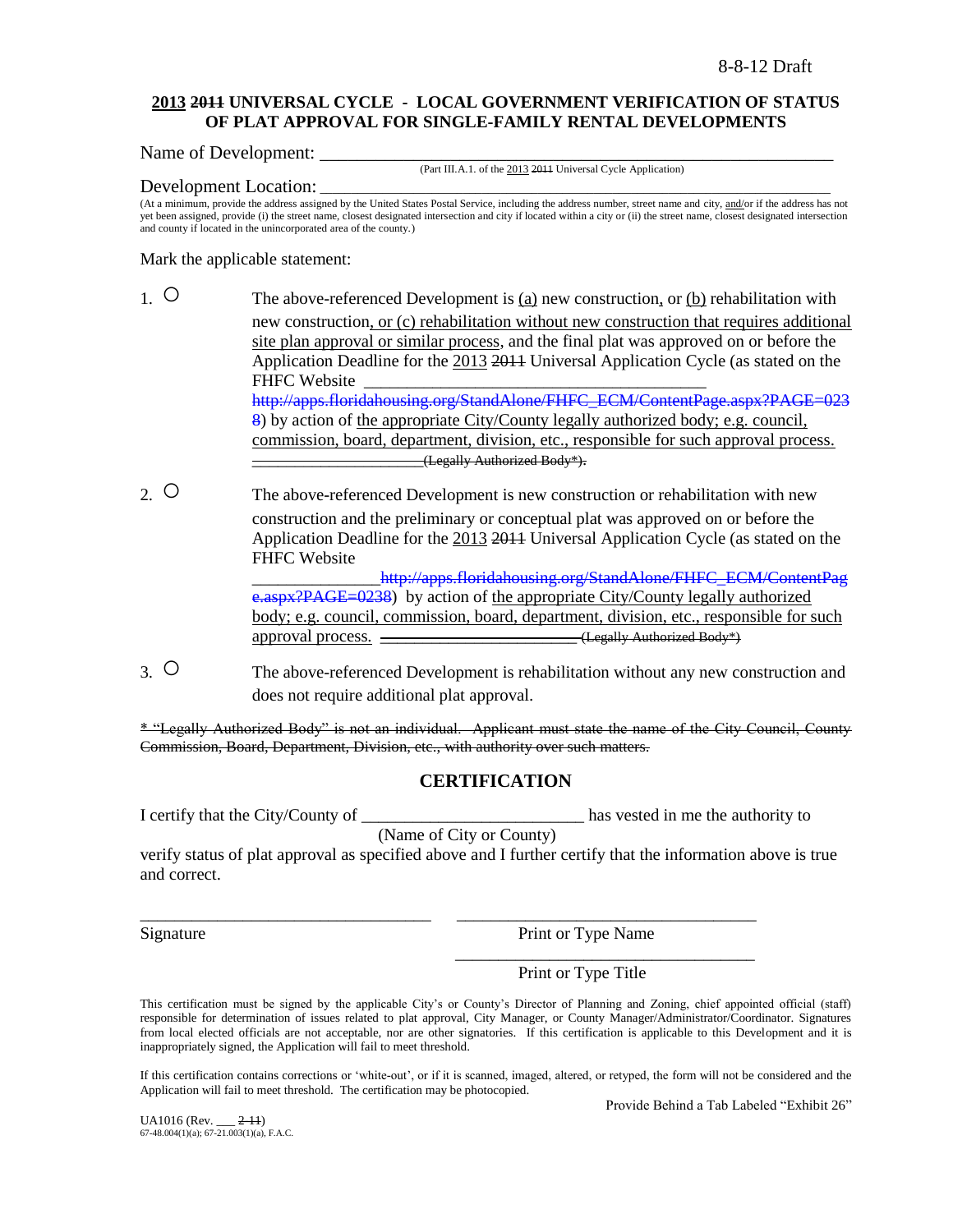# **2013 2011 UNIVERSAL CYCLE - VERIFICATION OF AVAILABILITY OF INFRASTRUCTURE - ELECTRICITY**

Name of Development:

(Part III.A.1. of the 2013 2011 Universal Cycle Application)

Development Location: (At a minimum, provide the address assigned by the United States Postal Service, including the address number, street name and city, and/or if the address has not yet been assigned, provide (i) the street name, closest designated intersection and city if located within a city or (ii) the street name, closest designated intersection and county if located in the unincorporated area of the county.)

The undersigned service provider confirms that on or before the Application Deadline for the 2013 2011 Universal Application Cycle (as stated on the FHFC Website \_ [http://apps.floridahousing.org/StandAlone/FHFC\\_ECM/ContentPage.aspx?PAGE=0238\)](http://apps.floridahousing.org/StandAlone/FHFC_ECM/ContentPage.aspx?PAGE=0238) :

- 1. Electricity is available to the proposed Development.
- 2. There are no impediments to the proposed Development for obtaining electric service other than payment of hook-up or installation fees, line extensions to be paid for by the Applicant in connection with the construction of the Development, or other such routine administrative procedure.
- 3. To the best of our knowledge, no variance or local hearing is required to make electricity available to the proposed Development.
- 4. To the best of our knowledge, there are no moratoriums pertaining to electric service which are applicable to the proposed Development.

## **CERTIFICATION**

\_\_\_\_\_\_\_\_\_\_\_\_\_\_\_\_\_\_\_\_\_\_\_\_\_\_\_\_\_\_\_\_\_\_\_\_\_\_\_\_ \_\_\_\_\_\_\_\_\_\_\_\_\_\_\_\_\_\_\_\_\_\_\_\_\_\_\_\_\_\_\_\_

\_\_\_\_\_\_\_\_\_\_\_\_\_\_\_\_\_\_\_\_\_\_\_\_\_\_\_\_\_\_\_\_\_\_\_\_\_\_\_\_ \_\_\_\_\_\_\_\_\_\_\_\_\_\_\_\_\_\_\_\_\_\_\_\_\_\_\_\_\_\_\_\_

I certify that the foregoing information is true and correct.

Signature Name of Entity Providing Service

Print or Type Name Address (street address, city, state)

Print or Type Title

\_\_\_\_\_\_\_\_\_\_\_\_\_\_\_\_\_\_\_\_\_\_\_\_\_\_\_\_\_\_\_\_\_\_ Telephone Number (including area code)

This certification may not be signed by the Applicant, by any related parties of the Applicant, or by any Principals or Financial Beneficiaries of the Applicant. In addition, signatures from local elected officials are not acceptable. If the certification is applicable to this Development and it is inappropriately signed, the Application will fail threshold.

If this certification contains corrections or 'white-out', or if it is scanned, imaged, altered, or retyped, the form will not be considered and the Application will fail to meet threshold. The certification may be photocopied.

Provide Behind a Tab Labeled "Exhibit 28"

UA1016 (Rev. \_\_\_\_ 2-11)  $67-48.004(1)(a)$ ;  $67-21.003(1)(a)$ , F.A.C.

\_\_\_\_\_\_\_\_\_\_\_\_\_\_\_\_\_\_\_\_\_\_\_\_\_\_\_\_\_\_\_\_\_\_\_\_ \_\_\_\_\_\_\_\_\_\_\_\_\_\_\_\_\_\_\_\_\_\_\_\_\_\_\_\_\_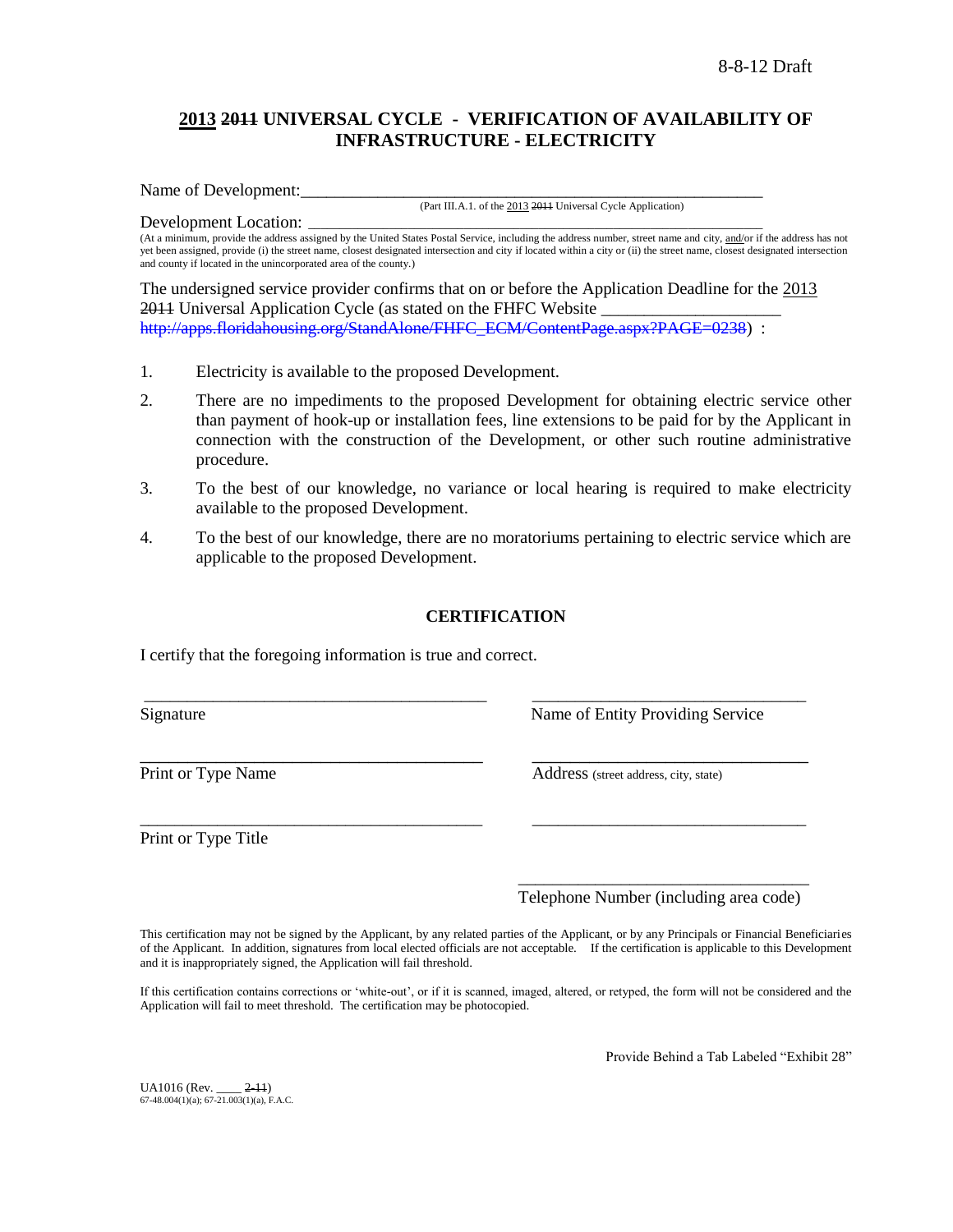## **2013 2011 UNIVERSAL CYCLE - VERIFICATION OF AVAILABILITY OF INFRASTRUCTURE - WATER**

Name of Development:

#### (Part III.A.1. of the 2013 2011 Universal Cycle Application)

Development Location:

(At a minimum, provide the address assigned by the United States Postal Service, including the address number, street name and city, and/or if the address has not yet been assigned, provide (i) the street name, closest designated intersection and city if located within a city or (ii) the street name, closest designated intersection and county if located in the unincorporated area of the county.)

The undersigned service provider confirms that on or before the Application Deadline for the 2013 2011 Universal Application Cycle (as stated on the FHFC Website \_\_\_\_\_\_\_\_\_\_\_\_\_\_\_\_\_\_\_\_\_\_ [http://apps.floridahousing.org/StandAlone/FHFC\\_ECM/ContentPage.aspx?PAGE=0238\)](http://apps.floridahousing.org/StandAlone/FHFC_ECM/ContentPage.aspx?PAGE=0238) :

- 1. Potable water is available to the proposed Development.
- 2. There are no impediments to the proposed Development for obtaining potable water service other than payment of hook-up or installation fees, line extensions to be paid for by the Applicant in connection with the construction of the Development, or other such routine administrative procedure.
- 3. To the best of our knowledge, no variance or local hearing is required to make potable water available to the proposed Development.
- 4. To the best of our knowledge, there are no moratoriums pertaining to potable water which are applicable to the proposed Development.

## **CERTIFICATION**

I certify that the foregoing information is true and correct.

| Signature          | Name of Entity Providing Service      |
|--------------------|---------------------------------------|
| Print or Type Name | Address (street address, city, state) |
|                    |                                       |

Print or Type Title

\_\_\_\_\_\_\_\_\_\_\_\_\_\_\_\_\_\_\_\_\_\_\_\_\_\_\_\_\_\_\_\_\_\_\_\_\_\_\_ Telephone Number (including area code)

This certification may not be signed by the Applicant, by any related parties of the Applicant, or by any Principals or Financial Beneficiaries of the Applicant. In addition, signatures from local elected officials are not acceptable. If the certification is applicable to this Development and it is inappropriately signed, the Application will fail threshold.

If this certification contains corrections or "white-out", or if it is scanned, imaged, altered, or retyped, the form will not be considered and the Application will fail to meet threshold. The certification may be photocopied.

Provide Behind a Tab Labeled "Exhibit 29"

UA1016 (Rev. \_\_\_ 2-11)  $67-48.004(1)(a)$ ;  $67-21.003(1)(a)$ , F.A.C.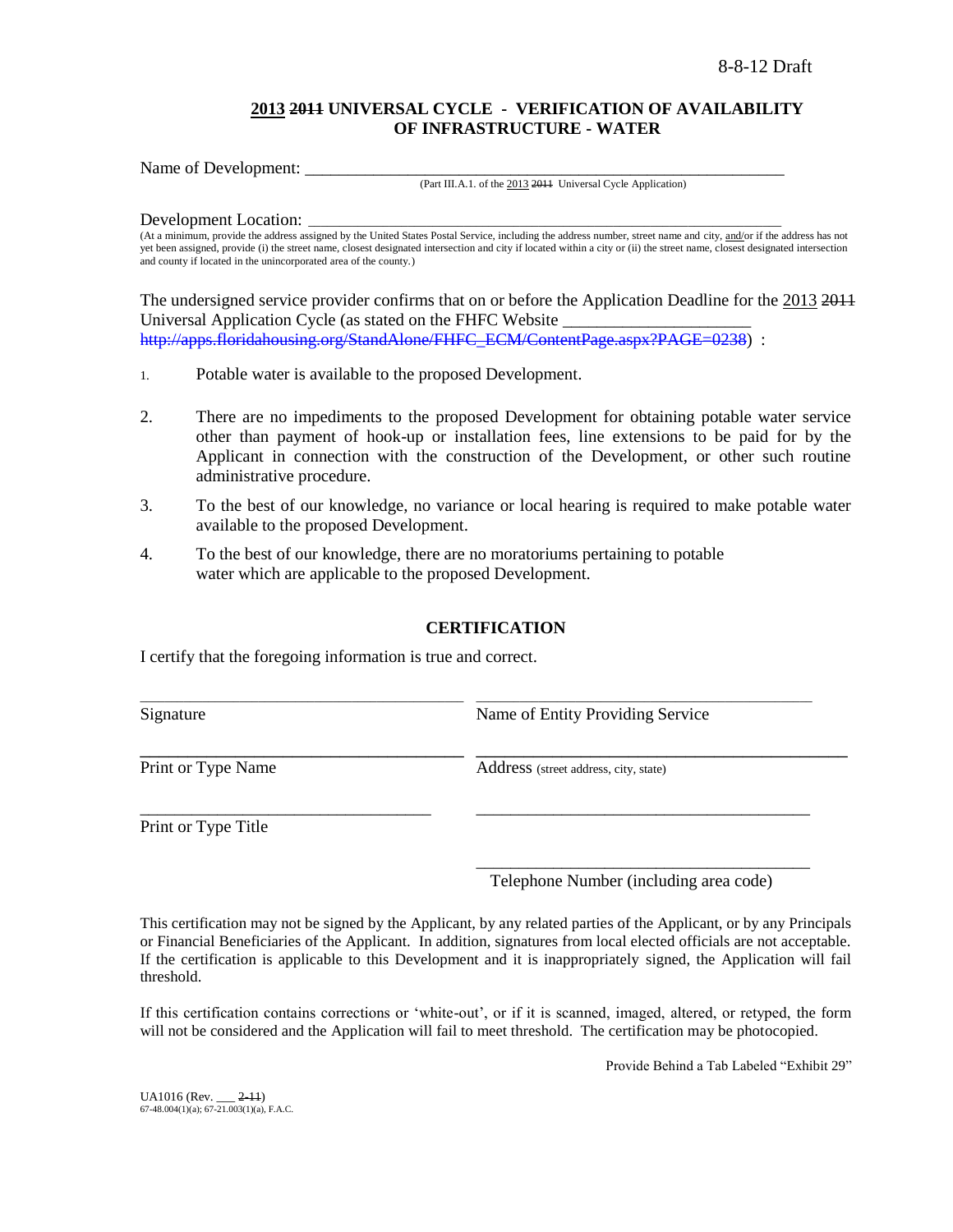# **2013 2011 UNIVERSAL CYCLE - VERIFICATION OF AVAILABILITY OF INFRASTRUCTURE - SEWER CAPACITY, PACKAGE TREATMENT, OR SEPTIC TANK**

Name of Development:

(Part III.A.1. of the 2013 2011 Universal Cycle Application)

#### Development Location:

(At a minimum, provide the address assigned by the United States Postal Service, including the address number, street name and city, and/or if the address has not yet been assigned, provide (i) the street name, closest designated intersection and city if located within a city or (ii) the street name, closest designated intersection and county if located in the unincorporated area of the county.)

The undersigned service provider or permitting authority confirms that on or before the Application Deadline for the 2013 2011 Universal Application Cycle (as stated on the FHFC Website [http://apps.floridahousing.org/StandAlone/FHFC\\_ECM/ContentPage.aspx?PAGE=0238\)](http://apps.floridahousing.org/StandAlone/FHFC_ECM/ContentPage.aspx?PAGE=0238)

- 1. Sewer Capacity, Package Treatment, or Septic Tank is available to the proposed Development.
- 2. There are no impediments to the proposed Development for obtaining the specified waste treatment service other than payment of hook-up or installation fees, line extensions to be paid for by the Applicant in connection with the construction of the Development, or other such routine administrative procedure.
- 3. To the best of our knowledge, no variance or local hearing is required to make this service available to the proposed Development.
- 4. To the best of our knowledge, there are no moratoriums pertaining to this service, which are applicable to the proposed Development.

## **CERTIFICATION**

 $\_$  ,  $\_$  ,  $\_$  ,  $\_$  ,  $\_$  ,  $\_$  ,  $\_$  ,  $\_$  ,  $\_$  ,  $\_$  ,  $\_$  ,  $\_$  ,  $\_$  ,  $\_$  ,  $\_$  ,  $\_$  ,  $\_$  ,  $\_$  ,  $\_$  ,  $\_$  ,  $\_$  ,  $\_$  ,  $\_$  ,  $\_$  ,  $\_$  ,  $\_$  ,  $\_$  ,  $\_$  ,  $\_$  ,  $\_$  ,  $\_$  ,  $\_$  ,  $\_$  ,  $\_$  ,  $\_$  ,  $\_$  ,  $\_$  ,

\_\_\_\_\_\_\_\_\_\_\_\_\_\_\_\_\_\_\_\_\_\_\_\_\_\_\_\_\_\_\_\_\_\_\_\_\_\_\_\_\_\_\_\_\_\_\_ \_\_\_\_\_\_\_\_\_\_\_\_\_\_\_\_\_\_\_\_\_\_\_\_\_\_\_\_\_\_\_\_\_\_\_\_\_\_\_\_\_\_\_\_\_\_

\_\_\_\_\_\_\_\_\_\_\_\_\_\_\_\_\_\_\_\_\_\_\_\_\_\_\_\_\_\_\_\_\_\_\_\_\_\_ \_\_\_\_\_\_\_\_\_\_\_\_\_\_\_\_\_\_\_\_\_\_\_\_\_\_\_\_\_\_\_\_\_\_\_\_

I certify that the foregoing information is true and correct.

Signature Name of Entity Providing Service

Print or Type Name<br>
Address (street address, city, state)

Print or Type Title

Telephone Number (including area code)

\_\_\_\_\_\_\_\_\_\_\_\_\_\_\_\_\_\_\_\_\_\_\_\_\_\_\_\_\_\_\_\_\_\_\_\_\_\_\_

This certification may not be signed by the Applicant, by any related parties of the Applicant, or by any Principals or Financial Beneficiaries of the Applicant. In addition, signatures from local elected officials are not acceptable. If the certification is applicable to this Development and it is inappropriately signed, the Application will fail threshold.

If this certification contains corrections or "white-out", or if it is scanned, imaged, altered, or retyped, the form will not be considered and the Application will fail to meet threshold. The certification may be photocopied.

 $UA1016$  (Rev.  $2-11$ )  $67-48.004(1)(a)$ ;  $67-21.003(1)(a)$ , F.A.C. Provide Behind a Tab Labeled "Exhibit 30"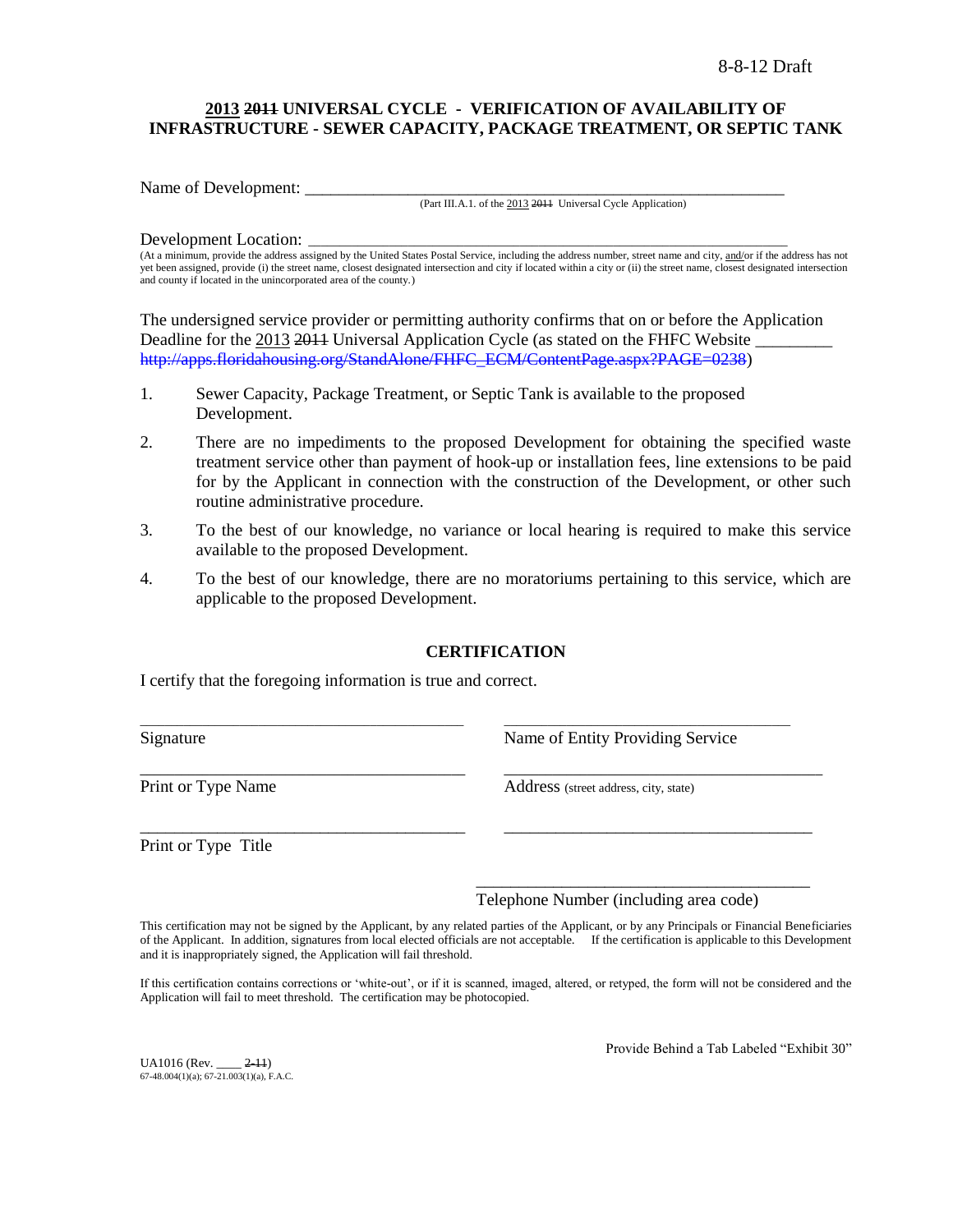## **2013 2011 UNIVERSAL CYCLE - VERIFICATION OF AVAILABILITY OF INFRASTRUCTURE - ROADS**

Name of Development:

(Part III.A.1. of the 2013 2011 Universal Cycle Application)

#### Development Location:

(At a minimum, provide the address assigned by the United States Postal Service, including the address number, street name and city, and/or if the address has not yet been assigned, provide (i) the street name, closest designated intersection and city if located within a city or (ii) the street name, closest designated intersection and county if located in the unincorporated area of the county.)

The undersigned local government representative confirms that on or before the Application Deadline for the 2013 2014 Universal Application Cycle (as stated on the FHFC Website [http://apps.floridahousing.org/StandAlone/FHFC\\_ECM/ContentPage.aspx?PAGE=0238\)](http://apps.floridahousing.org/StandAlone/FHFC_ECM/ContentPage.aspx?PAGE=0238):

- 1. Existing paved roads provide access to the proposed Development or paved roads will be constructed as part of the proposed Development.
- 2. There are no impediments to the proposed Development using the roads other than payment of impact fees or providing curb cuts, turn lanes, signalization, or securing required final approvals and permits for the proposed Development.
- 3. The execution of this verification is not a granting of traffic concurrency approval for the proposed Development.
- 4. To the best of our knowledge, there are no moratoriums pertaining to road usage which are applicable to the proposed Development.

# **CERTIFICATION**

\_\_\_\_\_\_\_\_\_\_\_\_\_\_\_\_\_\_\_\_\_\_\_\_\_\_\_\_\_\_\_\_\_\_\_\_\_\_ \_\_\_\_\_\_\_\_\_\_\_\_\_\_\_\_\_\_\_\_\_\_\_\_\_\_\_\_\_\_\_\_\_\_\_\_\_\_\_

\_\_\_\_\_\_\_\_\_\_\_\_\_\_\_\_\_\_\_\_\_\_\_\_\_\_\_\_\_\_\_\_\_\_ \_\_\_\_\_\_\_\_\_\_\_\_\_\_\_\_\_\_\_\_\_\_\_\_\_\_\_\_\_\_\_\_

\_\_\_\_\_\_\_\_\_\_\_\_\_\_\_\_\_\_\_\_\_\_\_\_\_\_\_\_\_\_\_\_\_\_\_\_\_\_ \_\_\_\_\_\_\_\_\_\_\_\_\_\_\_\_\_\_\_\_\_\_\_\_\_\_\_\_\_\_\_\_\_\_\_

I certify that the foregoing information is true and correct.

Signature Name of Local Government

Print or Type Name Address (street address, city, state)

Print or Type Title

Telephone Number (including area code)

\_\_\_\_\_\_\_\_\_\_\_\_\_\_\_\_\_\_\_\_\_\_\_\_\_\_\_\_\_\_\_\_\_\_\_\_\_\_\_

This certification may not be signed by the Applicant, by any related parties of the Applicant, or by any Principals or Financial Beneficiaries of the Applicant. In addition, signatures from local elected officials are not acceptable. If the certification is applicable to this Development and it is inappropriately signed, the Application will fail threshold.

If this certification contains corrections or 'white-out', or if it is scanned, imaged, altered, or retyped, the form will not be considered and the Application will fail to meet threshold. The certification may be photocopied.

UA1016 (Rev. \_\_\_\_ 2-11)  $67-48.004(1)(a)$ ;  $67-21.003(1)(a)$ , F.A.C. Provide Behind a Tab Labeled "Exhibit 31"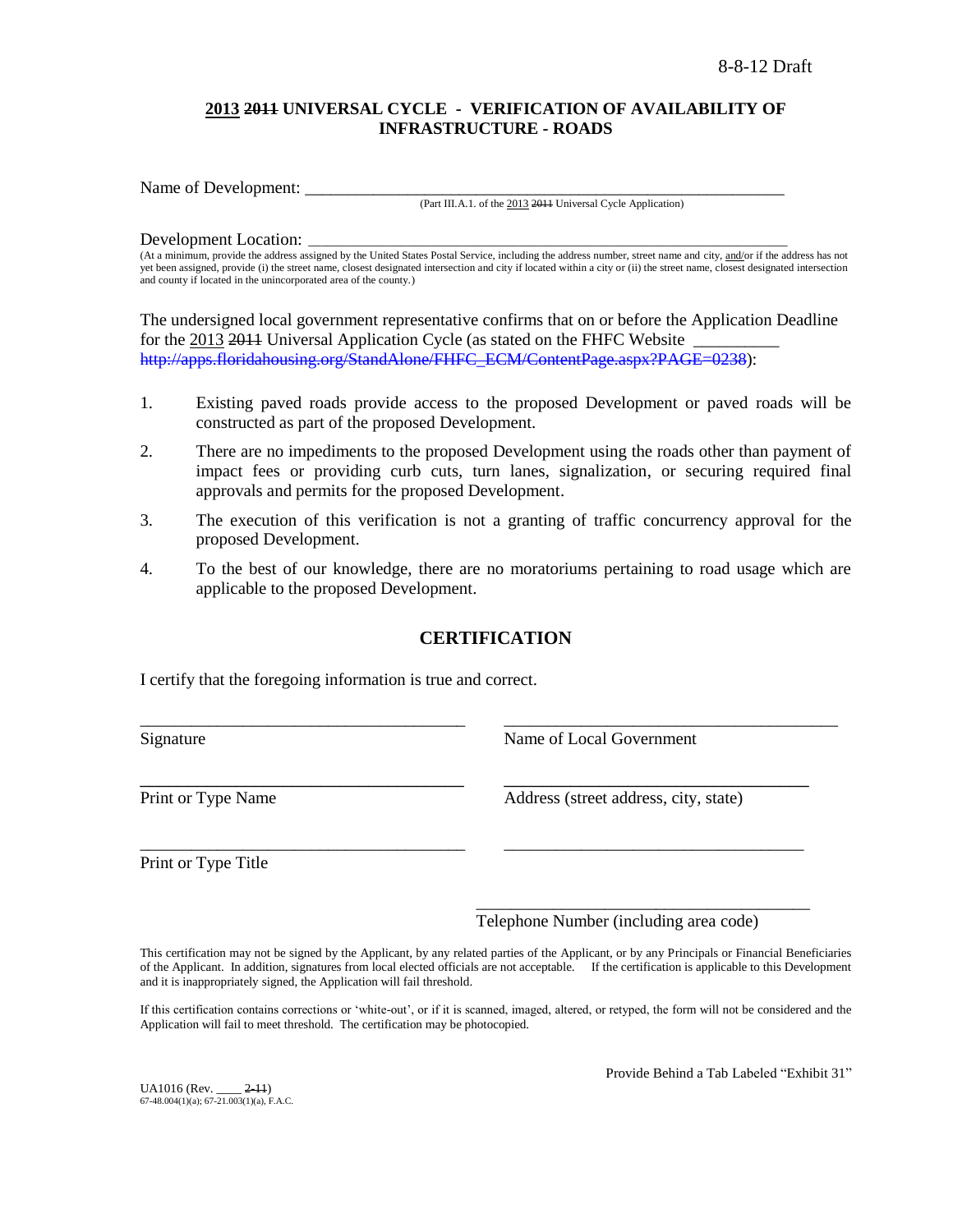#### **2013 2011 UNIVERSAL CYCLE - LOCAL GOVERNMENT VERIFICATION THAT DEVELOPMENT IS CONSISTENT WITH ZONING AND LAND USE REGULATIONS**

Name of Development: \_\_\_\_\_\_\_\_\_\_\_\_\_\_\_\_\_\_\_\_\_\_\_\_\_\_\_\_\_\_\_\_\_\_\_\_\_\_\_\_\_\_\_\_\_\_\_\_\_\_\_\_\_\_\_\_\_\_

(Part III.A.1. of the 2013 2011 Universal Cycle Application)

Development Location:

or

(At a minimum, provide the address assigned by the United States Postal Service, including the address number, street name and city, and/or if the address has not yet been assigned, provide (i) the street name, closest designated intersection and city if located within a city or (ii) the street name, closest designated intersection and county if located in the unincorporated area of the county.)

The undersigned Local Government official confirms that on or before the Application Deadline for the 2013 2014 Universal Application Cycle (as stated on the FHFC Website [http://apps.floridahousing.org/StandAlone/FHFC\\_ECM/ContentPage.aspx?PAGE=0238\)](http://apps.floridahousing.org/StandAlone/FHFC_ECM/ContentPage.aspx?PAGE=0238):

(1) The number of units (not buildings) allowed for this development site (if restricted) is: \_\_\_\_\_\_ and/or if a PUD, the number of units (not buildings) allowed per development site is:

if not a PUD and development site is subject to existing special use or similar permit, number of units allowed for this development site is:  $\longrightarrow$ 

 $(1)$  (2) The zoning designation for the above- referenced Development location site is \_\_\_\_\_\_\_\_\_\_\_\_; and

(Name of City/County)

 $(2)$   $(3)$  The proposed number of units and intended use are is consistent with current land use regulations and the referenced zoning designation or, if the Development consists of rehabilitation, the intended use is allowed as a legally nonconforming use. To the best of my knowledge, there are no additional land use regulation hearings or approvals required to obtain the zoning classification or density described herein. Assuming compliance with the applicable land use regulations, there are no known conditions which would preclude construction or rehabilitation (as the case may be) of the referenced Development on the proposed site.

#### **CERTIFICATION**

I certify that the City/County of \_\_\_\_\_\_\_\_\_\_\_\_\_\_\_\_\_\_\_\_\_\_\_\_\_\_\_\_\_\_\_\_ has vested in me the authority

to verify consistency with local land use regulations and the zoning designation specified above or, if the Development consists of rehabilitation, the intended use is allowed as a "legally non-conforming use" and I further certify that the foregoing information is true and correct. In addition, if the proposed Development site is in the Florida Keys Area as defined in Rule Chapters 67-21 and 67-48, F.A.C., I further certify that the Applicant has obtained the necessary Rate of Growth Ordinance (ROGO) allocations from the Local Government.

\_\_\_\_\_\_\_\_\_\_\_\_\_\_\_\_\_\_\_\_\_\_\_\_\_\_\_\_\_\_\_\_\_\_\_\_\_\_\_\_\_\_\_\_ \_\_\_\_\_\_\_\_\_\_\_\_\_\_\_\_\_\_\_\_\_\_\_\_\_\_\_\_\_\_\_\_\_\_\_\_\_\_\_\_

Signature Print or Type Name

Print or Type Title

This certification must be signed by the applicable City's or County's Director of Planning and Zoning, chief appointed official (staff) responsible for determination of issues related to comprehensive planning and zoning, City Manager, or County Manager/Administrator/Coordinator. Signatures from local elected officials are not acceptable, nor are other signatories. If the certification is applicable to this Development and it is inappropriately signed, the Application will fail to meet threshold.

If this certification contains corrections or "white-out", or if it is scanned, imaged, altered, or retyped, the form will not be considered and the Application will fail to meet threshold. The certification may be photocopied.

Provide Behind a Tab Labeled "Exhibit 32"

\_\_\_\_\_\_\_\_\_\_\_\_\_\_\_\_\_\_\_\_\_\_\_\_\_\_\_\_\_\_\_\_\_\_\_\_\_\_\_\_

 $UA1016$  (Rev.  $2-11$ )  $67-48.004(1)(a)$ ;  $67-21.003(1)(a)$ , F.A.C.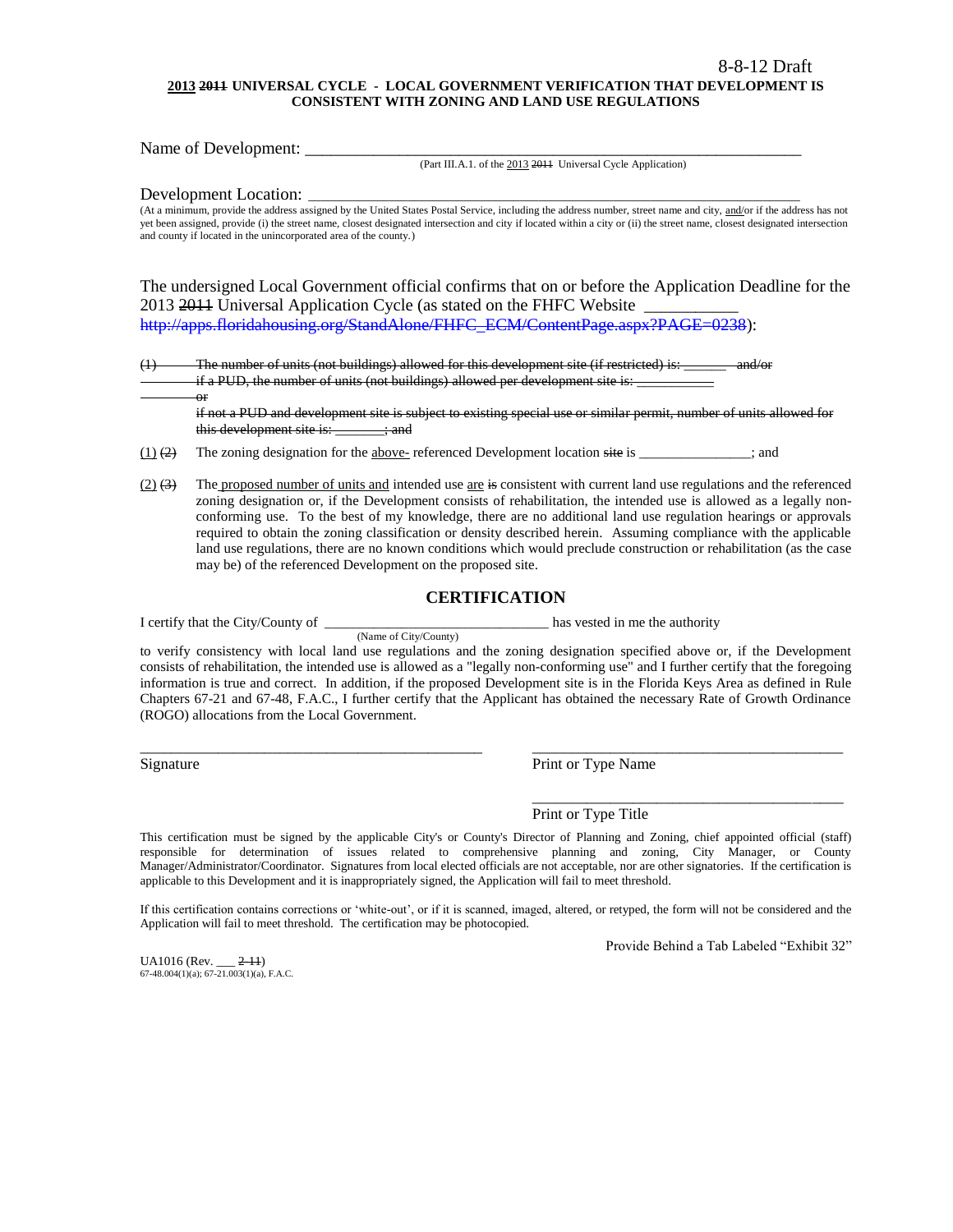## **2013 2011 UNIVERSAL CYCLE - LOCAL GOVERNMENT VERIFICATION THAT PERMITS ARE NOT REQUIRED FOR THIS DEVELOPMENT**

Name of Development:

(Part III.A.1. of the 2013 2011 Universal Cycle Application)

#### Development Location:

(At a minimum, provide the address assigned by the United States Postal Service, including the address number, street name and city, and/or if the address has not yet been assigned, provide (i) the street name, closest designated intersection and city if located within a city or (ii) the street name, closest designated intersection and county if located in the unincorporated area of the county.)

Building permits: If no building permits are required for the rehabilitation of the referenced Development site, complete the following certification:

## **CERTIFICATION**

I certify that the foregoing information is true and correct and that the City/County of

(Name of City / County) has vested in me the authority to verify that the rehabilitation of the referenced Development site does not require the issuance of building permits. In addition, if the proposed Development site is in the Florida Keys Area as defined in Rule Chapters 67-21 and 67-48, F.A.C., I further certify that the Applicant has obtained the necessary Rate of Growth Ordinance (ROGO) allocations from the Local Government.

\_\_\_\_\_\_\_\_\_\_\_\_\_\_\_\_\_\_\_\_\_\_\_\_\_\_\_\_\_\_\_\_\_\_\_\_\_\_\_\_ \_\_\_\_\_\_\_\_\_\_\_\_\_\_\_\_\_\_\_\_\_\_\_\_\_\_\_\_\_\_\_\_\_\_\_\_

Signature Print or Type Name

Print or Type Title

\_\_\_\_\_\_\_\_\_\_\_\_\_\_\_\_\_\_\_\_\_\_\_\_\_\_\_\_\_\_\_\_\_\_\_\_

This certification must be signed by the applicable City"s or County"s Director of Planning and Zoning, chief appointed official (staff) responsible for determination of issues related to comprehensive planning and zoning, City Manager, or County Manager / Administrator / Coordinator. Signatures from local elected officials are not acceptable, nor are other signatories. If this certification is applicable to this Development and it is inappropriately signed, this Application will fail to meet threshold.

If this certification contains corrections or "white-out", or if it is scanned, imaged, altered, or retyped, the form will not be considered and the Application will fail to meet threshold. The certification may be photocopied.

Provide Behind a Tab Labeled "Exhibit 32"

UA1016 (Rev. \_\_\_ 2-11) 67-48.004(1)(a); 67-21.003(1)(a), F.A.C.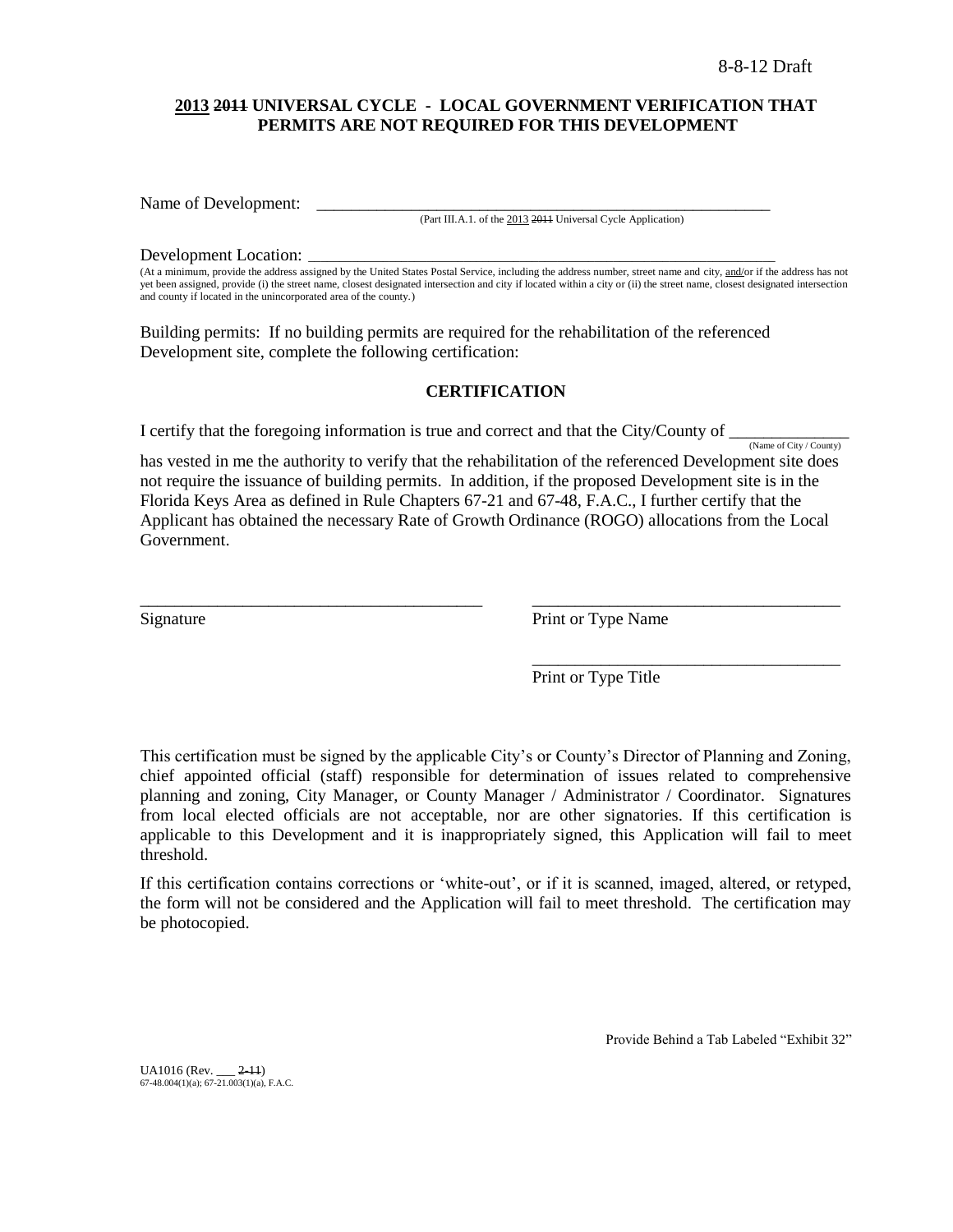#### **2013 2011 UNIVERSAL CYCLE - VERIFICATION OF ENVIRONMENTAL SAFETY - PHASE I ENVIRONMENTAL SITE ASSESSMENT**

|                                                                                                                                                                                                                                                                                                                                    | Name of Development:            |                                                                                                                                                                                                                                                                                                                                                                                                                      |
|------------------------------------------------------------------------------------------------------------------------------------------------------------------------------------------------------------------------------------------------------------------------------------------------------------------------------------|---------------------------------|----------------------------------------------------------------------------------------------------------------------------------------------------------------------------------------------------------------------------------------------------------------------------------------------------------------------------------------------------------------------------------------------------------------------|
|                                                                                                                                                                                                                                                                                                                                    | Development Location:           | (Part III.A.1. of the 2013 2011 Universal Cycle Application)                                                                                                                                                                                                                                                                                                                                                         |
|                                                                                                                                                                                                                                                                                                                                    |                                 | (At a minimum, provide the address assigned by the United States Postal Service, including the address number, street name and city, and/or if the address has not<br>yet been assigned, provide (i) the street name, closest designated intersection and city if located within a city or (ii) the street name, closest designated intersection<br>and county if located in the unincorporated area of the county.) |
|                                                                                                                                                                                                                                                                                                                                    |                                 | As a representative of the firm that performed the Phase I Environmental Site Assessment (ESA), I certify that a Phase I ESA of the above<br>referenced Development site was conducted by the undersigned environmental firm as of<br>and                                                                                                                                                                            |
|                                                                                                                                                                                                                                                                                                                                    |                                 | (Date of Phase $I$ ESA – mm/dd/yyyy)<br>such Phase I ESA meets the standards of ASTM Practice #E-1527-05.                                                                                                                                                                                                                                                                                                            |
|                                                                                                                                                                                                                                                                                                                                    |                                 | Check all that apply in Items 1, 2 and 3 below:                                                                                                                                                                                                                                                                                                                                                                      |
| 1.                                                                                                                                                                                                                                                                                                                                 |                                 | If the Phase I ESA is over 12 months old from the Application Deadline for this Application, has the site's environmental<br>condition changed since the date of the original Phase I ESA?                                                                                                                                                                                                                           |
|                                                                                                                                                                                                                                                                                                                                    | Yes                             | No                                                                                                                                                                                                                                                                                                                                                                                                                   |
|                                                                                                                                                                                                                                                                                                                                    |                                 | If "Yes", to demonstrate the condition of the site, the signatory must answer question (1) or (2) below:                                                                                                                                                                                                                                                                                                             |
|                                                                                                                                                                                                                                                                                                                                    |                                 | (1) an update to the original Phase I ESA was prepared on __<br>$\qquad$ (Date - mm/dd/yyyy)<br>(Date of update must be within 12 months of the Application Deadline for this Application), or                                                                                                                                                                                                                       |
|                                                                                                                                                                                                                                                                                                                                    |                                 | (Date - mm/dd/yyyy)<br>(Date of new Phase I ESA must be within 12 months of the Application Deadline for this Application).                                                                                                                                                                                                                                                                                          |
|                                                                                                                                                                                                                                                                                                                                    |                                 | Note: The Corporation will not consider a Phase II ESA to be a substitute for the updated Ph. I ESA or new Ph. I ESA.                                                                                                                                                                                                                                                                                                |
| 2.<br>If there are one or more existing buildings on the proposed site, the presence or absence of asbestos or asbestos containing<br>materials and lead based paint must be addressed either as a part of the Phase I ESA or as a separate report. The signatory must<br>indicate which of the following (Item a. or b.) applies: |                                 |                                                                                                                                                                                                                                                                                                                                                                                                                      |
|                                                                                                                                                                                                                                                                                                                                    | $\blacksquare$<br>а.            | the Phase I ESA referenced above addresses the presence or absence of asbestos or asbestos containing materials and<br>lead based paint; or                                                                                                                                                                                                                                                                          |
|                                                                                                                                                                                                                                                                                                                                    | $\mathsf{I}$ b.                 | separate report(s) addressing the presence or absence of asbestos or asbestos containing materials and lead-based paint have<br>been prepared and the undersigned has reviewed the separate report(s). Such separate report(s) may or may not be<br>incorporated by reference in the Phase I ESA.                                                                                                                    |
| 3.                                                                                                                                                                                                                                                                                                                                 |                                 | If the Phase I ESA discloses potential problems (including, but not limited to asbestos or asbestos containing materials, lead-based<br>paint, radon gas, etc.) on the proposed site, the signatory must indicate which of the following (Item a., b., or c.) applies:                                                                                                                                               |
|                                                                                                                                                                                                                                                                                                                                    | a.                              | environmental safety conditions on the site require remediation and a plan that includes anticipated costs and estimated<br>time needed to complete the remediation has been prepared, either as a part of the Phase I ESA or as a separate report;<br>or                                                                                                                                                            |
|                                                                                                                                                                                                                                                                                                                                    | b.                              | a Phase II ESA is required or recommended (the firm that performed the Phase II ESA, even if it is the same firm that<br>prepared the Phase I ESA, MUST complete and execute the Phase II Environmental Site Assessment Verification); or                                                                                                                                                                            |
|                                                                                                                                                                                                                                                                                                                                    | c.                              | although environmental safety conditions exist on the site, no remediation or further study is required or recommended.                                                                                                                                                                                                                                                                                              |
|                                                                                                                                                                                                                                                                                                                                    |                                 | <b>CERTIFICATION</b>                                                                                                                                                                                                                                                                                                                                                                                                 |
|                                                                                                                                                                                                                                                                                                                                    |                                 | I certify that the foregoing information is true and correct.                                                                                                                                                                                                                                                                                                                                                        |
|                                                                                                                                                                                                                                                                                                                                    | <b>Authorized Signature</b>     | Name of Firm that Performed the Phase I ESA                                                                                                                                                                                                                                                                                                                                                                          |
|                                                                                                                                                                                                                                                                                                                                    | Print or Type Name of Signatory | Address of Environmental Firm (street address, city, state)                                                                                                                                                                                                                                                                                                                                                          |

Print or Type Title of Signatory Telephone Number Including Area Code

This certification must be signed by a representative of the firm that performed the Phase I ESA for the proposed Development location.If this certification contains corrections or "white-out", or if it is scanned, imaged, altered, or retyped, the form will not be considered and the Application will fail to meet threshold. The certification may be photocopied.

\_\_\_\_\_\_\_\_\_\_\_\_\_\_\_\_\_\_\_\_\_\_\_\_\_\_\_\_\_\_\_\_\_\_\_\_\_\_\_\_\_\_\_\_\_\_\_\_\_ \_\_\_\_\_\_\_\_\_\_\_\_\_\_\_\_\_\_\_\_\_\_\_\_\_\_\_\_\_\_\_\_\_\_\_\_\_\_\_\_\_\_\_\_\_\_\_\_\_\_\_\_

UA1016 (Rev. \_\_\_ <del>2-11</del>)<br>67-48.004(1)(a); 67-21.003(1)(a), F.A.C.

Provide Behind a Tab Labeled "Exhibit 33"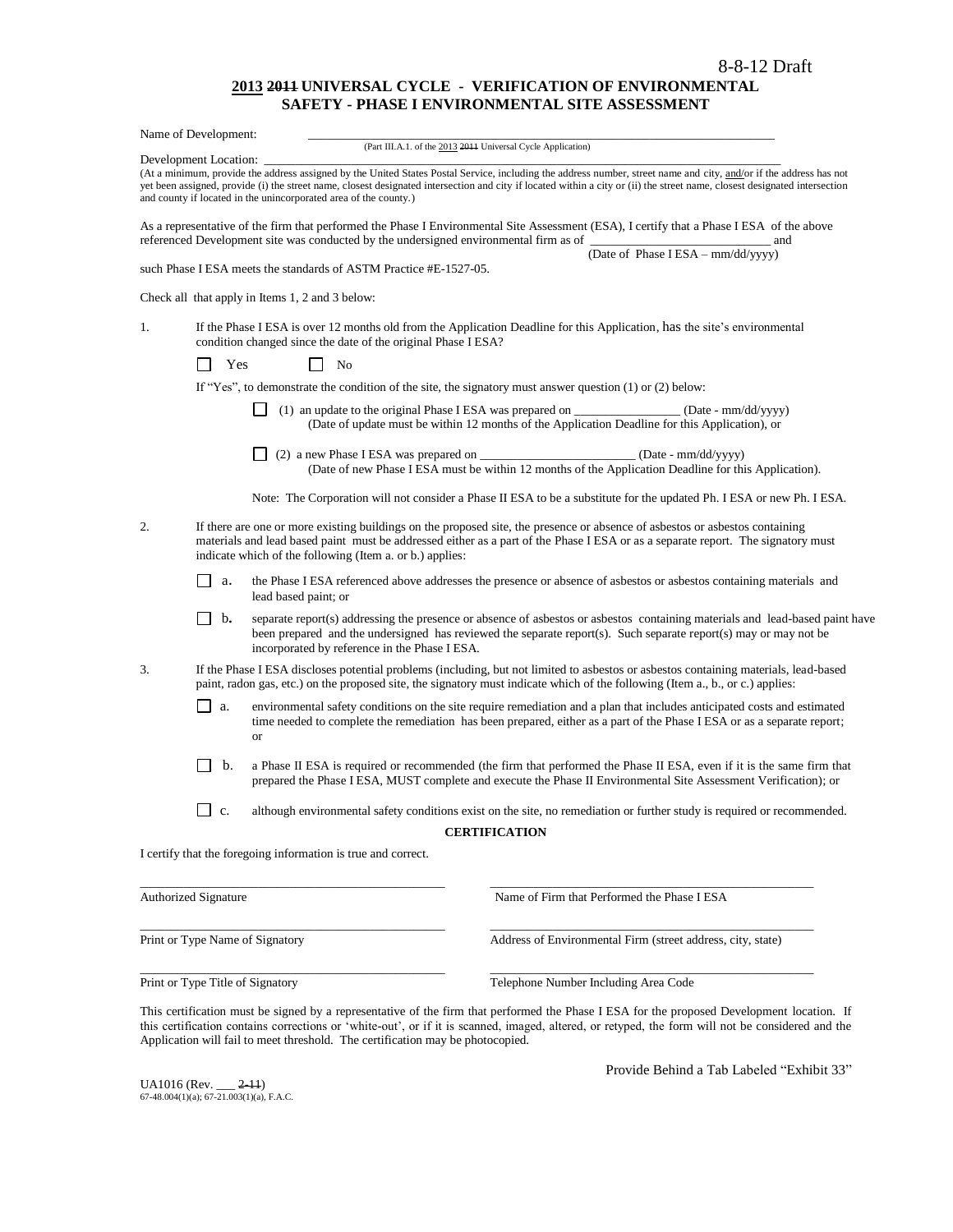# **2013 2011 UNIVERSAL CYCLE - VERIFICATION OF ENVIRONMENTAL SAFETY - PHASE II ENVIRONMENTAL SITE ASSESSMENT**

Name of Development:

(Part III.A.1. of the 2013 2011 Universal Cycle Application)

#### Development Location:

(At a minimum, provide the address assigned by the United States Postal Service, including the address number, street name and city, and/or if the address has not yet been assigned, provide (i) the street name, closest designated intersection and city if located within a city or (ii) the street name, closest designated intersection and county if located in the unincorporated area of the county.)

As a representative of the firm that performed the Phase II Environmental Site Assessment (ESA), I certify that:

1. A Phase II ESA of the above referenced Development location was required or recommended by the Phase I ESA. The Phase II ESA was conducted by the undersigned environmental firm as of  $\frac{1}{2}$  in accordance with ASTM Practice #E-1903-11 97(2002). (Date of Phase II ESA – mm/dd/yyyy)

If the Phase II ESA is over 12 months old from the Application Deadline for this Application, has the site's environmental condition changed since the date of the Phase II ESA?

 $Yes \t\t \Box No$ 

If "Yes", to demonstrate the condition of the site, an update to the original Phase II ESA was prepared on

(Date of Update to Phase II ESA –  $mm/dd/yyyy^*$ )

- Date of the update to the Phase II ESA, as stated above, must be within 12 months of the Application Deadline for this Application)
- 2. If the Phase II ESA disclosed potential problems (including, but not limited to asbestos or asbestos containing materials, lead-based paint, radon gas, etc.) on the proposed site, a plan that includes anticipated costs and estimated time needed to complete the remediation has been prepared either as a part of the Phase II ESA or as a separate report.

## **CERTIFICATION**

I certify that the foregoing information is true and correct.

\_\_\_\_\_\_\_\_\_\_\_\_\_\_\_\_\_\_\_\_\_\_\_\_\_\_\_\_\_\_\_\_\_\_\_ \_\_\_\_\_\_\_\_\_\_\_\_\_\_\_\_\_\_\_\_\_\_\_\_\_\_\_\_\_\_\_\_\_\_\_\_ Authorized Signature The Name of Firm that Performed the Ph. II ESA \_\_\_\_\_\_\_\_\_\_\_\_\_\_\_\_\_\_\_\_\_\_\_\_\_\_\_\_\_\_\_\_\_\_\_ \_\_\_\_\_\_\_\_\_\_\_\_\_\_\_\_\_\_\_\_\_\_\_\_\_\_\_\_\_\_\_\_\_\_\_ Print or Type Name of Signatory **Address** of Environmental Firm (street address, city, state) \_\_\_\_\_\_\_\_\_\_\_\_\_\_\_\_\_\_\_\_\_\_\_\_\_\_\_\_\_\_\_\_\_\_\_ \_\_\_\_\_\_\_\_\_\_\_\_\_\_\_\_\_\_\_\_\_\_\_\_\_\_\_\_\_\_\_\_\_\_\_ Print or Type Title of Signatory Telephone Number Including Area Code

This certification must be signed by a representative of the firm that performed the Phase II ESA for the proposed Development location. If this certification contains corrections or 'white-out', or if it is scanned, imaged, altered, or retyped, the form will not be considered and the Application will fail to meet threshold. The certification may be photocopied.

Provide Behind a Tab Labeled "Exhibit 34"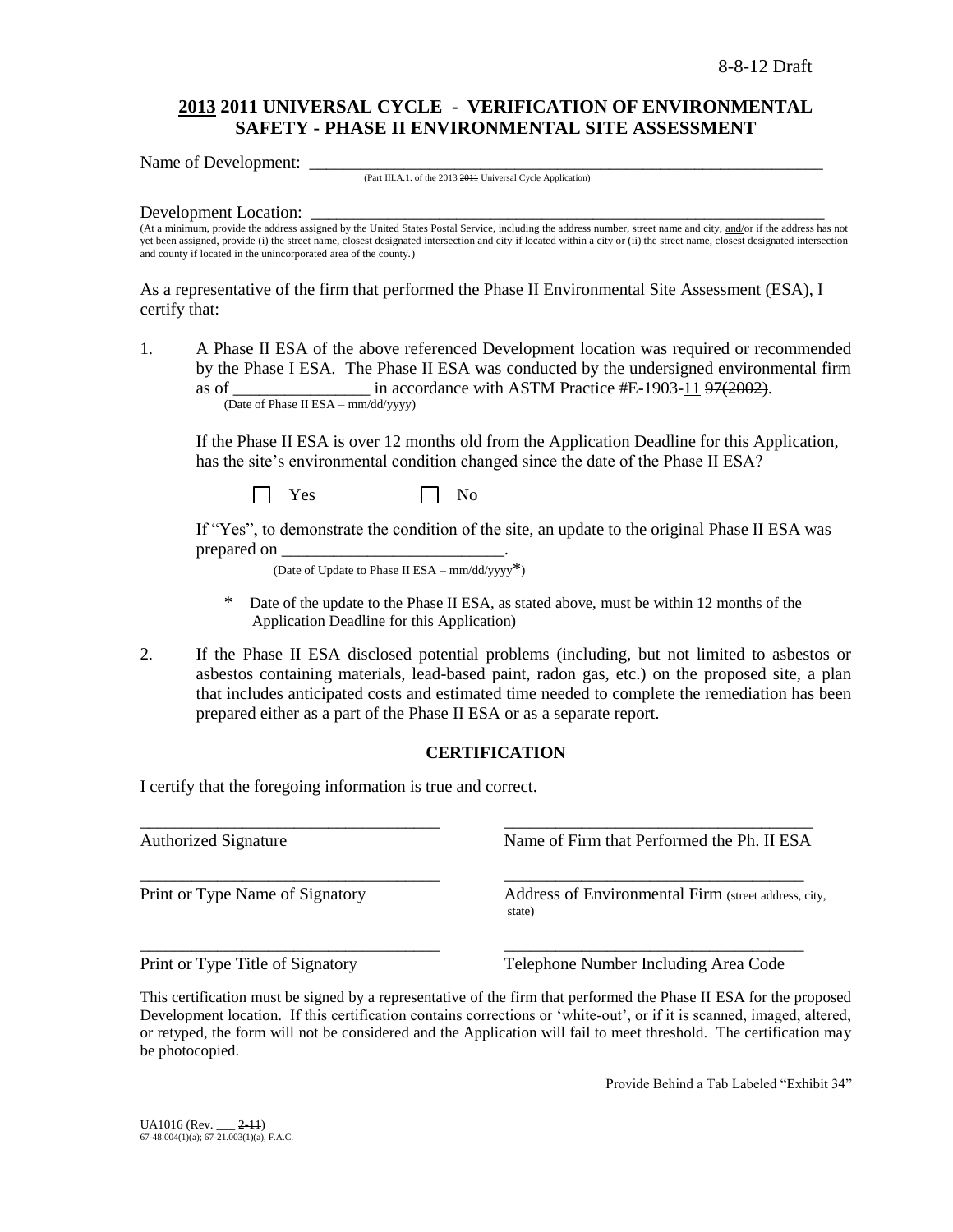### **2013 2011 UNIVERSAL CYCLE - VERIFICATION OF INCLUSION IN LOCAL HOMELESS ASSISTANCE CONTINUUM OF CARE PLAN BY LEAD AGENCY**

Name of Development:

(Part III.A.1. of the 2013 2011 Universal Application)

Development Location:

(At a minimum, provide the address assigned by the United States Postal Service, including the address number, street name and city, and/or if the address has not yet been assigned, provide (i) the street name, closest designated intersection and city if located within a city or (ii) the street name, closest designated intersection and county if located in the unincorporated area of the county.)

Catchment Area:

Lead Agency (if it has been designated):

The Lead Agency for the Catchment Area identified above confirms that the Development identified above meets the following criteria:

- 1. The proposed Development is located within the Catchment Area identified above;
- 2. The nature and scope of the proposed Development is in conformance with the Local Homeless Assistance Continuum of Care Plan that is on file, at the time of Application Deadline, with the State Office on Homelessness; and
- 3. The proposed Development is specifically included in the list of activities to be undertaken as part of the implementation of the Local Homeless Assistance Continuum of Care Plan that is on file, at the time of Application Deadline, with the State Office on Homelessness.

## **CERTIFICATION BY THE LEAD AGENCY OF INCLUSION IN LOCAL HOMELESS CONTINUUM OF CARE PLAN:**

I certify that the above information is true and correct.

Print or Type Agency Name Print or Type Title

Signature Print or Type Name

**-OR-**

The State Office on Homelessness confirms that the Development identified above meets the following criteria:

1. The proposed Development is located within the Catchment Area identified above, and

\_\_\_\_\_\_\_\_\_\_\_\_\_\_\_\_\_\_\_\_\_\_\_\_\_\_\_\_\_\_\_\_\_\_\_\_\_\_\_\_\_\_ \_\_\_\_\_\_\_\_\_\_\_\_\_\_\_\_\_\_\_\_\_\_\_\_\_\_\_\_\_\_\_

\_\_\_\_\_\_\_\_\_\_\_\_\_\_\_\_\_\_\_\_\_\_\_\_\_\_\_\_\_\_\_\_\_\_\_\_\_\_\_\_\_\_ \_\_\_\_\_\_\_\_\_\_\_\_\_\_\_\_\_\_\_\_\_\_\_\_\_\_\_\_\_\_\_\_

2. The proposed Development is in a Catchment Area for which no Local Homeless Assistance Continuum of Care Plan has been recognized by the State Office on Homelessness at the time of Application Deadline.

#### **CERTIFICATION BY THE STATE OFFICE ON HOMELESSNESS THAT NO LOCAL HOMELESS CONTINUUM OF CARE PLAN EXISTS:**

I certify that the above information is true and correct.

\_\_\_\_\_\_\_\_\_\_\_\_\_\_\_\_\_\_\_\_\_\_\_\_\_\_\_\_\_\_\_\_\_\_\_\_\_\_\_\_\_\_\_\_

Signature

Print or Type Name Print or Type Title

\_\_\_\_\_\_\_\_\_\_\_\_\_\_\_\_\_\_\_\_\_\_\_\_\_\_\_\_\_\_\_\_\_\_\_\_\_\_\_\_\_\_\_\_ \_\_\_\_\_\_\_\_\_\_\_\_\_\_\_\_\_\_\_\_\_\_\_\_\_\_\_\_\_\_\_\_

Provide Behind a Tab Labeled "Exhibit 35"

This certification must be signed by the authorized signatory from the Lead Agency or from the State Office on Homelessness. Other signatories are not acceptable. If the certification is inappropriately signed, the Application will not qualify for the Homeless Demographic Commitment. If the certification contains corrections or 'white-out' or if it is scanned, imaged, altered, or retyped, the Application will fail to qualify for the Homeless Demographic Commitment. The certification may be photocopied.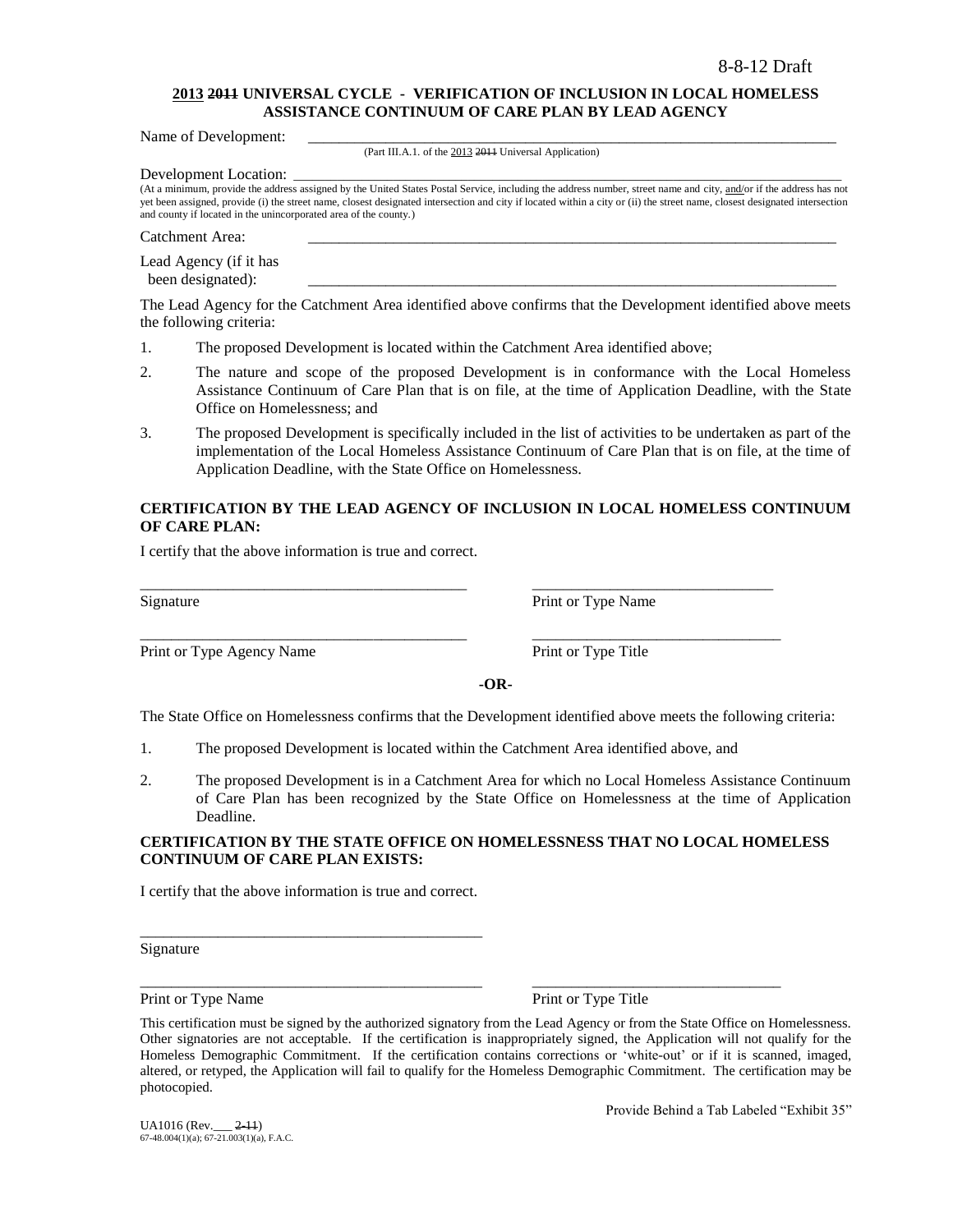# **2013 2011 UNIVERSAL CYCLE - LOCAL GOVERNMENT VERIFICATION OF CONTRIBUTION - GRANT**

Name of Development:

Development Location:

(Part III.A.1. of the 2013 2011 Universal Application)

(At a minimum, provide the address assigned by the United States Postal Service, including the address number, street name and city, and/or if the address has not yet been assigned, provide (i) the street name, closest designated intersection and city if located within a city or (ii) the street name, closest designated intersection and county if located in the unincorporated area of the county.)

On of before the Application Deadline for the 2013 2011 Universal Application Cycle (as stated on the FHFC Website \_\_\_\_\_\_\_\_\_\_\_\_\_\_\_\_ [http://apps.floridahousing.org/StandAlone/FHFC\\_ECM/ContentPage.aspx?PAGE=0238\)](http://apps.floridahousing.org/StandAlone/FHFC_ECM/ContentPage.aspx?PAGE=0238)<br>committed \$ as a grant to the  $\sum_{\text{c}\in \mathbb{Z}}$  committed  $\sum_{\text{c}\in \mathbb{Z}}$  as a grant to the

(Name of City or County)

Applicant for its use solely for assisting the proposed Development referenced above. The City/County does not expect to be repaid or reimbursed by the Applicant, or any other entity, provided the funds are expended solely for the Development referenced above. No consideration or promise of consideration has been given with respect to the grant. For purposes of the foregoing, the promise of providing affordable housing does not constitute consideration. This grant is provided specifically with respect to the proposed Development. The source of the grant is:  $\frac{1}{\frac{1}{2} \cdot \frac{1}{2} \cdot \frac{1}{2} \cdot \frac{1}{2} \cdot \frac{1}{2} \cdot \frac{1}{2} \cdot \frac{1}{2} \cdot \frac{1}{2} \cdot \frac{1}{2} \cdot \frac{1}{2} \cdot \frac{1}{2} \cdot \frac{1}{2} \cdot \frac{1}{2} \cdot \frac{1}{2} \cdot \frac{1}{2} \cdot \frac{1}{2} \cdot \frac{1}{2} \cdot \frac{1}{2} \cdot \frac{1}{2} \cdot \frac{1}{2} \cdot \frac{1}{2} \$ 

(e.g., SHIP, HOME, CDBG)

The following government point of contact can verify the above stated contribution:

Name of Government Contact:

Address (street address and city): \_\_\_\_\_\_\_\_\_\_\_\_\_\_\_\_\_\_\_\_\_\_\_\_\_\_\_\_\_\_\_\_\_\_\_\_\_\_\_\_\_\_\_\_\_\_\_\_\_\_\_\_\_\_\_\_\_\_\_\_\_\_\_\_\_\_\_ \_\_\_\_\_\_\_\_\_\_\_\_\_\_\_\_\_\_\_\_\_\_\_\_\_\_\_\_\_\_\_\_\_\_\_\_\_\_\_\_\_\_\_\_\_\_\_\_\_\_\_\_\_\_\_\_\_\_\_\_\_\_\_\_\_\_\_\_\_\_\_\_\_\_\_\_\_\_\_\_\_\_\_

Telephone Number:

## **CERTIFICATION**

I certify that the foregoing information is true and correct and that this commitment is effective through

\_\_\_\_\_\_\_\_\_\_\_\_\_\_\_\_\_\_\_\_\_\_\_\_\_\_\_\_\_\_\_\_\_\_\_\_\_\_\_\_\_\_\_\_\_\_\_\_\_\_\_\_\_ \_\_\_\_\_\_\_\_\_\_\_\_\_\_\_\_\_\_\_\_\_\_\_\_\_\_\_\_\_\_\_\_\_\_\_\_\_\_\_\_\_\_\_\_\_

\_\_\_\_\_\_\_\_\_\_\_\_\_\_\_\_\_\_\_\_\_\_\_\_\_\_\_\_\_\_\_\_\_\_\_\_\_\_\_\_\_\_\_\_\_ \_\_\_\_\_\_\_\_\_\_\_\_\_\_\_\_\_\_\_\_\_\_\_\_\_\_\_\_\_\_\_\_\_\_\_\_

Date (mm/dd/yyyy)

\_\_\_\_\_\_\_\_\_\_\_\_\_\_\_\_\_.

Signature Print or Type Name

Telephone Number **Print of Type Title** 

This certification must be signed by the chief appointed official (staff) responsible for such approvals, Mayor, City Manager, County Manager/Administrator/Coordinator, Chairperson of the City Council/Commission or Chairperson of the Board of County Commissioners. If the contribution is from a Land Authority organized pursuant to Chapter 380.0663, Florida Statutes, this certification must be signed by the Chair of the Land Authority. One of the authorized persons named above may sign this form for certification of state, federal or Local Government funds initially obtained by or derived from a Local Government that is directly administered by an intermediary such as a housing finance authority, a community reinvestment corporation, or a state-certified Community Housing Development Organization (CHDO). Other signatories are not acceptable. The Applicant will not receive credit for this contribution if the certification is improperly signed. To be considered for points, the amount of the contribution stated on this form must be a precise dollar amount and cannot include words such as estimated, up to, maximum of, not to exceed, etc.

This contribution will not be considered if the certification contains corrections or 'white-out' or if the certification is scanned, imaged, altered, or retyped. The certification may be photocopied.

The Application may still be eligible for automatic points.

Provide Behind a Tab Labeled "Exhibit 39 36"

 $UA1016$  (Rev.  $2-11$ )  $67-48.004(1)(a)$ ;  $67-21.003(1)(a)$ , F.A.C.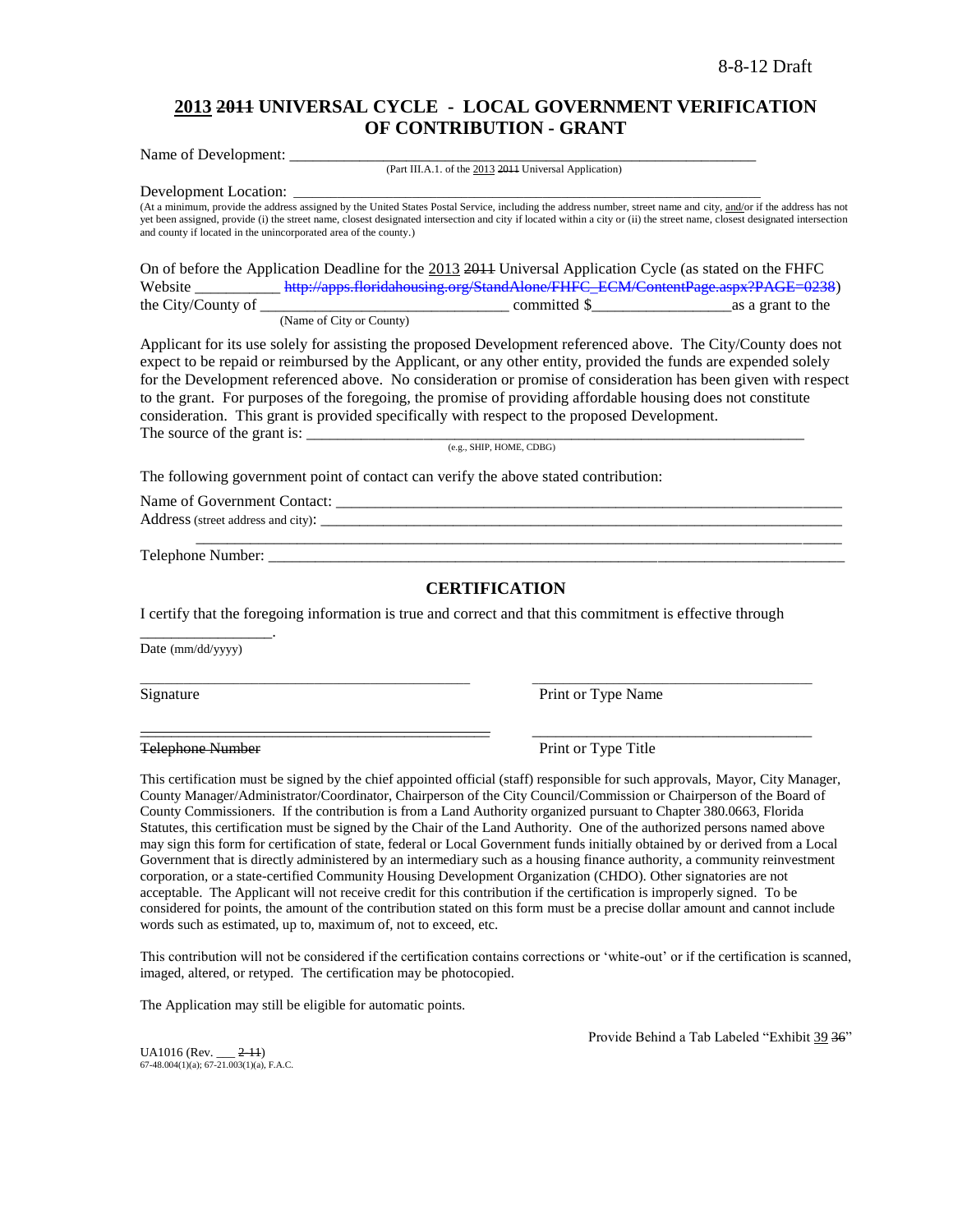## **2013 2011 UNIVERSAL CYCLE - LOCAL GOVERNMENT VERIFICATION OF CONTRIBUTION - FEE WAIVER**

**To be eligible to be considered for points, a sheet showing the computations by which the total amount of each fee waiver is determined must be attached to this verification form. Computations should include, where applicable, waived fee amount per set-aside unit.**

| Name of Development:                                                                                                                                                                                                           |                                                                                                                                                                                                                                                                                                                                                                                                                                                                                                                                                                                                                                                                                                                   |
|--------------------------------------------------------------------------------------------------------------------------------------------------------------------------------------------------------------------------------|-------------------------------------------------------------------------------------------------------------------------------------------------------------------------------------------------------------------------------------------------------------------------------------------------------------------------------------------------------------------------------------------------------------------------------------------------------------------------------------------------------------------------------------------------------------------------------------------------------------------------------------------------------------------------------------------------------------------|
|                                                                                                                                                                                                                                | (Part III.A.1. of the 2013 2014 Universal Application)                                                                                                                                                                                                                                                                                                                                                                                                                                                                                                                                                                                                                                                            |
| Development Location:                                                                                                                                                                                                          |                                                                                                                                                                                                                                                                                                                                                                                                                                                                                                                                                                                                                                                                                                                   |
| and county if located in the unincorporated area of the county.)                                                                                                                                                               | (At a minimum, provide the address assigned by the United States Postal Service, including the address number, street name and city, and/or if the address has not<br>yet been assigned, provide (i) the street name, closest designated intersection and city if located within a city or (ii) the street name, closest designated intersection                                                                                                                                                                                                                                                                                                                                                                  |
| Amount of Fee Waiver: \$<br>computation? $\Box$ yes<br>$\ln$                                                                                                                                                                   | <b>Example 2</b> . Is this amount based upon a per set-aside (affordable) unit                                                                                                                                                                                                                                                                                                                                                                                                                                                                                                                                                                                                                                    |
| On or before the Application Deadline for the 2011 Universal Application Cycle (as stated on the FHFC Website<br>$\frac{1}{\sqrt{2}}$ , pursuant to $\frac{1}{\sqrt{2}}$                                                       | http://apps.floridahousing.org/StandAlone/FHFC_ECM/ContentPage.aspx?PAGE=0238) the City/County of                                                                                                                                                                                                                                                                                                                                                                                                                                                                                                                                                                                                                 |
| (Name of City/County)                                                                                                                                                                                                          | (Reference Official Action, cite Ordinance or Resolution Number and Date), waived the                                                                                                                                                                                                                                                                                                                                                                                                                                                                                                                                                                                                                             |
| following fees: $\qquad \qquad$                                                                                                                                                                                                |                                                                                                                                                                                                                                                                                                                                                                                                                                                                                                                                                                                                                                                                                                                   |
| respect to the proposed Development.                                                                                                                                                                                           | No consideration or promise of consideration has been given with respect to the fee waiver. For purposes of the foregoing, the<br>promise of providing affordable housing does not constitute consideration. This fee waiver is provided specifically with                                                                                                                                                                                                                                                                                                                                                                                                                                                        |
| The following government point of contact can verify the above stated contribution:<br>Name of Government Contact:                                                                                                             |                                                                                                                                                                                                                                                                                                                                                                                                                                                                                                                                                                                                                                                                                                                   |
|                                                                                                                                                                                                                                |                                                                                                                                                                                                                                                                                                                                                                                                                                                                                                                                                                                                                                                                                                                   |
| Telephone Number: The contract of the contract of the contract of the contract of the contract of the contract of the contract of the contract of the contract of the contract of the contract of the contract of the contract |                                                                                                                                                                                                                                                                                                                                                                                                                                                                                                                                                                                                                                                                                                                   |
|                                                                                                                                                                                                                                | <b>CERTIFICATION</b>                                                                                                                                                                                                                                                                                                                                                                                                                                                                                                                                                                                                                                                                                              |
| that this commitment is effective through                                                                                                                                                                                      | I certify that the foregoing information and the computations stated on the sheet attached to this form are true and correct and                                                                                                                                                                                                                                                                                                                                                                                                                                                                                                                                                                                  |
| Date (mm/dd/yyyy)                                                                                                                                                                                                              |                                                                                                                                                                                                                                                                                                                                                                                                                                                                                                                                                                                                                                                                                                                   |
| Signature                                                                                                                                                                                                                      | Print or Type Name                                                                                                                                                                                                                                                                                                                                                                                                                                                                                                                                                                                                                                                                                                |
| Telephone Number                                                                                                                                                                                                               | Print or Type Title                                                                                                                                                                                                                                                                                                                                                                                                                                                                                                                                                                                                                                                                                               |
| Government Contribution" exists and no points will be awarded.                                                                                                                                                                 | NOTE TO LOCAL GOVERNMENT OFFICIAL: Waivers that are not specifically made for the benefit of this Development but are instead<br>of general benefit to the area in which the Development is located will NOT qualify as a contribution to the Development. Further, the fact<br>that no impact fees or other fees are levied by a local jurisdiction for ANY type of development DOES NOT constitute a "Local Government"<br>Contribution" to the proposed Development. Similarly, if such fees ARE levied by the local jurisdiction but the nature of the proposed<br>Development exempts it (e.g., typically, a Rehabilitation Development is not subject to impact fees), for purposes of this form, no "Local |
| estimated, up to, maximum of, not to exceed, etc.                                                                                                                                                                              | This certification must be signed by the chief appointed official (staff) responsible for such approvals, Mayor, City Manager, County<br>Manager/Administrator/Coordinator, Chairperson of the City Council/Commission or Chairperson of the Board of County Commissioners.<br>Other signatories are not acceptable. The Applicant will not receive credit for this contribution if the certification is improperly signed. To be<br>considered for points, the amount of the contribution stated on this form must be a precise dollar amount and cannot include words such as                                                                                                                                   |
| the contract of the contract of the contract of the contract of the contract of the contract of the contract of                                                                                                                |                                                                                                                                                                                                                                                                                                                                                                                                                                                                                                                                                                                                                                                                                                                   |

This contribution will not be considered if the certification contains corrections or "white-out" or if the certification is scanned, imaged, altered, or retyped. The certification may be photocopied.

The Application may still be eligible for automatic points.

Provide Behind a Tab Labeled "Exhibit 40 37"

UA1016 (Rev. \_\_\_2-11) 67-48.004(1)(a); 67-21.003(1)(a), F.A.C.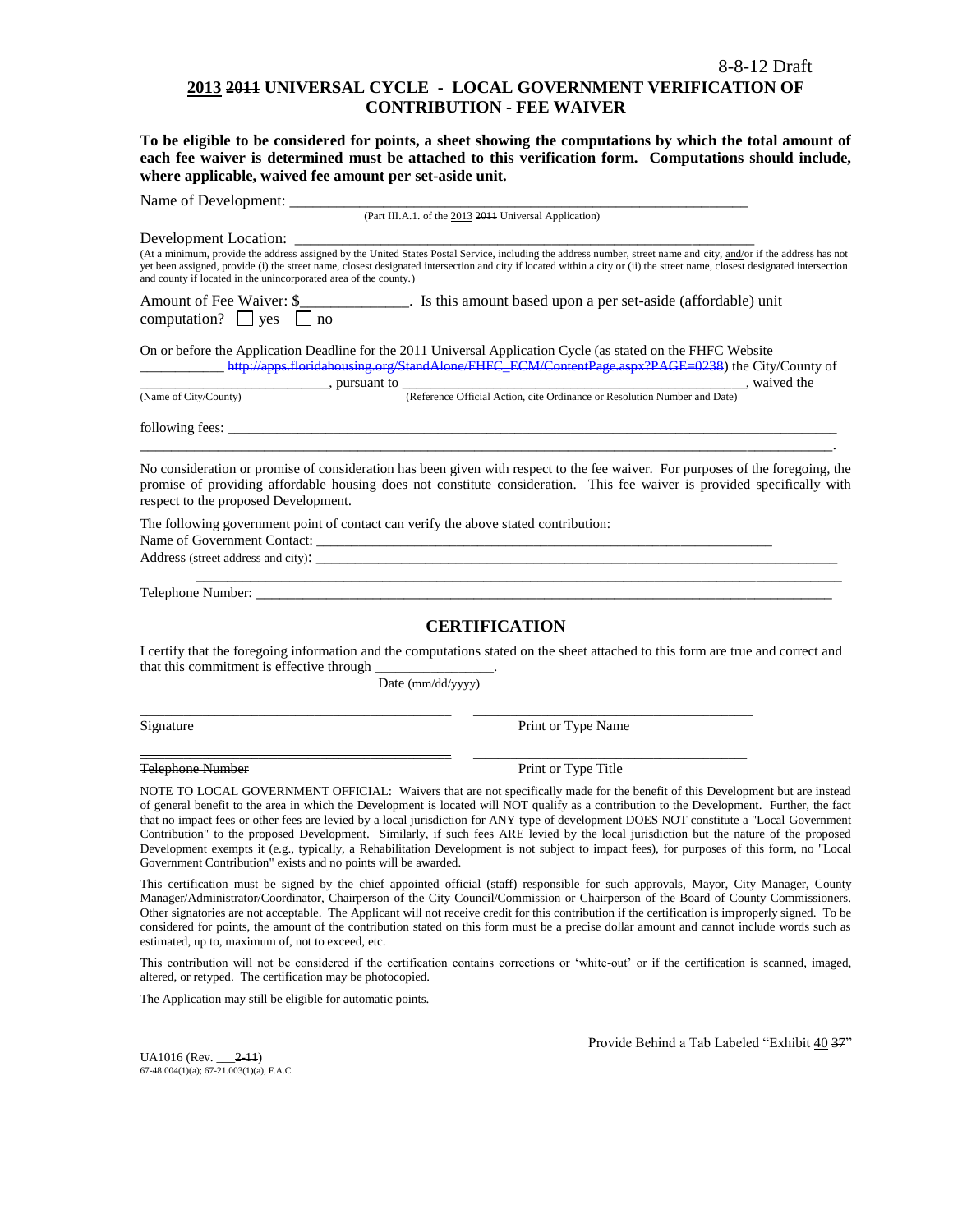# **2013 2011 UNIVERSAL CYCLE - LOCAL GOVERNMENT VERIFICATION OF CONTRIBUTION - LOAN**

**To be eligible to be considered for points, a sheet showing the payment stream for which the net present value of the loan was calculated must be attached to this verification form.** 

Name of Development:

(Part III.A.1. of the 2013 2011 Universal Cycle Application)

Development Location:

(At a minimum, provide the address assigned by the United States Postal Service, including the address number, street name and city, and/or if the address has not yet been assigned, provide (i) the street name, closest designated intersection and city if located within a city or (ii) the street name, closest designated intersection and county if located in the unincorporated area of the county.)

On or before the Application Deadline for the 2011 Universal Application Cycle (as stated on the FHFC Website \_\_\_\_\_\_ [http://apps.floridahousing.org/StandAlone/FHFC\\_ECM/ContentPage.aspx?PAGE=0238\)](http://apps.floridahousing.org/StandAlone/FHFC_ECM/ContentPage.aspx?PAGE=0238) the City/County of

 $\_$  ,  $\_$  ,  $\_$  ,  $\_$  ,  $\_$  ,  $\_$  ,  $\_$  ,  $\_$  ,  $\_$  ,  $\_$  ,  $\_$  ,  $\_$  ,  $\_$  ,  $\_$  ,  $\_$  ,  $\_$  ,  $\_$  ,  $\_$  ,  $\_$  ,  $\_$  ,  $\_$  ,  $\_$  ,  $\_$  ,  $\_$  ,  $\_$  ,  $\_$  ,  $\_$  ,  $\_$  ,  $\_$  ,  $\_$  ,  $\_$  ,  $\_$  ,  $\_$  ,  $\_$  ,  $\_$  ,  $\_$  ,  $\_$  ,  $\_$  ,  $\_$  ,  $\_$  ,  $\_$  ,  $\_$  ,  $\_$  ,  $\_$  ,  $\_$  ,  $\_$  ,  $\_$  ,  $\_$  ,  $\_$  ,  $\_$  ,  $\_$  ,  $\_$  ,  $\_$  ,  $\_$  ,  $\_$  ,  $\_$  ,  $\_$  ,  $\_$  ,  $\_$  ,  $\_$  ,  $\_$  ,  $\_$  ,  $\_$  ,  $\_$  ,  $\_$  ,  $\_$  ,  $\_$  ,  $\_$  ,  $\_$  ,  $\_$  ,  $\_$  ,  $\_$  ,  $\_$  ,  $\_$  ,

|                          |               | in the form of a reduced interest rate loan |
|--------------------------|---------------|---------------------------------------------|
| (Name of City or County) | (Ioan amount) |                                             |

to the Applicant for its use solely for assisting the proposed Development referenced above. The loan will bear interest at a rate of  $\%$  per annum over a period of years. The loan's repayment period, amortization period, payment frequency and other applicable terms are:

No consideration or promise of consideration has been given with respect to the loan. For purposes of the foregoing, the promise of providing affordable housing does not constitute consideration. This loan is provided specifically with respect to the proposed Development.

The following government point of contact can verify the above stated contribution:

Name of Government Contact: \_\_\_\_\_\_\_\_\_\_\_\_\_\_\_\_\_\_\_\_\_\_\_\_\_\_\_\_\_\_\_\_\_\_\_\_\_\_\_\_\_\_\_\_\_\_\_\_\_\_\_\_\_\_\_\_\_\_\_\_\_\_\_\_\_ Address (street address and city): \_\_\_\_\_\_\_\_\_\_\_\_\_\_\_\_\_\_\_\_\_\_\_\_\_\_\_\_\_\_\_\_\_\_\_\_\_\_\_\_\_\_\_\_\_\_\_\_\_\_\_\_\_\_\_\_\_\_\_\_\_\_\_\_\_\_\_ \_\_\_\_\_\_\_\_\_\_\_\_\_\_\_\_\_\_\_\_\_\_\_\_\_\_\_\_\_\_\_\_\_\_\_\_\_\_\_\_\_\_\_\_\_\_\_\_\_\_\_\_\_\_\_\_\_\_\_\_\_\_\_\_\_\_\_\_\_\_\_\_\_\_\_\_\_\_\_\_\_\_\_

Telephone Number: \_\_\_\_\_\_\_\_\_\_\_\_\_\_\_\_\_\_\_\_\_\_\_\_\_\_\_\_\_\_\_\_\_\_\_\_\_\_\_\_\_\_\_\_\_\_\_\_\_\_\_\_\_\_\_\_\_\_\_\_\_\_\_\_\_\_\_\_\_\_\_\_\_\_

## **CERTIFICATION**

I certify that the foregoing information and the payment stream stated on the sheet attached to this form are true and correct and that this commitment is effective through

\_\_\_\_\_\_\_\_\_\_\_\_\_\_\_\_\_\_\_\_\_\_\_\_\_\_\_\_\_\_\_\_\_\_\_\_\_\_\_\_\_\_\_ \_\_\_\_\_\_\_\_\_\_\_\_\_\_\_\_\_\_\_\_\_\_\_\_\_\_\_\_\_\_\_\_\_\_\_\_

\_\_\_\_\_\_\_\_\_\_\_\_\_\_\_\_\_\_\_\_\_\_\_\_\_\_\_\_\_\_\_\_\_\_\_\_\_\_\_\_\_\_\_ \_\_\_\_\_\_\_\_\_\_\_\_\_\_\_\_\_\_\_\_\_\_\_\_\_\_\_\_\_\_\_\_\_\_\_

Date (mm/dd/yyyy)

Signature **Print or Type Name** Print or Type Name

#### Telephone Number **Print of Type Title** Print or Type Title

This certification must be signed by the chief appointed official (staff) responsible for such approvals, Mayor, City Manager, County Manager /Administrator/Coordinator, Chairperson of the City Council/Commission or Chairperson of the Board of County Commissioners. If the contribution is from a Land Authority organized pursuant to Chapter 380.0663, Florida Statutes, this certification must be signed by the Chair of the Land Authority. One of the authorized persons named above may sign this form for certification of state, federal or Local Government funds initially obtained by or derived from a Local Government that is directly administered by an intermediary such as a housing finance authority, a community reinvestment corporation, or a state-certified Community Housing Development Organization (CHDO). Other signatories are not acceptable. The Applicant will not receive credit for this contribution if the certification is improperly signed. To be considered for points, the amount of the contribution stated on this form must be a precise dollar amount and cannot include words such as estimated, up to, maximum of, not to exceed, etc.

This contribution will not be considered if the certification contains corrections or "white-out" or if the certification is scanned, imaged, altered, or retyped. The certification may be photocopied.

The Application may still be eligible for automatic points.

Provide Behind a Tab Labeled "Exhibit 41 38"

 $UA1016$  (Rev.  $2-11$ )  $67-48.004(1)(a)$ ;  $67-21.003(1)(a)$ , F.A.C.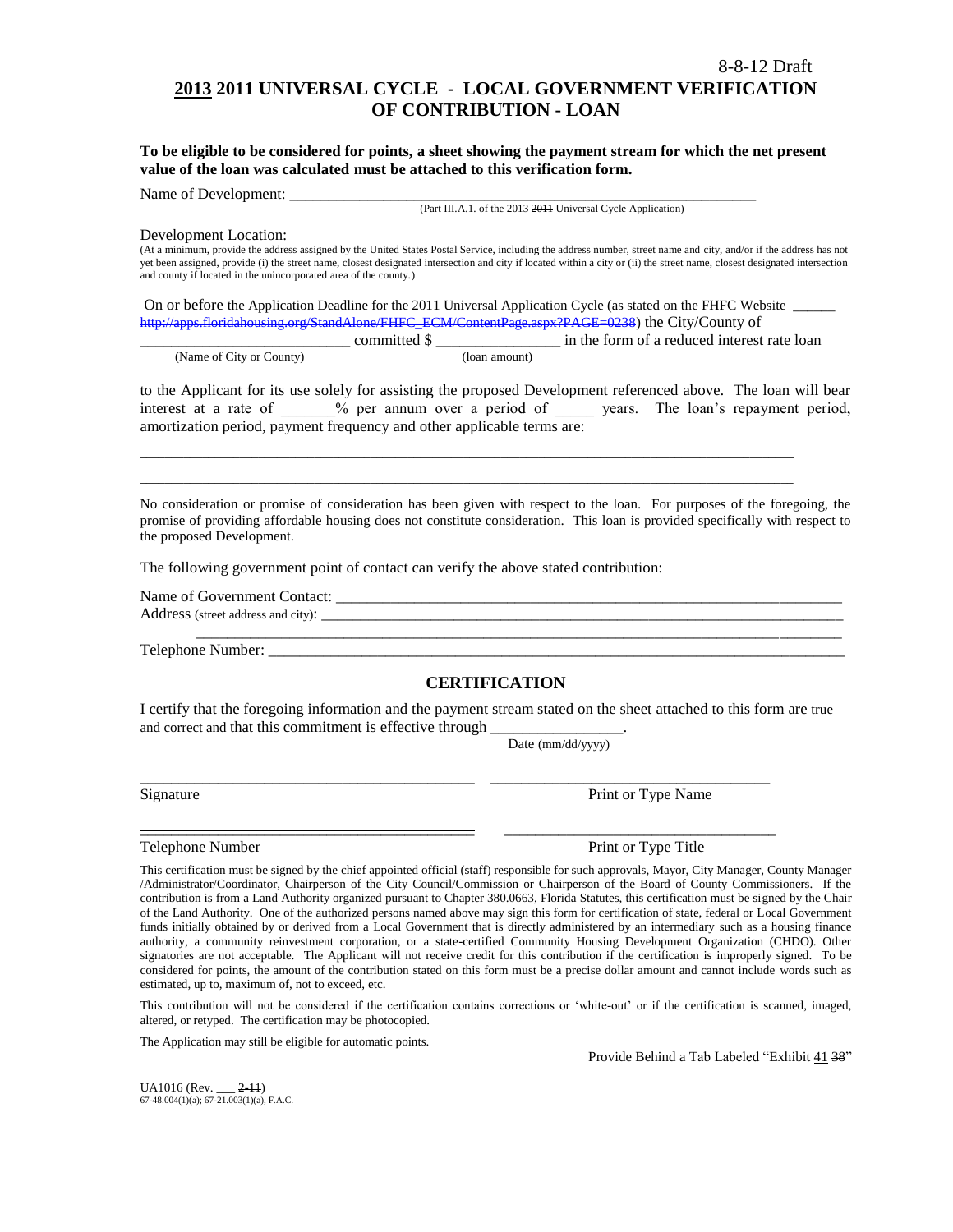# **2013 2011 UNIVERSAL CYCLE - LOCAL GOVERNMENT VERIFICATION OF CONTRIBUTION - FEE DEFERRAL**

**To be eligible to be considered for points, a sheet showing the payment stream for which the net present value of the fee deferral was calculated must be attached to this verification form.**

Name of Development: \_\_\_\_\_\_\_\_\_\_\_\_\_\_\_\_\_\_\_\_\_\_\_\_\_\_\_\_\_\_\_\_\_\_\_\_\_\_\_\_\_\_\_\_\_\_\_\_\_\_\_\_\_\_\_\_\_\_\_

(Part III.A.1. of the 2013 2011 Universal Cycle Application)

Development Location:

(At a minimum, provide the address assigned by the United States Postal Service, including the address number, street name and city, and/or if the address has not yet been assigned, provide (i) the street name, closest designated intersection and city if located within a city or (ii) the street name, closest designated intersection and county if located in the unincorporated area of the county.) Complete the following:

| On or before the Application Deadline for the 2011 Universal Application Cycle (as stated on the FHFC Website |     |                                      |    |
|---------------------------------------------------------------------------------------------------------------|-----|--------------------------------------|----|
| http://apps.floridahousing.org/StandAlone/FHFC_ECM/ContentPage.aspx?PAGE=0238)                                | the | City/County                          | of |
| committed to defer \$                                                                                         |     | in fees for the proposed Development |    |
| (Name of City or County)                                                                                      |     |                                      |    |

| $(1)$ and $(0)$ can be compared |                                                                                                                  |                              |  |
|---------------------------------|------------------------------------------------------------------------------------------------------------------|------------------------------|--|
|                                 | referenced above. The fee deferral will bear interest at a rate of                                               | % per annum over a period of |  |
|                                 | years. The fee deferral repayment period, amortization period, payment frequency and other applicable terms are: |                              |  |

\_\_\_\_\_\_\_\_\_\_\_\_\_\_\_\_\_\_\_\_\_\_\_\_\_\_\_\_\_\_\_\_\_\_\_\_\_\_\_\_\_\_\_\_\_\_\_\_\_\_\_\_\_\_\_\_\_\_\_\_\_\_\_\_\_\_\_\_\_\_\_\_\_\_\_\_\_\_\_\_\_\_\_\_\_\_\_\_\_\_\_\_\_\_\_\_\_\_\_\_\_\_ \_\_\_\_\_\_\_\_\_\_\_\_\_\_\_\_\_\_\_\_\_\_\_\_\_\_\_\_\_\_\_\_\_\_\_\_\_\_\_\_\_\_\_\_\_\_\_\_\_\_\_\_\_\_\_\_\_\_\_\_\_\_\_\_\_\_\_\_\_\_\_\_\_\_\_\_\_\_\_\_\_\_\_\_\_\_\_\_\_\_\_\_\_\_\_\_\_\_\_\_\_\_

No consideration or promise of consideration has been given with respect to the fee deferral. For purposes of the foregoing, the promise of providing affordable housing does not constitute consideration. This fee deferral is provided specifically with respect to the proposed Development.

The following government point of contact can verify the above stated contribution:

Name of Government Contact: \_\_\_\_\_\_\_\_\_\_\_\_\_\_\_\_\_\_\_\_\_\_\_\_\_\_\_\_\_\_\_\_\_\_\_\_\_\_\_\_\_\_\_\_\_\_\_\_\_\_\_\_\_\_\_\_\_\_\_\_\_\_\_\_\_ Address (street address and city): \_\_\_\_\_\_\_\_\_\_\_\_\_\_\_\_\_\_\_\_\_\_\_\_\_\_\_\_\_\_\_\_\_\_\_\_\_\_\_\_\_\_\_\_\_\_\_\_\_\_\_\_\_\_\_\_\_\_\_\_\_\_\_\_\_\_\_ \_\_\_\_\_\_\_\_\_\_\_\_\_\_\_\_\_\_\_\_\_\_\_\_\_\_\_\_\_\_\_\_\_\_\_\_\_\_\_\_\_\_\_\_\_\_\_\_\_\_\_\_\_\_\_\_\_\_\_\_\_\_\_\_\_\_\_\_\_\_\_\_\_\_\_\_\_\_\_\_\_\_\_

Telephone Number: \_\_\_\_\_\_\_\_\_\_\_\_\_\_\_\_\_\_\_\_\_\_\_\_\_\_\_\_\_\_\_\_\_\_\_\_\_\_\_\_\_\_\_\_\_\_\_\_\_\_\_\_\_\_\_\_\_\_\_\_\_\_\_\_\_\_\_\_\_\_\_\_\_\_

## **CERTIFICATION**

I certify that the foregoing information and the payment stream stated on the sheet attached to this form are true and correct and that this commitment is effective through

\_\_\_\_\_\_\_\_\_\_\_\_\_\_\_\_\_\_\_\_\_\_\_\_\_\_\_\_\_\_\_\_\_\_\_\_\_\_\_\_\_\_\_ \_\_\_\_\_\_\_\_\_\_\_\_\_\_\_\_\_\_\_\_\_\_\_\_\_\_\_\_\_\_\_\_\_\_\_\_

Date (mm/dd/yyyy)

Signature Print or Type Name

\_\_\_\_\_\_\_\_\_\_\_\_\_\_\_\_\_\_\_\_\_\_\_\_\_\_\_\_\_\_\_\_\_\_\_\_\_\_\_\_\_\_\_ \_\_\_\_\_\_\_\_\_\_\_\_\_\_\_\_\_\_\_\_\_\_\_\_\_\_\_\_\_\_\_\_\_\_\_\_ Telephone Number **Print or Type Title** 

This certification must be signed by the chief appointed official (staff) responsible for such approvals, Mayor, City Manager, County Manager /Administrator/Coordinator, Chairperson of the City Council/Commission or Chairperson of the Board of County Commissioners. If the contribution is from a Land Authority organized pursuant to Chapter 380.0663, Florida Statutes, this certification must be signed by the Chair of the Land Authority. Other signatories are not acceptable. The Applicant will not receive credit for this contribution if the certification is improperly signed. To be considered for points, the amount of the contribution stated on this form must be a precise dollar amount and cannot include words such as estimated, up to, maximum of, not to exceed, etc.

This contribution will not be considered if the certification contains corrections or "white-out" or if the certification is scanned, imaged, altered, or retyped. The certification may be photocopied.

The Application may still be eligible for automatic points.

Provide Behind a Tab Labeled "Exhibit 42 39"

 $UA1016$  (Rev.  $2-11$ ) 67-48.004(1)(a); 67-21.003(1)(a), F.A.C.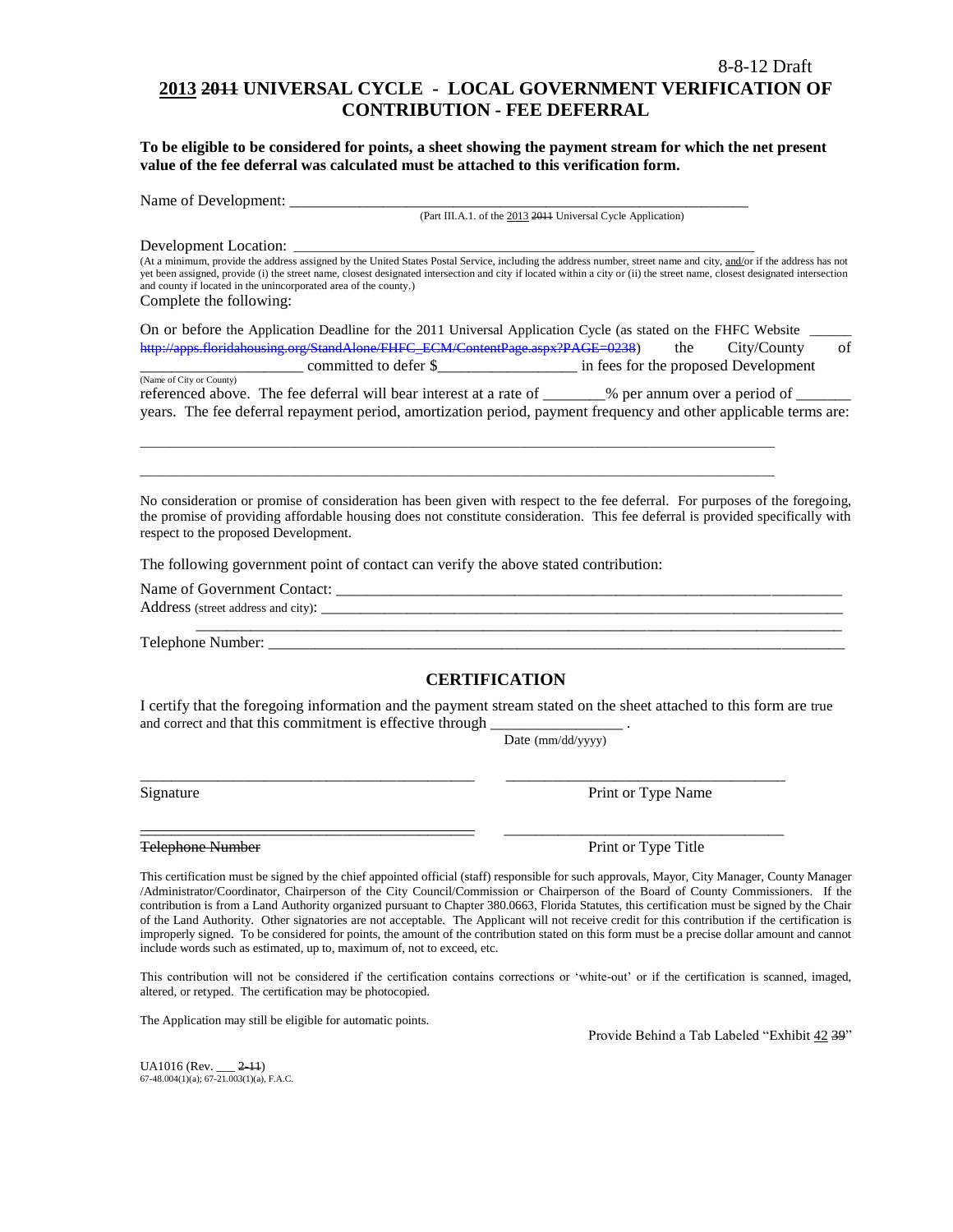## **2013 UNIVERSAL CYCLE - VERIFICATION OF LOCAL GOVERNMENT INCENTIVES FOR AFFORDABLE HOUSING**

Name of Development:

(Part III.A.1. of the 2013 Universal Cycle Application)

Development Location:

(At a minimum, provide the address assigned by the United States Postal Service, including the address number, street name and city, and/or if the address has not yet been assigned, provide (i) the street name, closest designated intersection and city if located within a city or (ii) the street name, closest designated intersection and county if located in the unincorporated area of the county.)

The following planning efforts for affordable housing are offered by the City or County of

(Name of City or County)

1. Expedited Permitting Process – the above-named Local Government currently administers an expedited permitting process for affordable housing enacted by:  $\qquad \qquad$ , adopted (Ordinance No., Resolution No., or Citation of Policy)

Date (mm/dd/yyyy)

The name of Jurisdiction that will issue building permits is:

- 2. Contributions the above named Local Government has an on-going and current process for providing contributions to affordable housing properties or developments.
- 3 Modification of Fee Requirements the above-named Local Government currently makes available to affordable housing properties or developments the modification of fee requirements, including a reduction or waiver of fees and alternative methods of fee payment.
- 4. Impact of Regulations the above-named Local Government currently has a process, established by ordinance, resolution, plan, or policy, that requires consideration of the impact of proposed policies, ordinances, regulations, or plan provisions on the cost of affordable housing prior to adoption of such policies, ordinances, regulations, or plan provisions. . .

## **CERTIFICATION**

I certify that the above information is true and correct.

Signature Print or Type Name

Print or Type Title

This certification must be signed by the chief appointed official (staff) responsible for issues related to the selected incentive(s), Mayor, City Manager, County Manager/Administrator/Coordinator, or Chairperson of the City Council/Commission or Chairperson of the Board of County Commissioners. Other signatories are not acceptable. Zero points will be awarded if the certification is improperly signed. Signatory must be a representative of the Local Government that has enacted the incentive. For purposes of this form only, if a Development is located within a municipality but the incentive is not available in the city, Applicant may use county incentive. For example, if a Development is located in a town which does not have impact fee requirements but the county has such requirements and they have a reduction or waiver of these fees for affordable housing, the Applicant may submit a properly executed Local Government Incentives Form from the county. If both city and county incentives will be used (Applicant cannot receive points for the same incentive from both the city and the county), the Applicant must provide a form from the city with the city incentive(s) selected and a form from the county with the county incentive(s) selected.

\_\_\_\_\_\_\_\_\_\_\_\_\_\_\_\_\_\_\_\_\_\_\_\_\_\_\_\_\_\_\_\_\_\_\_\_\_\_\_\_\_ \_\_\_\_\_\_\_\_\_\_\_\_\_\_\_\_\_\_\_\_\_\_\_\_\_\_\_\_\_\_\_\_\_\_\_\_\_\_\_\_\_

The Applicant will not receive credit for any of the selected incentives if the certification contains corrections or 'white-out' or if the certification is scanned, imaged, altered, or retyped. The certification may be photocopied.

 $\overrightarrow{67-48.004(1)(a)}$ ;  $\overrightarrow{67-21.003(1)(a)}$ , F.A.C.

UA1016 (Rev. \_\_\_) **Provide Behind a Tab Labeled "Exhibit 43"** Provide Behind a Tab Labeled "Exhibit 43"

\_\_\_\_\_\_\_\_\_\_\_\_\_\_\_\_\_\_\_\_\_\_\_\_\_\_\_\_\_\_\_\_\_\_\_\_\_\_\_\_\_\_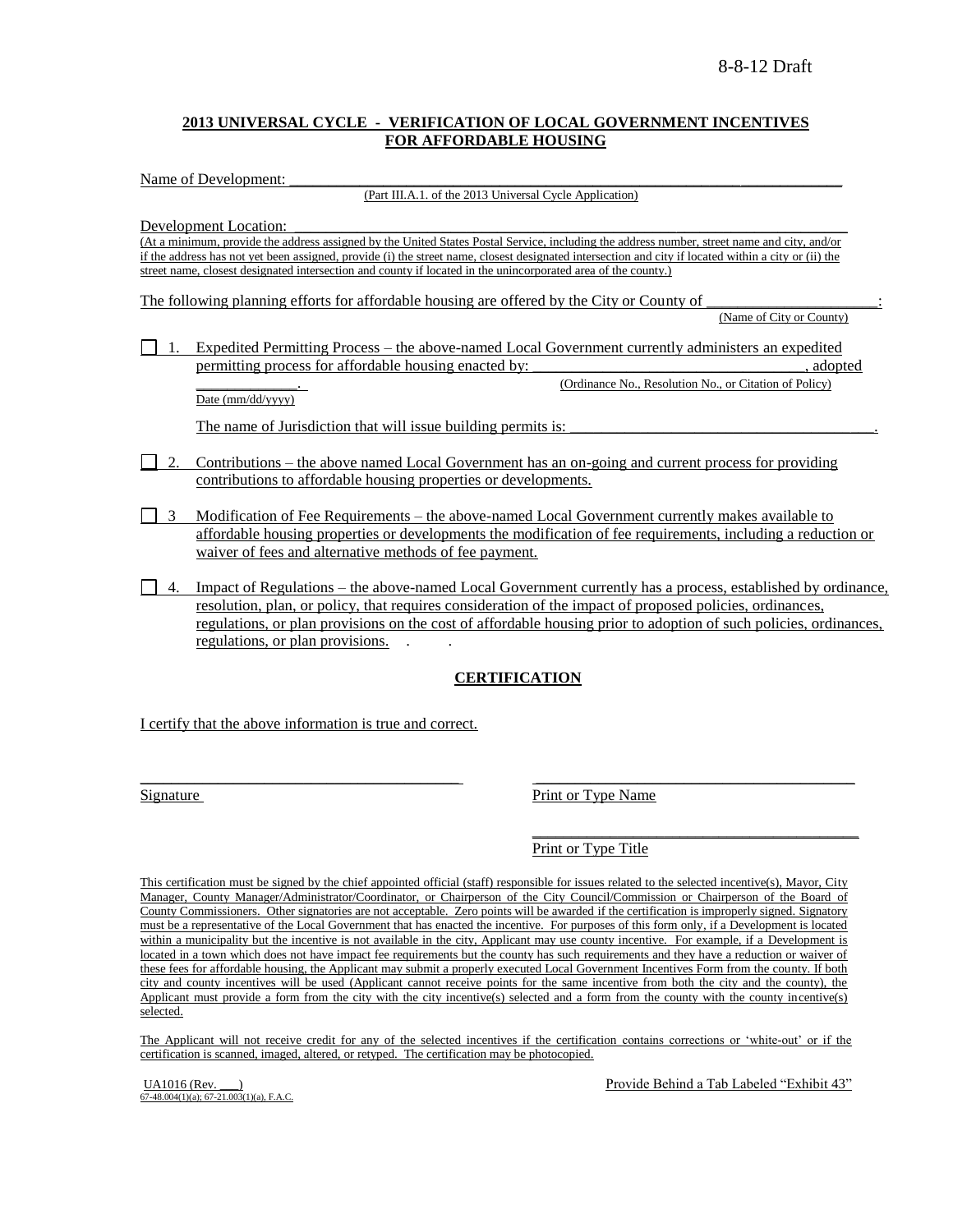#### **2011 UNIVERSAL CYCLE - LOCAL GOVERNMENT VERIFICATION OF AFFORDABLE HOUSING INCENTIVES EXPEDITED PERMITTING PROCESS FOR AFFORDABLE HOUSING**

| Name of Development:                                                                                                                                                                                                                                                                                                                                                                                                         |                                                      |
|------------------------------------------------------------------------------------------------------------------------------------------------------------------------------------------------------------------------------------------------------------------------------------------------------------------------------------------------------------------------------------------------------------------------------|------------------------------------------------------|
| (Part III.A.1. of the 2011 Universal Cycle Application)                                                                                                                                                                                                                                                                                                                                                                      |                                                      |
| <b>Development Location:</b>                                                                                                                                                                                                                                                                                                                                                                                                 |                                                      |
| (At a minimum, provide the address assigned by the United States Postal Service, including the address number, street name and city, <u>and/</u> or if the address has not<br>yet been assigned, provide (i) the street name, closest designated intersection and city if located within a city or (ii) the street name, closest designated intersection<br>and county if located in the unincorporated area of the county.) |                                                      |
| Name of City or County Government:                                                                                                                                                                                                                                                                                                                                                                                           |                                                      |
| Name of Jurisdiction that will issue building permits:                                                                                                                                                                                                                                                                                                                                                                       |                                                      |
| The City/County of                                                                                                                                                                                                                                                                                                                                                                                                           | currently administers an expedited                   |
| (Name of City or County)                                                                                                                                                                                                                                                                                                                                                                                                     |                                                      |
| permitting process for affordable housing enacted by                                                                                                                                                                                                                                                                                                                                                                         |                                                      |
|                                                                                                                                                                                                                                                                                                                                                                                                                              | (Ordinance, Resolution Number or citation of policy) |
| <del>adopted</del><br>Date (mm/dd/yyyy)                                                                                                                                                                                                                                                                                                                                                                                      |                                                      |
|                                                                                                                                                                                                                                                                                                                                                                                                                              | <b>ERTIFICATION</b>                                  |
|                                                                                                                                                                                                                                                                                                                                                                                                                              |                                                      |
| I certify that the above information is true and correct.                                                                                                                                                                                                                                                                                                                                                                    |                                                      |
|                                                                                                                                                                                                                                                                                                                                                                                                                              |                                                      |

Signature Print or Type Name

 $\overline{\phantom{a}}$  , and the contract of the contract of the contract of the contract of the contract of the contract of the contract of the contract of the contract of the contract of the contract of the contract of the contrac Print or Type Title

This certification must be signed by the chief appointed official (staff) responsible for issues related to this incentive, Mayor, City Manager, County Manager/Administrator/Coordinator, or Chairperson of the City Council/Commission or Chairperson of the Board of County Commissioners. Other signatories are not acceptable. Zero points will be awarded if the certification is improperly signed. Signatory must be a representative of the local government that has enacted the incentive. For purposes of this form only, if a Development is located within a municipality but the incentive is not available in the city, Applicant may use county incentive. For example, if a Development is located in a town which does not have impact fee requirements but the county has such requirements and they have a reduction or waiver of these fees for affordable housing, the Applicant may submit a properly executed Local Government Verification of Affordable Housing Incentives Form from the county.

The Applicant will not receive credit for this incentive if the certification contains corrections or "white-out" or if the certification is scanned, imaged, altered, or retyped. The certification may be photocopied.

Provide Behind a Tab Labeled "Exhibit 40"

UA1016 (Rev.2-11) 67-48.004(1)(a); 67-21.003(1)(a), F.A.C.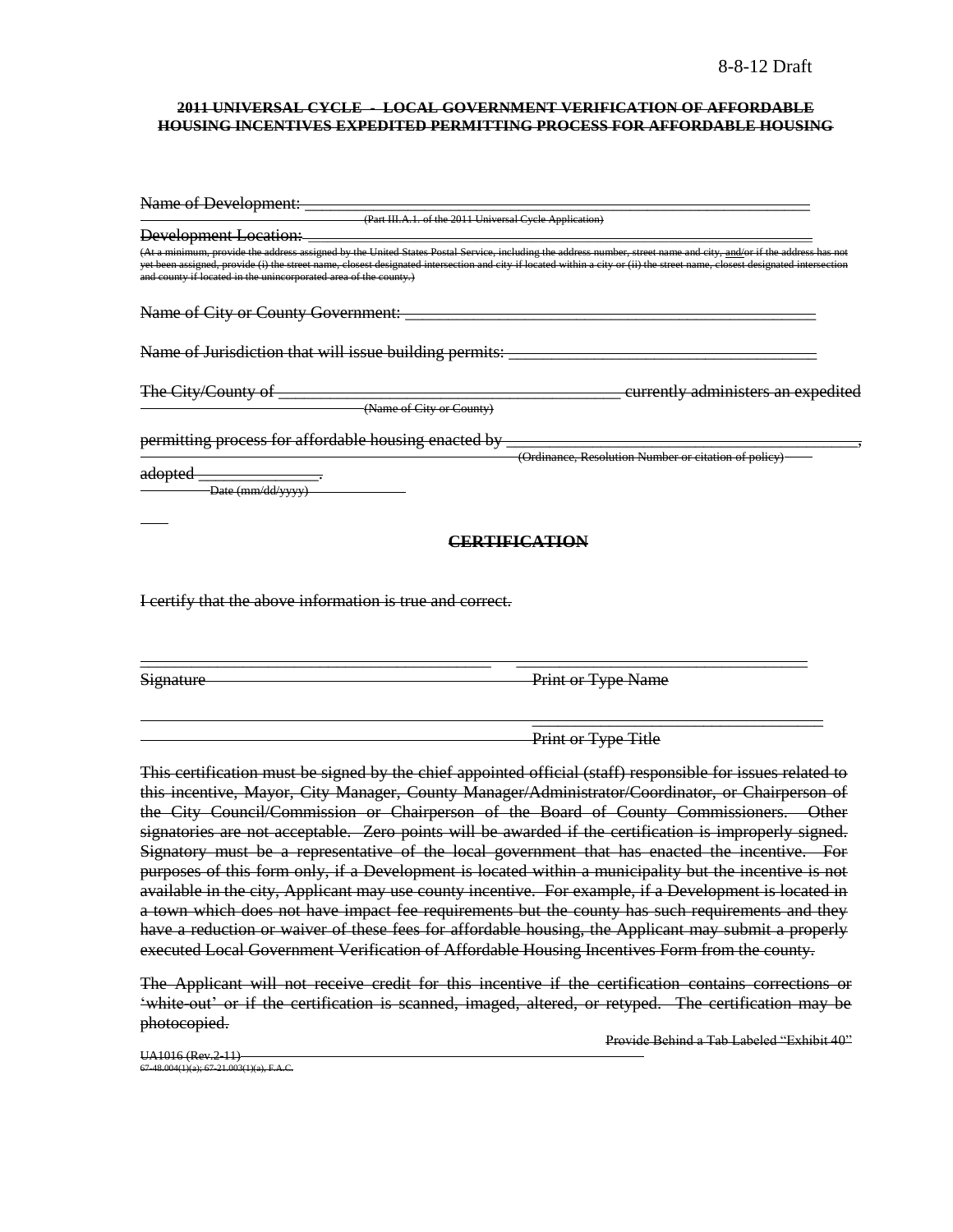## **2011 UNIVERSAL CYCLE - LOCAL GOVERNMENT VERIFICATION OF AFFORDABLE HOUSING INCENTIVES CONTRIBUTIONS TO AFFORDABLE HOUSING PROPERTIES OR DEVELOPMENTS**

Name of Development:

(Part III.A.1. of the 2011 Universal Cycle Application)

Development Location:

the United States Postal Service, including the United States Postal Service, including the ide (i) the street name, closest designated intersection and city if located within and county if located in the unincorporated area of the county.)

Name of City or County Government **example 2** 

The referenced Local Government has an on-going and current process for providing contributions to affordable housing properties or developments.

#### **CERTIFICATION**

\_\_\_\_\_\_\_\_\_\_\_\_\_\_\_\_\_\_\_\_\_\_\_\_\_\_\_\_\_\_\_\_\_\_\_\_\_\_\_\_\_ \_\_\_\_\_\_\_\_\_\_\_\_\_\_\_\_\_\_\_\_\_\_\_\_\_\_\_\_\_\_\_\_\_\_

I certify that the above information is true and correct.

Signature Print or Type Name

Print or Type Title

\_\_\_\_\_\_\_\_\_\_\_\_\_\_\_\_\_\_\_\_\_\_\_\_\_\_\_\_\_\_\_\_\_

This certification must be signed by the chief appointed official (staff) responsible for issues related to this incentive, Mayor, City Manager, County Manager/Administrator/Coordinator, or Chairperson of the City Council/Commission or Chairperson of the Board of County Commissioners. Other signatories are not acceptable. Zero points will be awarded. Signatory must be a representative of the local government that has enacted the incentive. For purposes of this form only, if a Development is located within a municipality but the incentive is not available in the city, Applicant may use county incentive. For example, if a Development is located in a town which does not have impact fee requirements but the county has such requirements and they have a reduction or waiver of these fees for affordable housing, the Applicant may submit a properly executed Local Government Verification of Affordable Housing Incentives Form from the county.

The Applicant will not receive credit for this incentive if the certification contains corrections or "white-out" or if the certification is scanned, imaged, altered, or retyped. The certification may be photocopied.

UA1016 (Rev. 2-11) 67-48.004(1)(a); 67-21.003(1)(a), F.A.C. Provide Behind a Tab Labeled "Exhibit 41"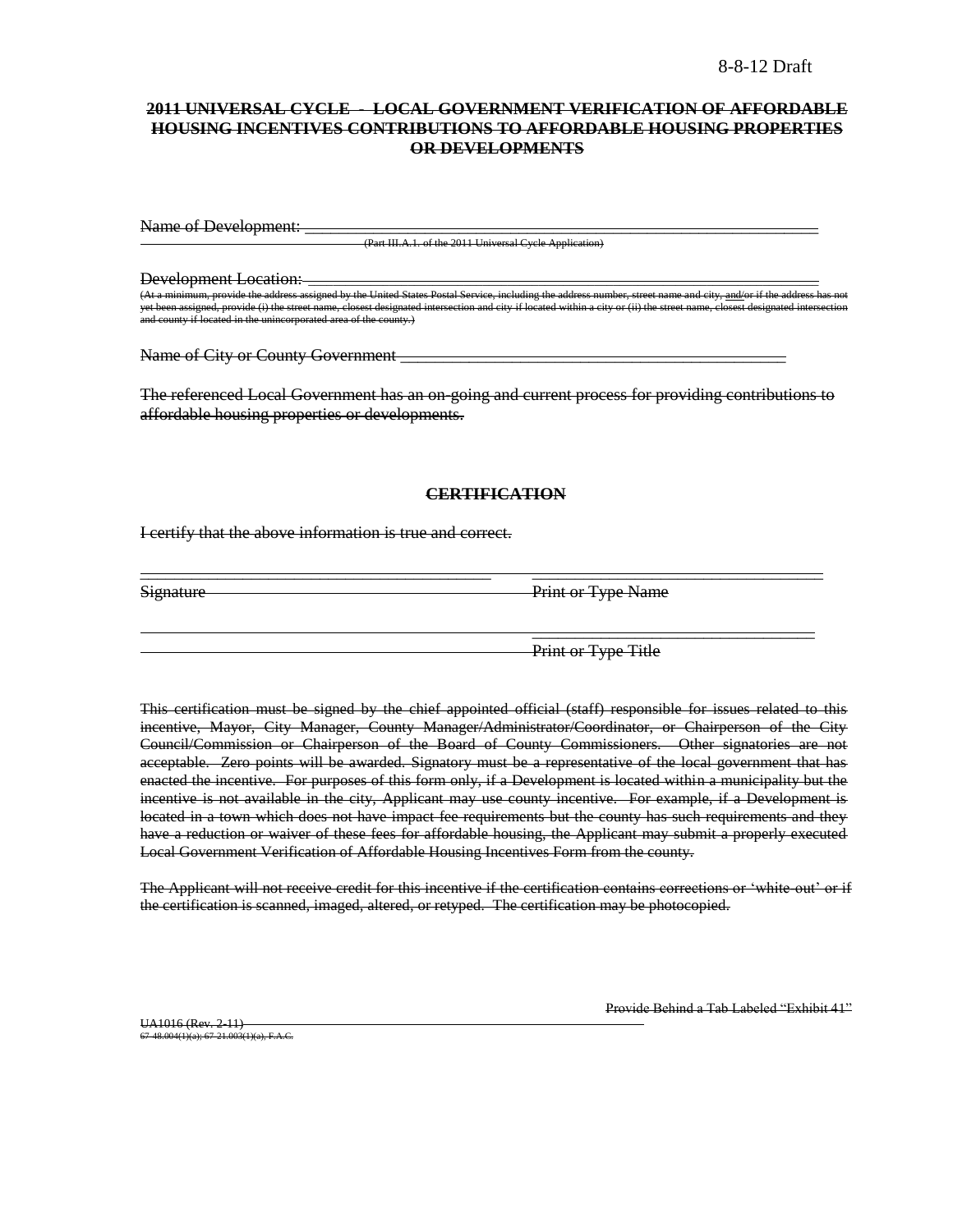## **2011 UNIVERSAL CYCLE - LOCAL GOVERNMENT VERIFICATION OF AFFORDABLE HOUSING INCENTIVES MODIFICATION OF FEE REQUIREMENTS FOR AFFORDABLE HOUSING PROPERTIES OR DEVELOPMENTS**

Name of Development: \_

(Part III.A.1. of the 2011 Universal Cycle Application)

Development Location:

n, provide the address assigned by the United States Postal Service, including the address number, street name and city, <u>and/</u>or if th<br>ned, provide (i) the street name, closest designated intersection and city if located y provide (i) the street name, closest designated in the unincorporated area of the county if nincorporated area of the county.)

Name of City or County Government: \_\_\_\_\_\_\_\_\_\_\_\_\_\_\_\_\_\_\_\_\_\_\_\_\_\_\_\_\_\_\_\_\_\_\_\_\_\_\_\_\_\_\_\_

The referenced Local Government currently makes available to affordable housing properties or developments the modification of fee requirements, including a reduction or waiver of fees and alternative methods of fee payment.

#### **CERTIFICATION**

\_\_\_\_\_\_\_\_\_\_\_\_\_\_\_\_\_\_\_\_\_\_\_\_\_\_\_\_\_\_\_\_\_\_\_\_\_\_\_\_ \_\_\_\_\_\_\_\_\_\_\_\_\_\_\_\_\_\_\_\_\_\_\_\_\_\_\_\_\_\_\_\_\_\_\_\_

I certify that the above information is true and correct.

Signature Print or Type Name

Print or Type Title

 $\overline{\phantom{a}}$  , and the contract of the contract of the contract of the contract of the contract of the contract of the contract of the contract of the contract of the contract of the contract of the contract of the contrac

This certification must be signed by the chief appointed official (staff) responsible for issues related to this incentive, Mayor, City Manager, County Manager/Administrator/Coordinator, or Chairperson of the City Council/Commission or Chairperson of the Board of County Commissioners. Other signatories are not acceptable. Zero points will be awarded. Signatory must be a representative of the local government that has enacted the incentive. For purposes of this form only, if a Development is located within a municipality but the incentive is not available in the city, Applicant may use county incentive. For example, if a Development is located in a town which does not have impact fee requirements but the county has such requirements and they have a reduction or waiver of these fees for affordable housing, the Applicant may submit a properly executed Local Government Verification of Affordable Housing Incentives Form from the county.

The Applicant will not receive credit for this incentive if the certification contains corrections or 'white out' or if the certification is scanned, imaged, altered, or retyped. The certification may be photocopied.

Provide Behind a Tab Labeled "Exhibit 42"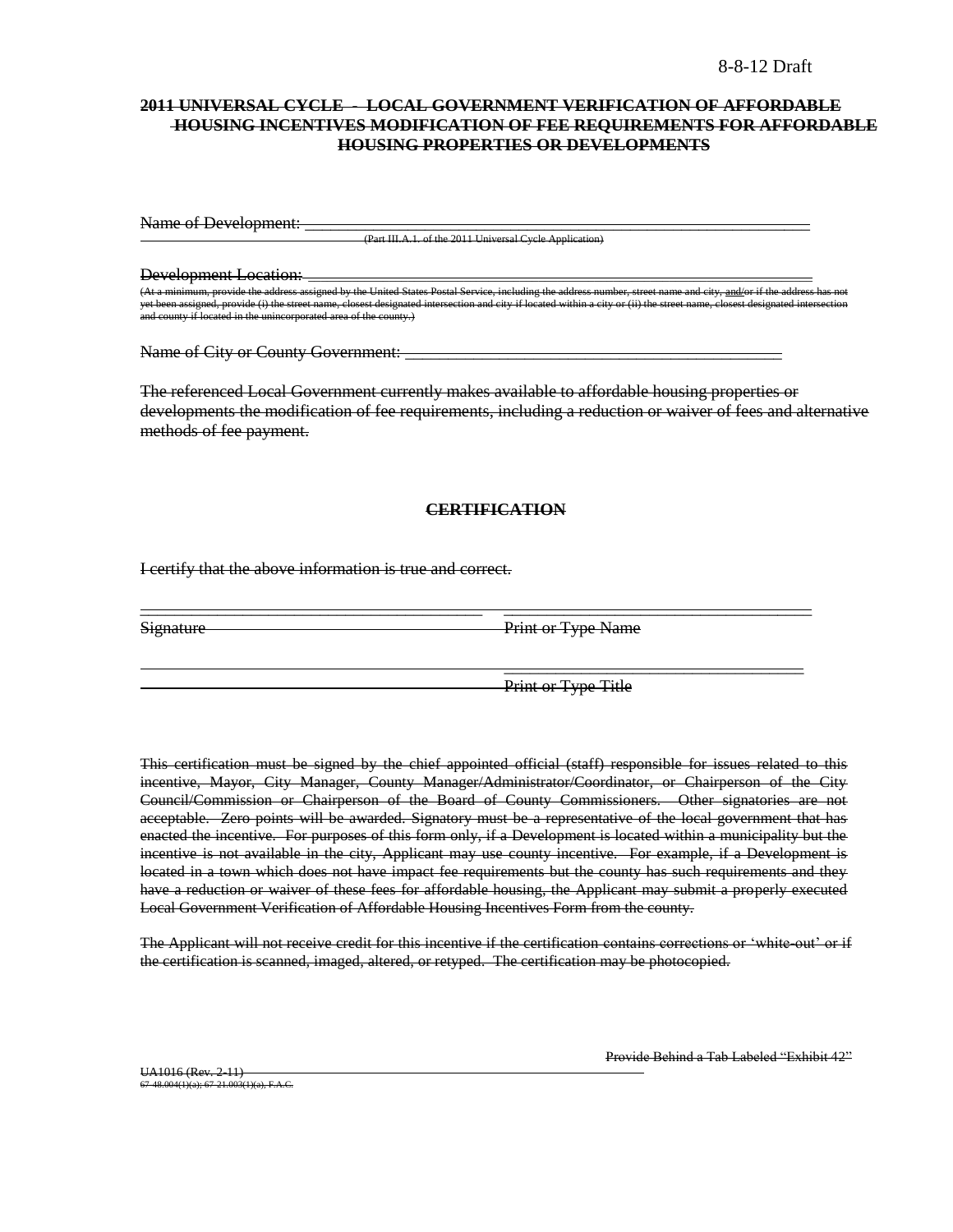## **2011 UNIVERSAL CYCLE - LOCAL GOVERNMENT VERIFICATION OF AFFORDABLE HOUSING INCENTIVES IMPACT OF POLICIES, ORDINANCES, REGULATIONS, OR PLAN PROVISIONS ON COST OF AFFORDABLE HOUSING PROPERTIES OR DEVELOPMENTS**

Name of Development:

(Part III.A.1. of the 2011 Universal Cycle Appli

Development Location:

United States Postal Service yet been assigned, provide (i) the street name, closest designated intersection and city if located within a city or (ii) the street name, closest designated intersection and county if located in the unincorporated area of the county.)

Name of City or County Government:

The referenced Local Government currently has a process, established by ordinance, resolution, plan, or policy, that requires consideration of the impact of proposed policies, ordinances, regulations, or plan provisions on the cost of affordable housing prior to adoption of such policies, ordinances, regulations, or plan provisions.

#### **CERTIFICATION**

\_\_\_\_\_\_\_\_\_\_\_\_\_\_\_\_\_\_\_\_\_\_\_\_\_\_\_\_\_\_\_\_\_\_\_\_\_\_\_\_\_\_\_\_ \_\_\_\_\_\_\_\_\_\_\_\_\_\_\_\_\_\_\_\_\_\_\_\_\_\_\_\_\_\_\_\_\_

I certify that the above information is true and correct.

Signature Print or Type Name

Print or Type Title

\_\_\_\_\_\_\_\_\_\_\_\_\_\_\_\_\_\_\_\_\_\_\_\_\_\_\_\_\_\_\_\_\_

This certification must be signed by the chief appointed official (staff) responsible for issues related to this incentive, Mayor, City Manager, County Manager/Administrator/Coordinator, or Chairperson of the City Council/Commission or Chairperson of the Board of County Commissioners. Other signatories are not acceptable. Zero points will be awarded. Signatory must be a representative of the local government that has enacted the incentive. For purposes of this form only, if a Development is located within a municipality but the incentive is not available in the city, Applicant may use county incentive. For example, if a Development is located in a town which does not have impact fee requirements but the county has such requirements and they have a reduction or waiver of these fees for affordable housing, the Applicant may submit a properly executed Local Government Verification of Affordable Housing Incentives Form from the county.

The Applicant will not receive credit for this incentive if the certification contains corrections or "white out" or if the certification is scanned, imaged, altered, or retyped. The certification may be photocopied.

UA1016 (Rev.2-11) 67-48.004(1)(a); 67-21.003(1)(a), F.A.C. Provide Behind a Tab Labeled "Exhibit 43"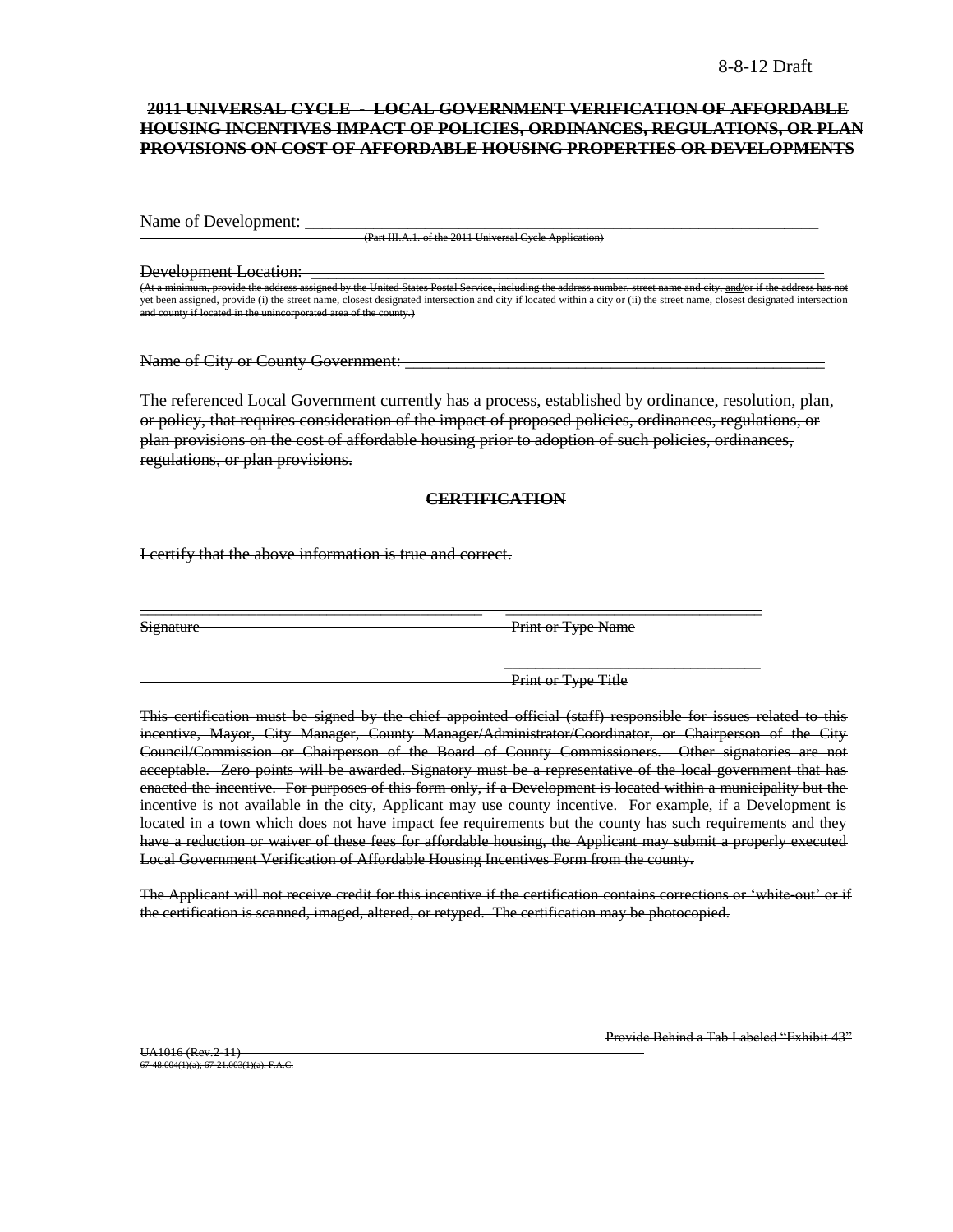# **2013 2011 UNIVERSAL CYCLE - COMMITMENT TO DEFER DEVELOPER FEE**

|              | commits to defer up to                                                                                                                                                                                                                |  |
|--------------|---------------------------------------------------------------------------------------------------------------------------------------------------------------------------------------------------------------------------------------|--|
|              | (Name of Developer – Part II.B.1.a. – see Note below)                                                                                                                                                                                 |  |
| $\mathbb{S}$ | of its Developer fee to offset any funding shortfall until the closing                                                                                                                                                                |  |
|              |                                                                                                                                                                                                                                       |  |
|              |                                                                                                                                                                                                                                       |  |
|              | Additionally, the Developer identified above commits to defer up to $\frac{1}{2}$ denotes the Leo state of the Developer identified above commits to defer up to $\frac{1}{2}$ denotes the Developer identified above commits to defe |  |
|              | fill any funding shortfall after closing of permanent financing for the Development identified                                                                                                                                        |  |
| above.       |                                                                                                                                                                                                                                       |  |
|              |                                                                                                                                                                                                                                       |  |
|              | (Print or Type Name)                                                                                                                                                                                                                  |  |
|              | have the authority to make this commitment on behalf of the above-named Developer.                                                                                                                                                    |  |

Signature

\_\_\_\_\_\_\_\_\_\_\_\_\_\_\_\_\_\_\_\_\_\_\_\_\_\_\_\_\_\_\_\_\_\_\_

**NOTE:** If the proposed Development will have more than one Developer and the Developers are committing to defer some or all of the Developer fee, each Developer must complete and provide a Commitment to Defer Developer Fee form reflecting the portion of the Developer fee it is deferring.

If this certification contains corrections or "white-out", or if it is scanned, imaged, altered, or retyped, the form will not be considered. The certification may be photocopied.

> Provide Behind a Tab Labeled "Exhibit 45" (Supplemental MMRB App. Cycle); or

Provide Behind a Tab Labeled "Exhibit 12 40" (4 Percent HC County HFA Bonds Application

Form)

UA1016 (Rev. \_\_\_ <del>2-11</del>)<br>67-48.004(1)(a); 67-21.003(1)(a), F.A.C.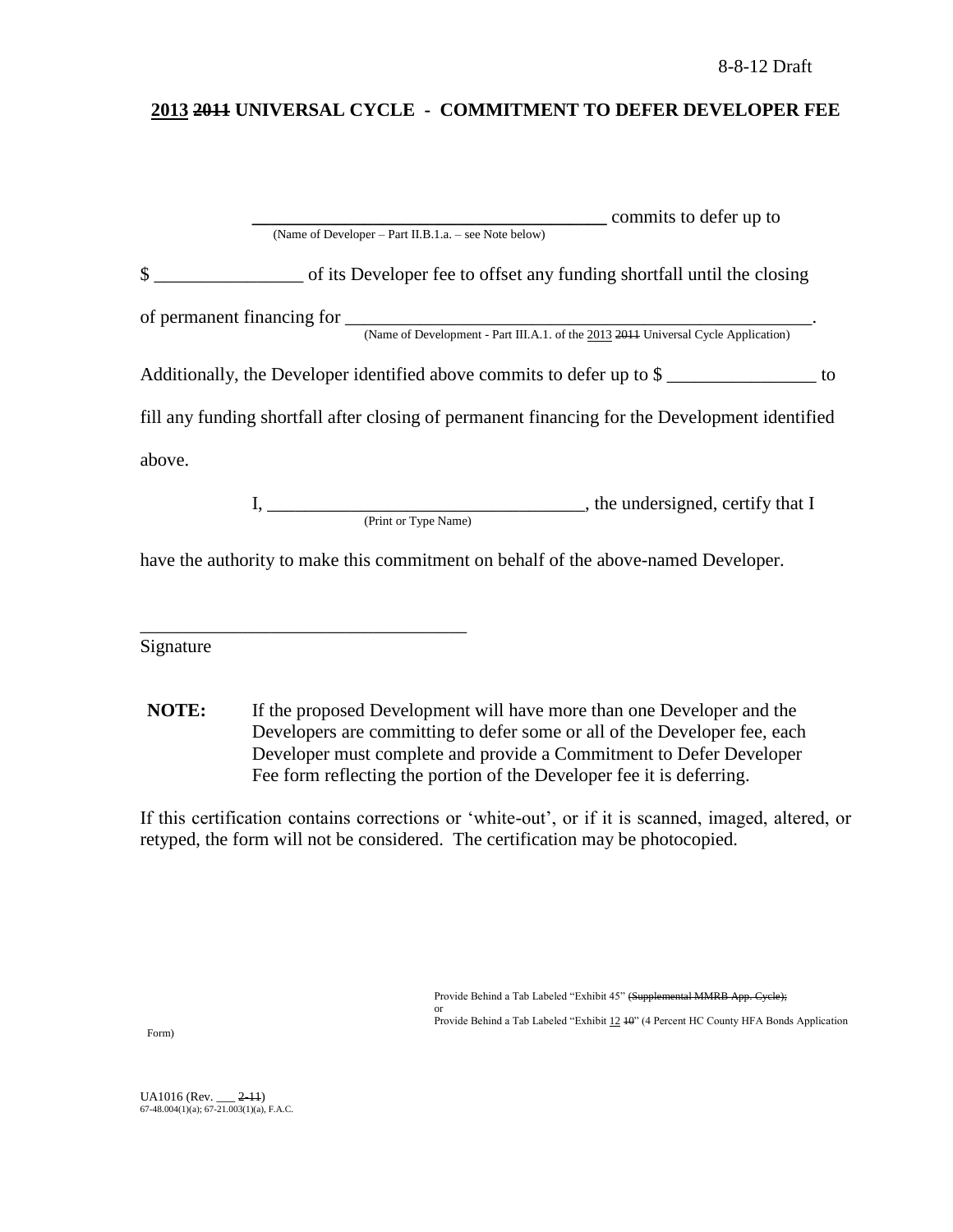# **4 PERCENT HC COUNTY HFA BONDS APPLICATION FORM**

## **1. Applicant:**

- a. Name of Applicant:
- b. Attach a listing of the Principals for the Applicant, including the percentage of ownership interest of each Principal, as **"Exhibit 1"** to this Application form.
- c. Federal Employer Identification Number:

If not yet obtained, provide a copy of the completed, submitted application for the Federal Employer Identification Number behind a tab labeled "**Exhibit 2**".

d. Is the Applicant applying as a Non-Profit organization?  $\circ$  Yes  $\circ$  No

If "Yes", the Applicant must respond to questions (1) and (2) below and provide the required information behind a tab labeled **"Exhibit 3"**. If "No", skip Non-Profit status questions and proceed to question 2. below.

- (1) Provide the following documentation for each Non-Profit entity:
	- (a) attorney opinion letter; and
	- (b) IRS determination letter
- (2) Answer the following questions:
	- (a) Is the Applicant or one of its general partners or managing members incorporated as a Non-Profit entity pursuant to Chapter 617, Florida Statutes, or similar state statute if incorporated outside Florida? ○ Yes ○ No

If "No", is the Applicant or one of its general partners or managing members a whollyowned subsidiary of a Non-Profit entity formed pursuant to Chapter 617, Florida Statutes, or similar state statute if incorporated outside Florida? ○ Yes ○ No

- (b) Is the Applicant or one of its general partners or managing members a  $501(c)(3)$  or 501(c)(4) Non-Profit entity or is the Applicant or one of its general partners or managing members a wholly-owned subsidiary of a  $501(c)(3)$  or  $501(c)(4)$  Non-Profit entity?  $\circ$  Yes  $\circ$  No
- (c) Does the Non-Profit entity have an ownership interest, either directly or indirectly, in the general partner or general partnership interest or in the managing member or the managing member's interest in the Applicant? ○ Yes 
<br> **D** No

If "Yes", state the percentage owned in the general partnership or managing member interest: <u>\_\_\_\_\_\_\_\_\_\_\_\_\_\_\_\_%</u>

- (d) Percentage of Developer"s fee that will go to the Non-Profit entity: \_\_\_\_\_\_\_\_\_\_\_\_%
- (e) Provide the description/explanation of the role of the Non-Profit entity.
- (f) Provide the names and addresses of the members of the governing board of the Non-Profit entity.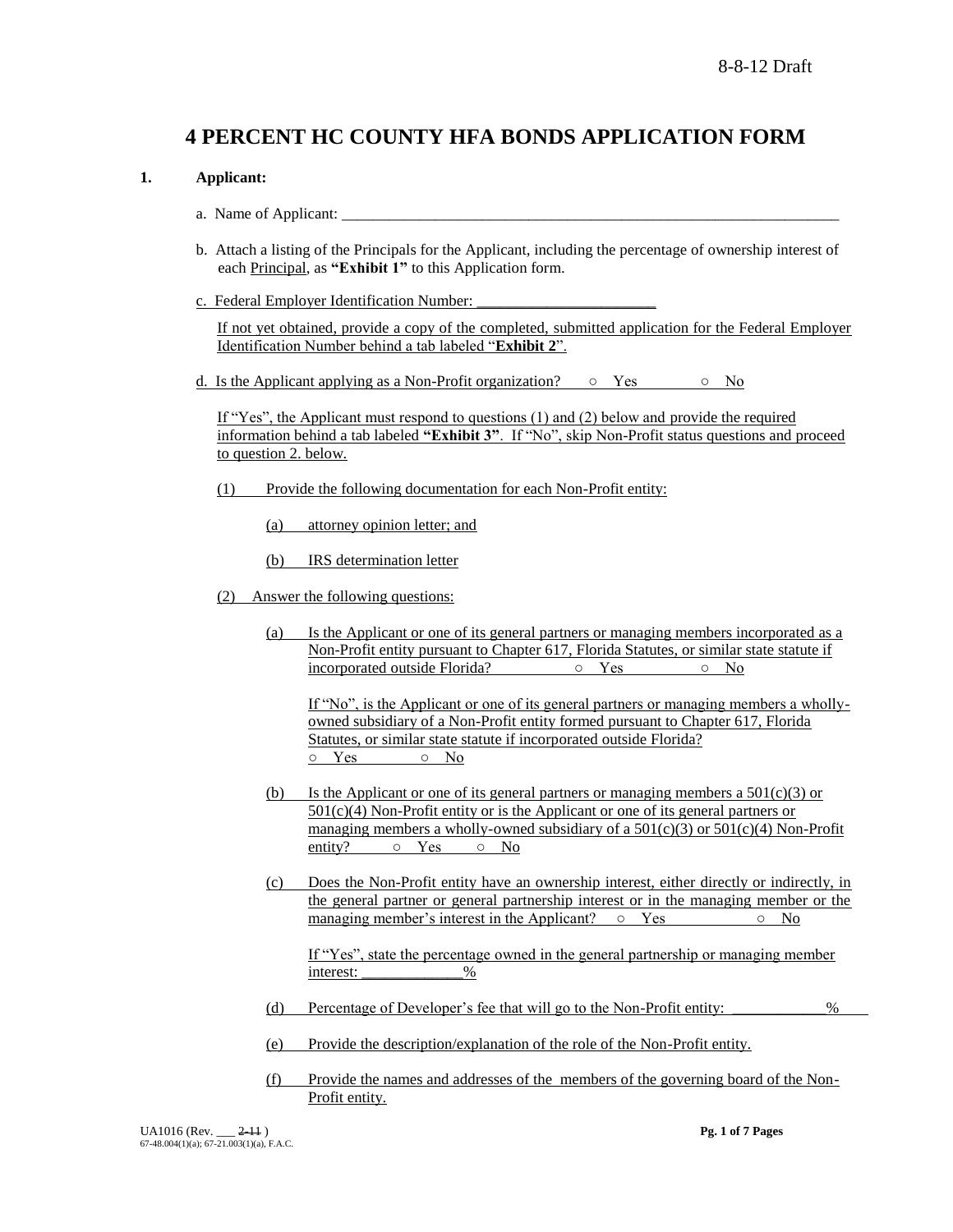- (g) For each Non-Profit entity, provide the articles of incorporation demonstrating that one of the purposes of the Non-Profit entity is to foster low-income housing.
- (h) Year Non-Profit entity was incorporated: \_\_\_\_\_\_ (yyyy)
- (i) Is the Non-Profit entity affiliated with or controlled by a for-profit entity within the meaning of Section 42(h), Internal Revenue Code? ○ Yes ○No If "Yes", state name of the for-profit entity:

#### **2. Contact Person for this Application:**

#### **3. Developer:**

- a. Name of each Developer (include all co-Developers): \_\_\_\_\_\_\_\_\_\_\_\_\_\_\_\_\_\_\_\_\_\_\_\_\_
- b. Attach a listing of the Principals for each Developer as **"Exhibit 4 2"** to this Application form.

\_\_\_\_\_\_\_\_\_\_\_\_\_\_\_\_\_\_\_\_\_\_\_\_\_\_\_\_\_\_\_\_\_\_\_\_\_\_\_\_\_\_\_\_\_\_\_\_\_\_\_\_\_\_\_\_\_\_\_\_\_\_\_\_\_\_\_\_\_\_\_\_\_\_\_\_\_\_\_\_\_

#### **4. Proposed Development Information:**

- a. Name of Development:
- b. Location of Development Site:
	- $(1)$  County:  $\Box$
	- (2) Address of Development Site:

Select the question(s) below that best applies to the proposed Development - question (a) or question (b) <u>or both questions (a) and (b)</u> below and provide the applicable information. If question (b) is selected, the Applicant must also select either question  $(b)(i)$  or question  $(b)(ii)$ below and, if question (b)(i) is selected, the name of the city must be stated.

 $\Box$  (a) The following address number, street name and city has been assigned by the USPS:

\_\_\_\_\_\_\_\_\_\_\_\_\_\_\_\_\_\_\_\_\_\_\_\_\_\_\_\_\_\_\_\_\_\_\_\_\_\_\_\_\_\_\_\_\_\_\_\_\_\_\_\_\_\_\_\_\_\_\_\_\_\_\_\_\_\_\_ \_\_\_\_\_\_\_\_\_\_\_\_\_\_\_\_\_\_\_\_\_\_\_\_\_\_\_\_\_\_\_\_\_\_\_\_\_\_\_\_\_\_\_\_\_\_\_\_\_\_\_\_\_\_\_\_\_\_\_\_\_\_\_\_\_\_\_\_\_

- or
- $\Box$  (b) The address has not yet been assigned by the USPS:

\_\_\_\_\_\_\_\_\_\_\_\_\_\_\_\_\_\_\_\_\_\_\_\_\_\_\_\_\_\_\_\_\_\_\_\_\_\_\_\_\_\_\_\_\_\_\_\_\_\_\_\_\_\_\_\_\_\_\_\_\_\_\_\_\_\_\_\_\_ (Street Name and closest designated intersection)

and

or

 $\circ$  (i) The proposed Development is located within the city limits of:

(Name of City)

○ (ii) The proposed Development is located within the unincorporated area of the County.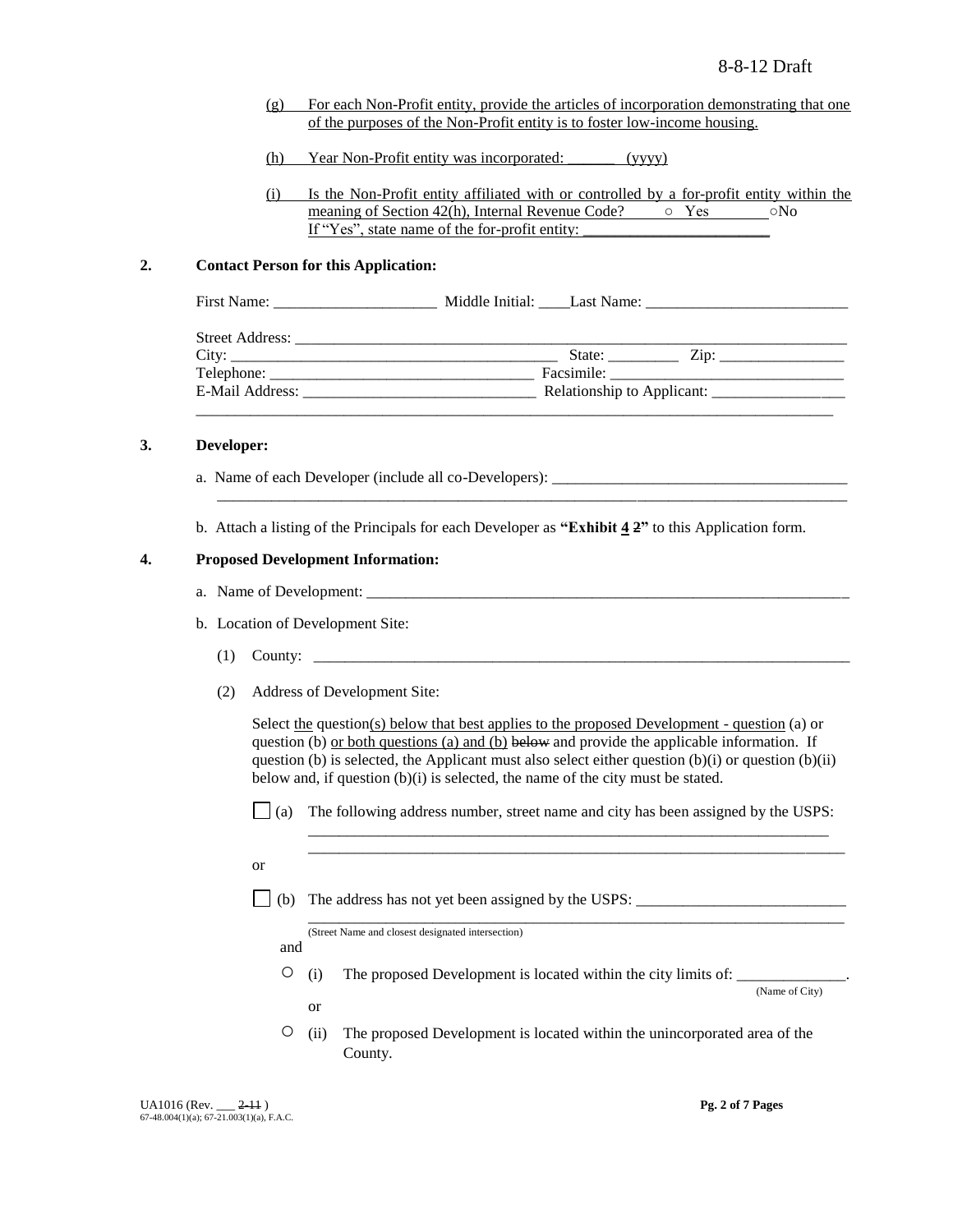- (3) Local Jurisdiction:
	- (a) Name of local jurisdiction where Development is located: If Development is located within a municipality (incorporated city, town, or village) the municipality must be specified.
	- (b) Name of Chief elected official: First: \_\_\_\_\_\_\_\_\_\_\_ Middle Initial: \_\_\_ Last: \_\_\_\_\_\_\_\_\_\_

| Title:                 |                                      |      |  |
|------------------------|--------------------------------------|------|--|
| <b>Street Address:</b> |                                      |      |  |
| City:                  | State:                               | Zip: |  |
|                        | Telephone No. (including area code): |      |  |

- c. Total number of units:
	- (1) Total number of units in proposed Development: \_\_\_\_\_\_\_\_\_\_\_\_\_\_\_\_\_\_\_\_\_\_\_\_\_\_\_\_\_\_\_\_\_\_\_\_\_
	- (2) Total number of new construction units: \_\_\_\_\_ and total number of rehabilitation units: \_\_\_\_\_\_
	- $(3)(2)$  Total number of rental assistance units: (the number of units that receive and/or will receive PBRA and/or ACC, as applicable to the Development Category selected by the Applicant at Section 4.f. of this Application form)
- d. Total number of buildings in proposed Development: \_
- e. Indicate which of the following questions apply to the proposed Development and provide the required information:
	- (1)  $DDA If tFhe proposed Development is located in a HUD-designed the following DDA,$ </u> provide the required information at (a) or (b) below:
		- (a) If located in a Non-Metropolitan DDA, indicate which DDA: \_\_\_\_\_\_\_\_\_\_\_\_\_\_\_\_; or
		- (b) If located in a Metropolitan DDA, provide the zip code for the proposed Development: \_\_\_\_\_\_\_.

(2) QCT - The proposed Development is located in the following QCT: \_\_\_\_\_\_\_\_\_\_\_\_\_ . A copy of a letter from the local planning office or census bureau which verifies that the proposed Development is located in the referenced QCT is provided as **"Exhibit 5 3"** to this Application form.

- (3) Multi-phase Development
	- $\overline{O}$  (a) The Applicant indicated that the proposed Development is located in a HUDdesignated DDA and/or QCT at questions (1) and/or (2) above and the proposed Development is a the first phase of a multiphase Development as defined in Section 4.e.(3) of the Instructions to this Application form.
	- or
	- $\circ$  (b) The Applicant indicated that the proposed Development is located in a HUDdesignated DDA and/or QCT at questions (1) and/or (2) above and the proposed Development is an additional phase of a multi-phase Development where a phase was previously funded. Information regarding the previously funded phase(s) is set out on the chart below:

| <b>Previously Funded Phase(s) of the Multi-Phase Development</b> |                         |  |  |  |  |
|------------------------------------------------------------------|-------------------------|--|--|--|--|
| <b>FHFC File No.</b>                                             | <b>Development Name</b> |  |  |  |  |
|                                                                  |                         |  |  |  |  |
|                                                                  |                         |  |  |  |  |
|                                                                  |                         |  |  |  |  |
|                                                                  |                         |  |  |  |  |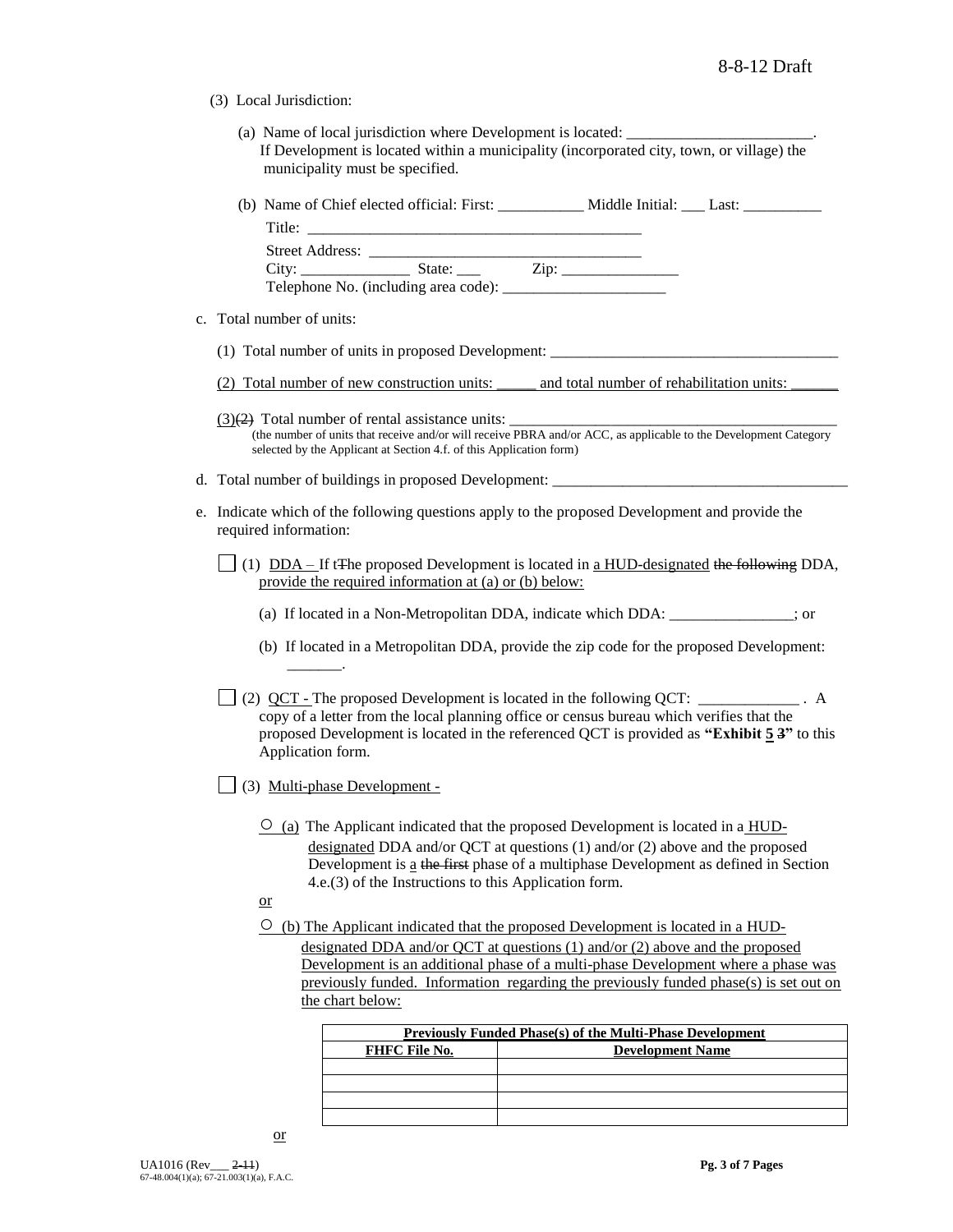|                                                                                                                                                                                                                                                                                                                                                                                                                                                                                                                                                                                                                                                                                                                                                                                                                                                                    | $\cup$                                                                                                                                                                                                                                                   |                   |              | (c) Neither (a) nor (b) above applies to the proposed Development.                 |                                                                 |            |                                                                 |  |  |
|--------------------------------------------------------------------------------------------------------------------------------------------------------------------------------------------------------------------------------------------------------------------------------------------------------------------------------------------------------------------------------------------------------------------------------------------------------------------------------------------------------------------------------------------------------------------------------------------------------------------------------------------------------------------------------------------------------------------------------------------------------------------------------------------------------------------------------------------------------------------|----------------------------------------------------------------------------------------------------------------------------------------------------------------------------------------------------------------------------------------------------------|-------------------|--------------|------------------------------------------------------------------------------------|-----------------------------------------------------------------|------------|-----------------------------------------------------------------|--|--|
|                                                                                                                                                                                                                                                                                                                                                                                                                                                                                                                                                                                                                                                                                                                                                                                                                                                                    | (4) The Applicant is applying for Housing Credits for eligible acquisition expenses. If this<br>applies to the proposed Development, answer the following questions:                                                                                     |                   |              |                                                                                    |                                                                 |            |                                                                 |  |  |
|                                                                                                                                                                                                                                                                                                                                                                                                                                                                                                                                                                                                                                                                                                                                                                                                                                                                    | (a) Is/are the building(s) acquired or to be acquired from a related party? $\circ$ Yes<br>$\circ$ No                                                                                                                                                    |                   |              |                                                                                    |                                                                 |            |                                                                 |  |  |
|                                                                                                                                                                                                                                                                                                                                                                                                                                                                                                                                                                                                                                                                                                                                                                                                                                                                    |                                                                                                                                                                                                                                                          |                   |              |                                                                                    |                                                                 |            |                                                                 |  |  |
|                                                                                                                                                                                                                                                                                                                                                                                                                                                                                                                                                                                                                                                                                                                                                                                                                                                                    |                                                                                                                                                                                                                                                          |                   |              |                                                                                    |                                                                 |            |                                                                 |  |  |
|                                                                                                                                                                                                                                                                                                                                                                                                                                                                                                                                                                                                                                                                                                                                                                                                                                                                    |                                                                                                                                                                                                                                                          |                   |              |                                                                                    |                                                                 |            |                                                                 |  |  |
|                                                                                                                                                                                                                                                                                                                                                                                                                                                                                                                                                                                                                                                                                                                                                                                                                                                                    | (e) Date (mm/dd/yyyy) and cost of last rehabilitation: __________________________<br>(f) Describe acquisition facts and circumstances relative to Section $42(d)$ , IRC ("10-year rule"):<br><u> 1989 - Johann Stein, Amerikaansk politiker (* 1989)</u> |                   |              |                                                                                    |                                                                 |            |                                                                 |  |  |
|                                                                                                                                                                                                                                                                                                                                                                                                                                                                                                                                                                                                                                                                                                                                                                                                                                                                    |                                                                                                                                                                                                                                                          |                   |              |                                                                                    |                                                                 |            |                                                                 |  |  |
| (g) Is a waiver of the 10-year rule being sought by the Applicant? $\circ$ Yes $\circ$ No<br>(5) The proposed Development will receive historic Housing Credits in the amount of<br>$\frac{\S_{\frac{1}{2}}}{\S_{\frac{1}{2}}}\frac{\S_{\frac{1}{2}}}{\S_{\frac{1}{2}}}\frac{\S_{\frac{1}{2}}}{\S_{\frac{1}{2}}}\frac{\S_{\frac{1}{2}}}{\S_{\frac{1}{2}}}\frac{\S_{\frac{1}{2}}}{\S_{\frac{1}{2}}}\frac{\S_{\frac{1}{2}}}{\S_{\frac{1}{2}}}\frac{\S_{\frac{1}{2}}}{\S_{\frac{1}{2}}}\frac{\S_{\frac{1}{2}}}{\S_{\frac{1}{2}}}\frac{\S_{\frac{1}{2}}}{\S_{\frac{1}{2}}}\frac{\S_{\frac{1}{2}}}{$<br>(6) The Applicant is applying for Housing Credits for eligible Rehabilitation expenses. The<br>estimated qualified basis in Rehabilitation expenses per set-aside unit within one 24-month<br>period for the building(s) being Rehabilitated is \$____________. |                                                                                                                                                                                                                                                          |                   |              |                                                                                    |                                                                 |            |                                                                 |  |  |
|                                                                                                                                                                                                                                                                                                                                                                                                                                                                                                                                                                                                                                                                                                                                                                                                                                                                    | f. Development Category:                                                                                                                                                                                                                                 | $\cup$<br>$\circ$ |              | Rehabilitation<br>Redevelopment                                                    | O.<br>Ő                                                         |            | Acquisition and Rehabilitation<br>Acquisition and Redevelopment |  |  |
|                                                                                                                                                                                                                                                                                                                                                                                                                                                                                                                                                                                                                                                                                                                                                                                                                                                                    |                                                                                                                                                                                                                                                          | Ő                 | Preservation |                                                                                    | О                                                               |            | Acquisition and Preservation                                    |  |  |
|                                                                                                                                                                                                                                                                                                                                                                                                                                                                                                                                                                                                                                                                                                                                                                                                                                                                    |                                                                                                                                                                                                                                                          | O                 |              | New Construction                                                                   |                                                                 |            |                                                                 |  |  |
|                                                                                                                                                                                                                                                                                                                                                                                                                                                                                                                                                                                                                                                                                                                                                                                                                                                                    | If Redevelopment, Acquisition and Redevelopment, Preservation or Acquisition and Preservation is<br>selected, provide the required documentation as "Exhibit $6.4$ " to this Application form.                                                           |                   |              |                                                                                    |                                                                 |            |                                                                 |  |  |
|                                                                                                                                                                                                                                                                                                                                                                                                                                                                                                                                                                                                                                                                                                                                                                                                                                                                    |                                                                                                                                                                                                                                                          |                   |              |                                                                                    |                                                                 |            |                                                                 |  |  |
|                                                                                                                                                                                                                                                                                                                                                                                                                                                                                                                                                                                                                                                                                                                                                                                                                                                                    | h. Demographic Commitment:                                                                                                                                                                                                                               |                   |              | $\circ$ Elderly                                                                    |                                                                 | O Homeless | $\bigcirc$ Family                                               |  |  |
|                                                                                                                                                                                                                                                                                                                                                                                                                                                                                                                                                                                                                                                                                                                                                                                                                                                                    | O Farmworker/Commercial Fishing Worker<br>i. Provide the Surveyor Certification of Development Location Point for MMRB and Non-Competitive<br>HC Applications form as "Exhibit $7.5$ " to this Application form.                                         |                   |              |                                                                                    |                                                                 |            |                                                                 |  |  |
|                                                                                                                                                                                                                                                                                                                                                                                                                                                                                                                                                                                                                                                                                                                                                                                                                                                                    | j. Set-Aside Commitment:                                                                                                                                                                                                                                 |                   |              |                                                                                    |                                                                 |            |                                                                 |  |  |
| (1) Indicate the minimum set-aside:                                                                                                                                                                                                                                                                                                                                                                                                                                                                                                                                                                                                                                                                                                                                                                                                                                |                                                                                                                                                                                                                                                          |                   |              | $\circ$ 20% of units at 50% AMI or less<br>$\circ$ 40% of units at 60% AMI or less | $\circ$ Deep rent skewing option as defined in Section 42, IRC, |            |                                                                 |  |  |
| as amended                                                                                                                                                                                                                                                                                                                                                                                                                                                                                                                                                                                                                                                                                                                                                                                                                                                         |                                                                                                                                                                                                                                                          |                   |              |                                                                                    |                                                                 |            |                                                                 |  |  |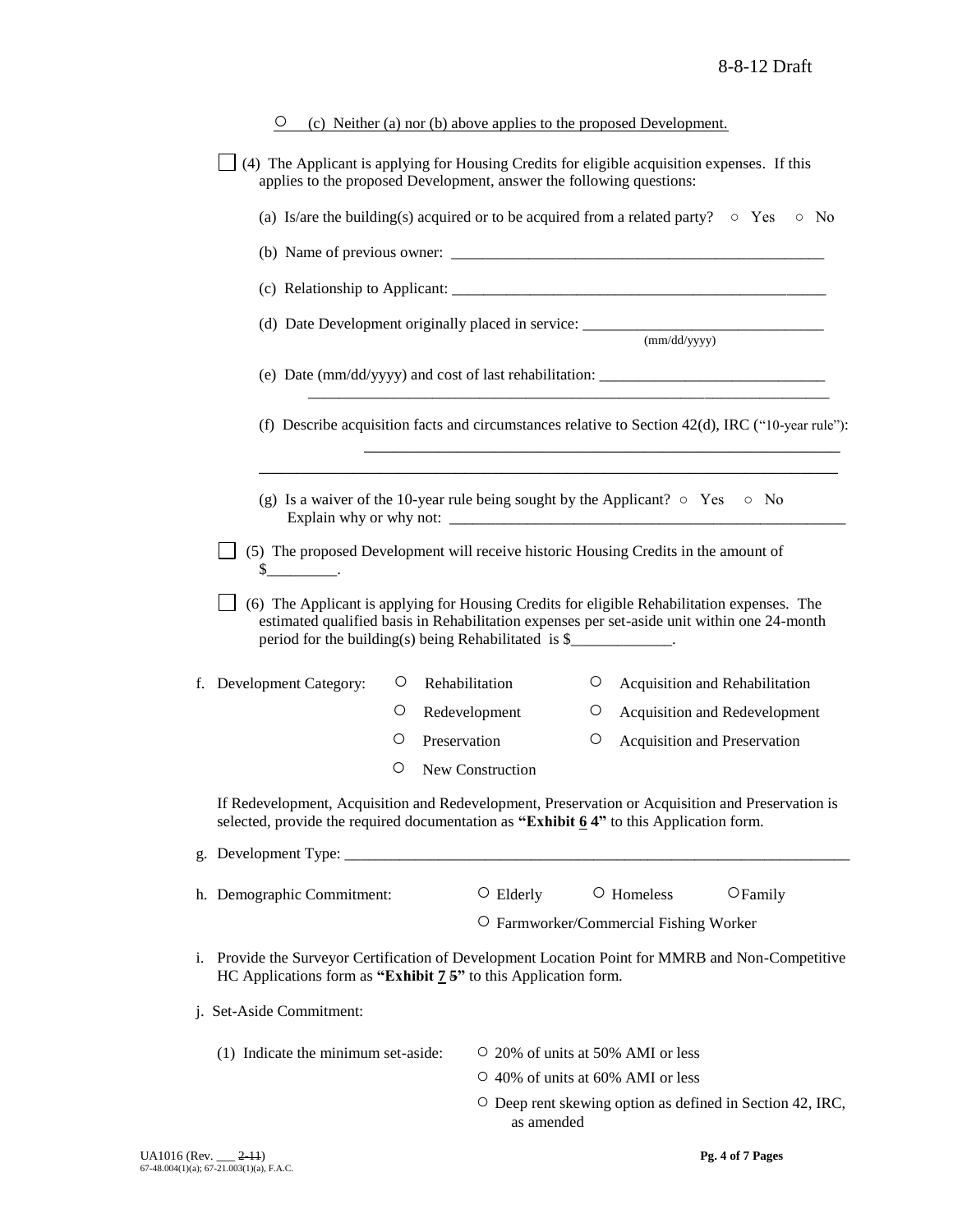(2) Complete the Set-Aside Breakdown Chart:

|                 | Percentage of Residential Units |                 |
|-----------------|---------------------------------|-----------------|
|                 | Commitment for                  | AMI Level       |
|                 | non-competitive HC              |                 |
|                 | %                               | At or Below 25% |
|                 | %                               | At or Below 28% |
|                 | $\frac{0}{0}$                   | At or Below 30% |
|                 | $\%$                            | At or Below 33% |
|                 | $\frac{0}{0}$                   | At or Below 35% |
|                 | $\frac{0}{0}$                   | At or Below 40% |
|                 | %                               | At or Below 45% |
|                 | $\frac{0}{0}$                   | At or Below 50% |
|                 | $\frac{0}{0}$                   | At or Below 60% |
| Total Set-Aside |                                 |                 |
| Percentage:     | $\%$                            |                 |

- (3) Indicate the total number of years the Applicant irrevocably commits to set aside units in the proposed Development:  $\frac{\text{affordability period:} \leftarrow \text{O} - 50 \text{ or more years.} \leftarrow \text{O} - 45 \text{ to}}{\text{offordability period:} \leftarrow \text{O} - 50 \text{ or more years.} \leftarrow \text{O} - 45 \text{ to}}$ 49 years  $-$  40 to 44 years  $35$  to 39 years  $31$  to 34 years  $30$  years
- k. If the work proposed in this Application is not yet complete, what is the anticipated placed-in service  $date?$  (mm/dd/yyyy)

## **5. Funding:**

- a. Non-competitive HC funding request (annual amount): \$\_\_\_\_\_\_\_\_\_\_\_\_\_\_\_\_\_\_\_\_\_\_\_\_
- b. Finance Documents:
	- (1) If the credit underwriting for the bonds is complete and it was prepared by a Credit Underwriter under contract with the Corporation meeting the criteria required under paragraph 67- 48.027(2)(d), F.A.C., provide a complete copy of the final credit underwriting report as **"Exhibit 8 6"** to this Application form.
	- (2) If the credit underwriting for the bonds has not been completed or has been completed (i) without meeting the criteria required under paragraph  $67-48.027(2)(d)$ , F.A.C., as determined by either the Corporation or a Credit Underwriter under contract with the Corporation, or (ii) by a credit underwriter not under contract with the Corporation, provide the following information:
		- (a) Provide the completed Development Cost Pro-Forma, the Detail/Explanation Sheet, if applicable, the Construction or Rehab Analysis, and the Permanent Analysis as **"Exhibit 8 6"** to this Application form.
		- (b) Bond Financing
			- i. State the name of the assigned Credit Underwriter for the bonds: \_\_\_\_\_\_\_\_\_\_\_\_\_; and
			- ii. Provide a copy of the inducement resolution or acknowledgement resolution awarding the Bonds as **"Exhibit 9 7"** to this Application form.
		- (c) Housing Credit Equity –

Provide the following documentation, as applicable, as **"Exhibit 10 8"** to this Application form:

i. If the equity agreement has closed, provide a copy of the closed limited partnership agreement or limited liability company operating agreement; or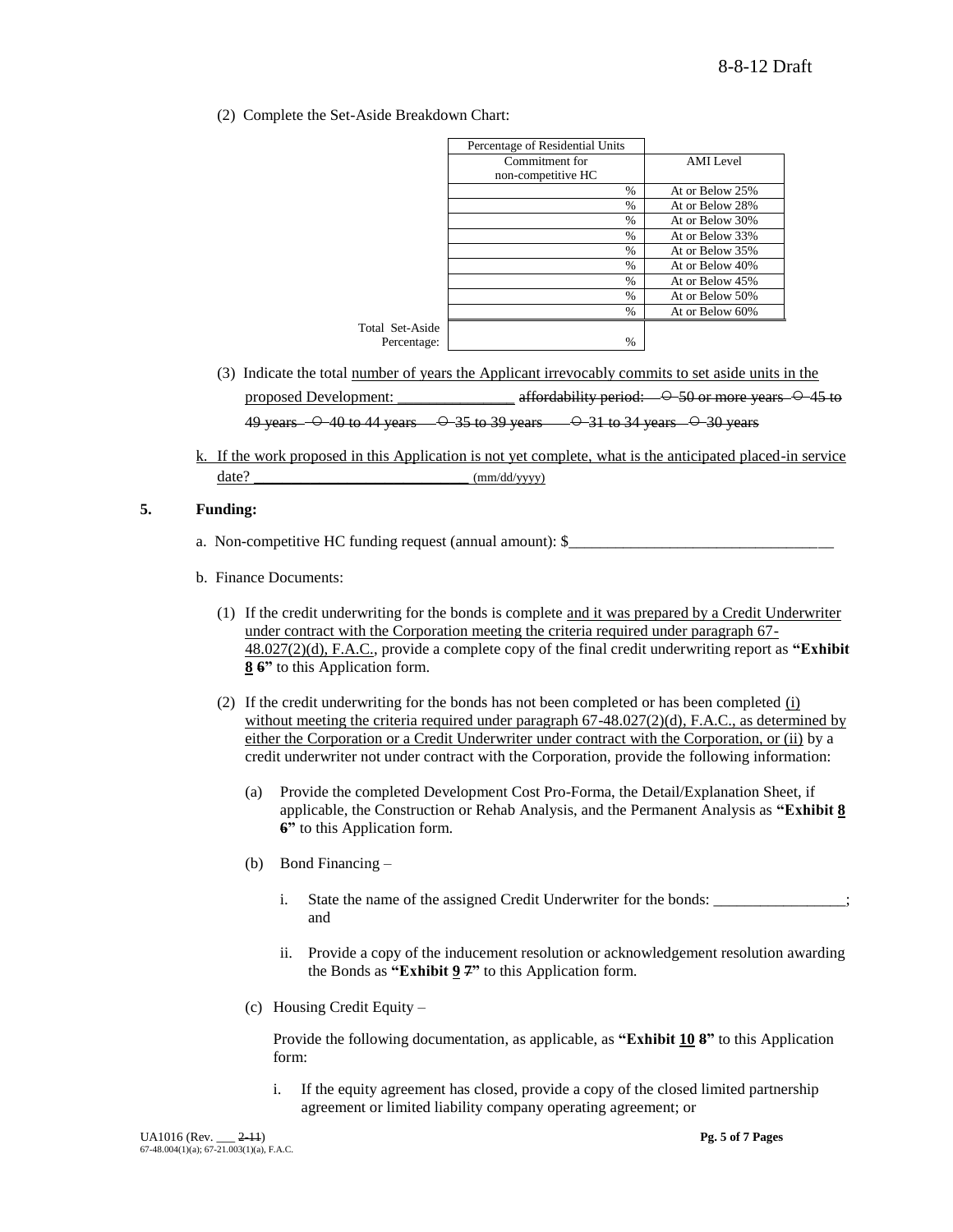- ii. If the equity agreement has not closed, provide a copy of the equity proposal commitment, executed by both parties.
- (d) Other Financing –

Provide a copy of all other funding proposals commitments that will be used as a source of financing for the proposed Development as **"Exhibit 11 9"** to this Application form.

(e) Deferred Developer Fee –

For each Developer committing to defer some or all of the Developer fee, provide a completed and executed Commitment to Defer Developer Fee form as **"Exhibit 12 10"** to this Application form.

#### **6. Certification:**

By completing, executing and submitting this Application (pages 1 through 7 5 and all applicable exhibits), the Applicant certifies and acknowledges that:

- a. The proposed Development can be completed and operating within the development schedule and budget (i) outlined in the final credit underwriting report submitted with the Application form, or (ii) submitted to the Corporation as a part of the Application form.
- b. The Applicant will promptly furnish such other supporting information, documents, and pay such fees as may be requested or required by the Corporation and/or the Credit Underwriter.
- c. If the Applicant enters credit underwriting at its own risk, the Applicant understands and agrees that the Corporation is not responsible or liable for actions taken by the Applicant in reliance on a conditional credit underwriting invitation by the Corporation. If the Applicant elects to enter credit underwriting based on a conditional credit underwriting invitation, the Applicant understands and agrees that it is doing so at Applicant"s sole risk and, by its execution below, accepts such risk as its own, and hereby waives any and all claims and actions for damages or costs against Florida Housing and/or the Credit Underwriter in connection therewith.
- d. The Applicant commits that no qualified residents will be refused occupancy because they have Section 8 vouchers or certificates. The Applicant further commits to actively seek tenants from public housing waiting lists and tenants who are participating in and/or have successfully completed the training provided by welfare to work or self-sufficiency type programs.
- e. The Applicant commits to participate in the statewide housing locator system, as required by Florida Housing.
- f. The Applicant and all Financial Beneficiaries have read all applicable Corporation rules governing this Application form and have read the Instructions for completing this Application form and will abide by the applicable Florida Statutes and administrative rules, including, but not limited to, Rule Chapter 67-48, Florida Administrative Code. The Applicant and all Financial Beneficiaries have read, understand and will comply with Section 42 of the Internal Revenue Code, as amended, and all related federal regulations.
- g. The undersigned understands and agrees that the Applicant must submit IRS Forms 8821 for all Financial Beneficiaries prior to Final Housing Credit Allocation.
- h. The undersigned is authorized to bind the Applicant and all Financial Beneficiaries to this certification and warranty of truthfulness and completeness of the Application form.